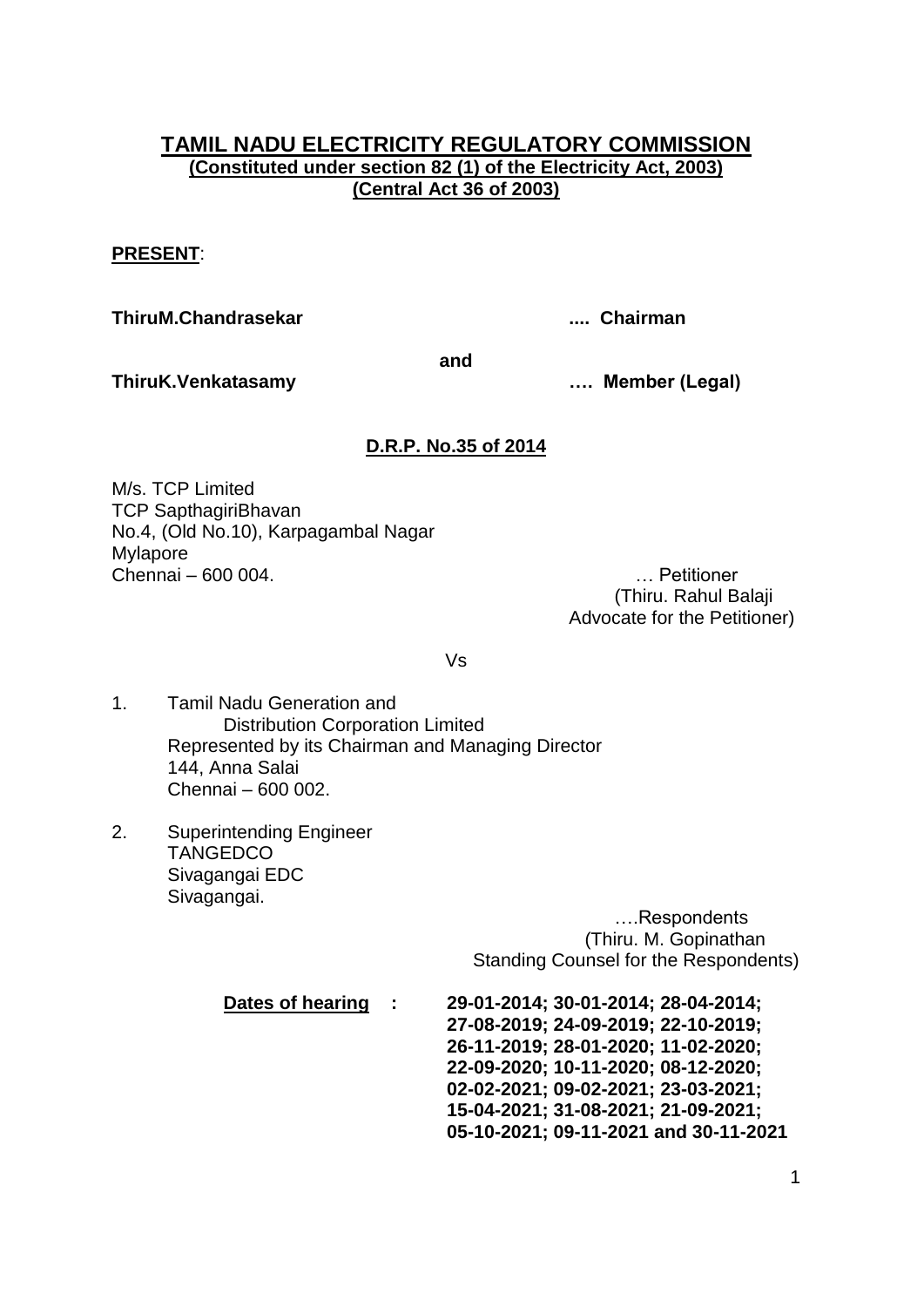#### **Date of order : 05-05-2022**

The D.R.P.No.35 of 2014 came up for final hearing before the Commission on 30-11-2021 and the Commission upon perusing the petition and connected records and after hearing the submissions of both sides passes the following:-

#### **ORDER**

### **1. Prayer in D.R.P. No. 35 of 2014:-**

The prayer of the petitioner in this D.R.P.No.35of 2014 is to direct the Respondent torefix the demand and energy quota for the petitioner taking into account the unique circumstances of the petitioner so as to permit the petitioner to consume power from its captive power plant and captive wind generation units without suffering excess demand and excess energy charges and permit the petitioner to consume self-generated power upto the sanction demand and upon such refixation direct that if any charges towards demand charges or energy charges paid till such time are found to be collected in excess, the same may be directed to be refunded and adjusted.

### **2. Facts of the Case:-**

The petitioner being consumer of TANGEDCO (HT SC No. 31) allotted with a Demand Quota of 186.51 KVA and Energy Quota with zero units during R&C period. In this connection, the petitioner has stated that the petitioner"s consumption pattern is unique and that the orders of the Commission do not take into purview the situation such as the one faced by the petitioner. It is therefore necessary that suitable directions are issued to refix the demand and energy quota for the petitioner so as to enable them to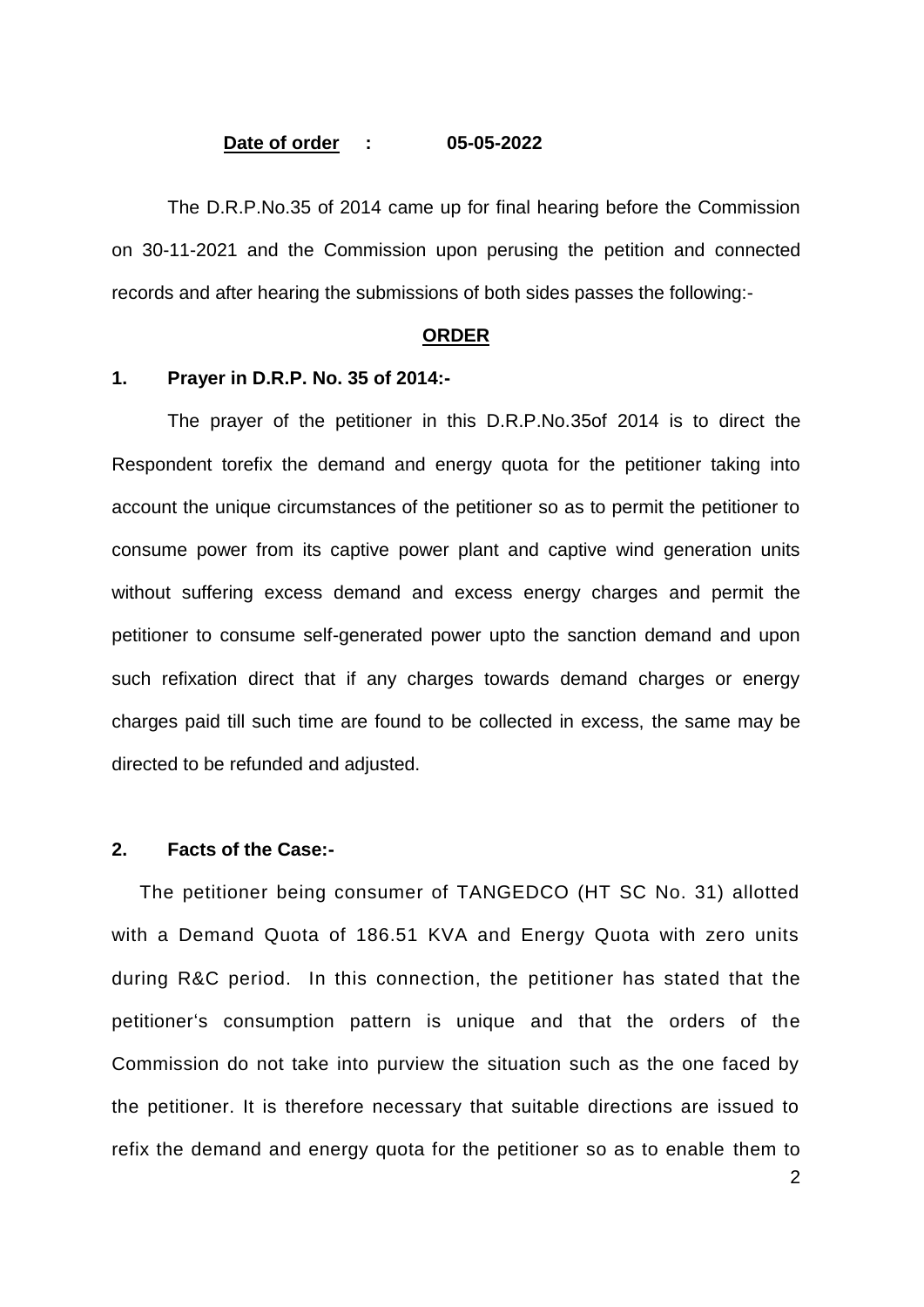consume captive generated power without being penalized for energy selfsufficiency.

#### **3. Contentions of the Petitioner:-**

3.1. The petitioner company is, inter alia, involved in the manufacture of chemicals such as sodium hydrosulphite and liquid sulphur dioxide. The Petitioner has set up a biomass based power generation plant with 6 MW capacity in Sivagangal district. The project uses biomass like rice husk, juliflora, groundnut shells, bagasse, and other agriwaste products as raw material in the biomass based traveling grate boiler. The steam generated drives a condensing turbine to generate power. The project activity generates electricity by firing biomass as fuel. The bulk of the power generated in this plant is sold to TNEB and other  $3<sup>rd</sup>$  parties. The petitioner submits that in addition to the biomass based power plant, the petitioner is also operating a 63.5 MW capacity coal fired power plant in Gummidipoondi, Thiruvallur district. In addition to the above, the petitioner also owns a number of windmills situate in Thirunelveli and Coimbatore district.

3.2. The power generated from the above mentioned power plants and WEGs is wheeled to the petitioner's chemical factory in Sivagangai district and consumed by the same. The excess power leftover after captive consumption is being sold by the petitioner to TANGEDCO and other 3rd parties. The petitioner submits that its total energy requirements for the chemical manufacturing plant are met from captive power plants and the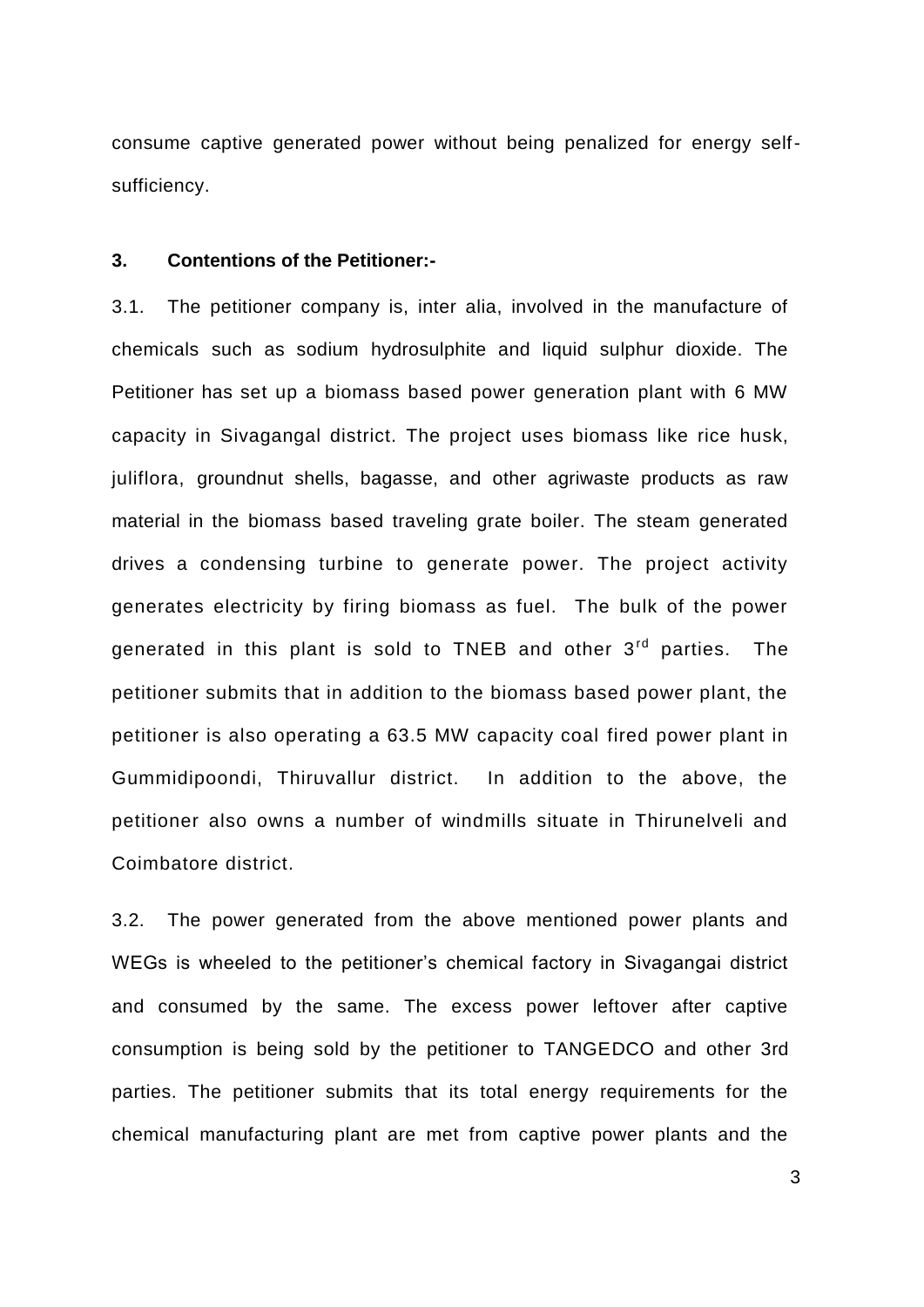WEGs of the petitioner, so much so the total energy consumption by the petitioner from TANGEDCO is zero units.

3.3. The chemical manufacturing plant has a high tension power connection from TANGEDCO in HT SC No. 31. The petitioner submits that as stated above, the total energy consumption from TANGEDCO sources is zero units. However, the petitioner has been allotted a demand quota of 186.51 KVA during normal hours and 63.65 KVA during night hours and an energy quota of zero units for HT SC No. 31.

3.4. The rationale behind the demand quota and energy quota fixed for the petitioner's service connection is not known to the petitioner. However, the quota as fixed does not reflect the actual power consumption patterns of the petitioner in as much as the petitioner's energy consumption from its CPP and WEGs is much higher than the demand quota determined by the TANGEDCO for the petitioner's service connection. As a result of this anomaly the petitioner is put into a situation where in the petitioner is being regularly penalized towards exceeding demand and energy quota and has to pay the penalties as part of the monthly current consumption bill. The petitioner submits that the above mentioned circumstances are unfortunate in as much as the petitioner is being penalized for being completely selfreliant for its energy requirements.

3.5.The TANGEDCO vide its memo in Memo No.CE/Comml/EE/DSM/F.Power Cut/D.001/2008 dated 01.11.2008 had introduced Restriction and Control measures. In this memo, inter alia,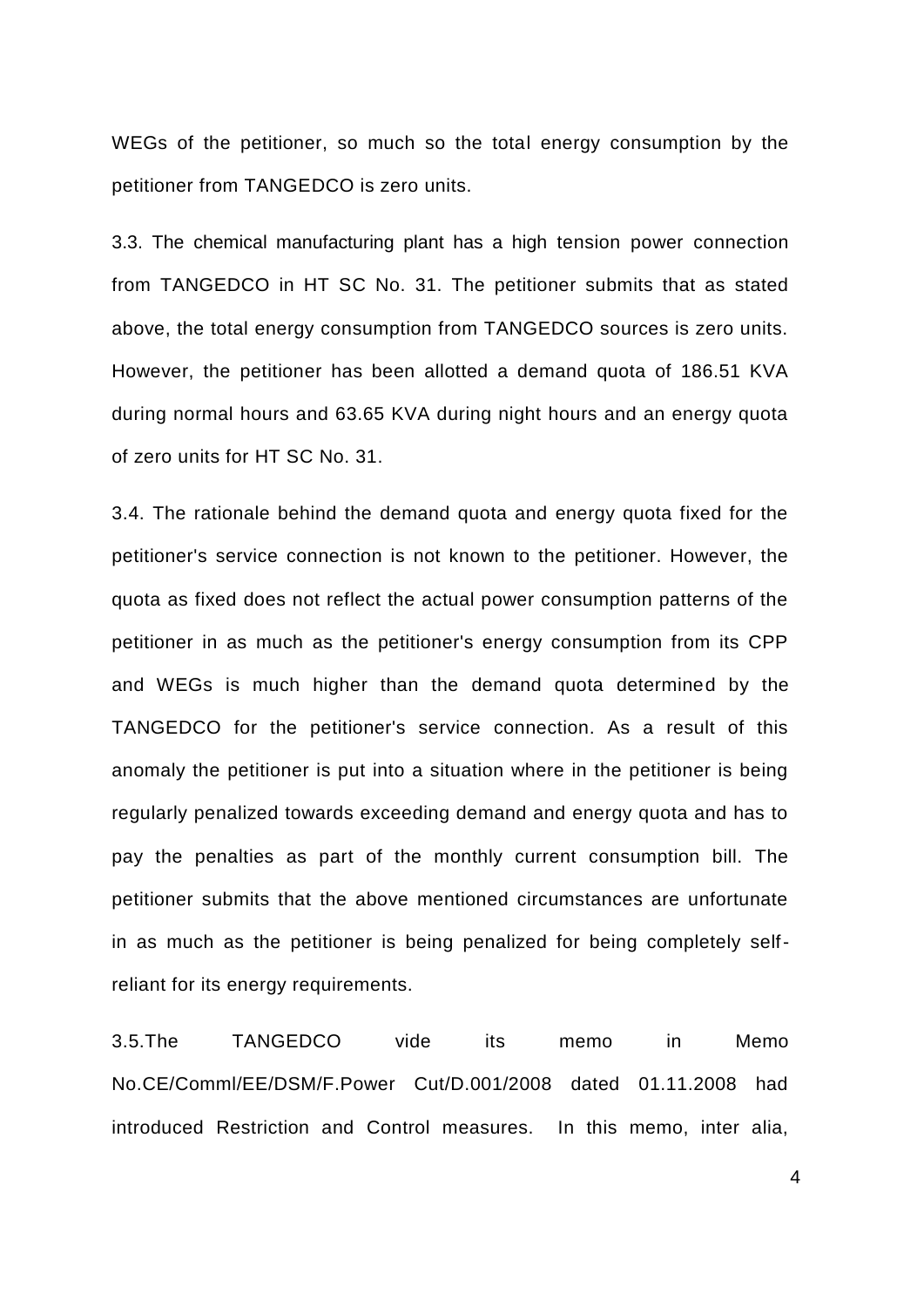TANGEDCO had also introduced the formula on the basis of which demand and energy quota would be calculated for HT service. As per the terms of this Memo, base demand and base energy was to beaverage of three months consumption data most advantageous to the consumer between the billing period from October 2007 and September 2008.

3.6. The Commission in its order in MP 42 of 2008 dated 28.11.2008 and in the SuoMotu Order No. 1 of 2009 dated 28.10.2009 approved the memo dated 01.11.2008 issued by the TANGEDCO including the manner of computation of Base demand and Base energy.

3.7. TANGEDCO has subsequently issued memos dated 25.11.2009 and 17.09.2010 fixing the demand and energy quota for TNEB / TANGEDCO supply. The memo dated 17.09.2010 had been issued pursuant to the orders of the Commission in M.P. Nos. 6, 9, and 17 of 2010 and D.R.P. No. 9 of 2010 dated 07.09.2010 wherein the Commission has permitted all HT consumers having captive generation and power purchase from 3<sup>rd</sup> party sources to get additional demand and energy quota over and above the TNEB demand and energy quota subject to sanctioned demand. However, the memo dated 17.09.2010 was at variance from the order of the Commission and the same had been challenged by before the High Court of Madras in WP 23166 of 2010. The Hon'ble High Court by its order dated 28.02.2011 disposed of the batch of writ petitions with directions to suitably amend the memo dated 17.09.2010 to reflect the orders of the commission dated 07.09.2010. The High Court had directed that the base energy would be the average of any three consecutive months during the base period, as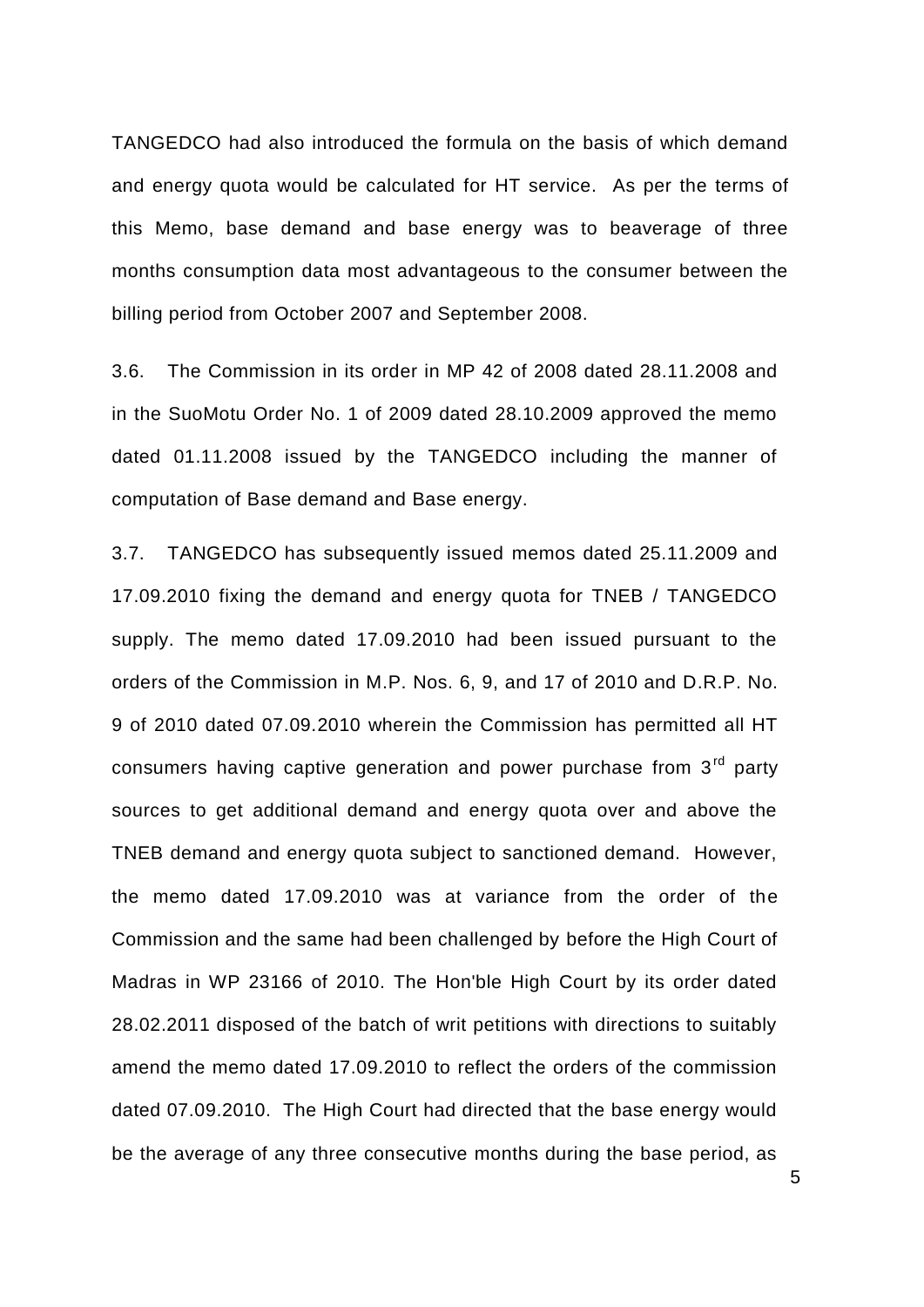per the choice of the consumer and to the advantage of the HT consumer; and base demand would be the demand recorded in any month during the base period, as opted by the consumer, limited to the sanctioned demand.

3.8. This method of calculation of demand and energy quota for TNEB supply is still being followed. However, the same formula in the case of the petitioner leads to an anomalous situation. The petitioner submits that its entire energy requirements are met from its captive generation sources and therefore the petitioner has no need for TNEB energy supply. Consequently, the consumption of energy from TNEB sources during the base period for the petitioner would have been zero and hence the base energy for the purpose of calculation of energy quota is also zero.

3.9. On the other hand, the petitioner is reliant on the TANGEDCO grid and therefore requires demand quota to be able to draw and consume the energy needed for its chemical plant. The quota demand which has been accordingly fixed for the service connection in HT SC No. 31 is 186.5 KVA which is inadequate for the petitioner to able to draw its requisite quantum of energy. This has led to the situation where the petitioner is unable to draw the requisite energy without exceeding its demand quota and is faced with a situation of paying excess demand and excess energy charges on a regular basis as part of the monthly current consumption bill.

3.10. The petitioner has also written to the  $2^{nd}$ respondent by its letter dated 17.08.2012 seeking clarification from the  $2^{nd}$ respondent on the calculation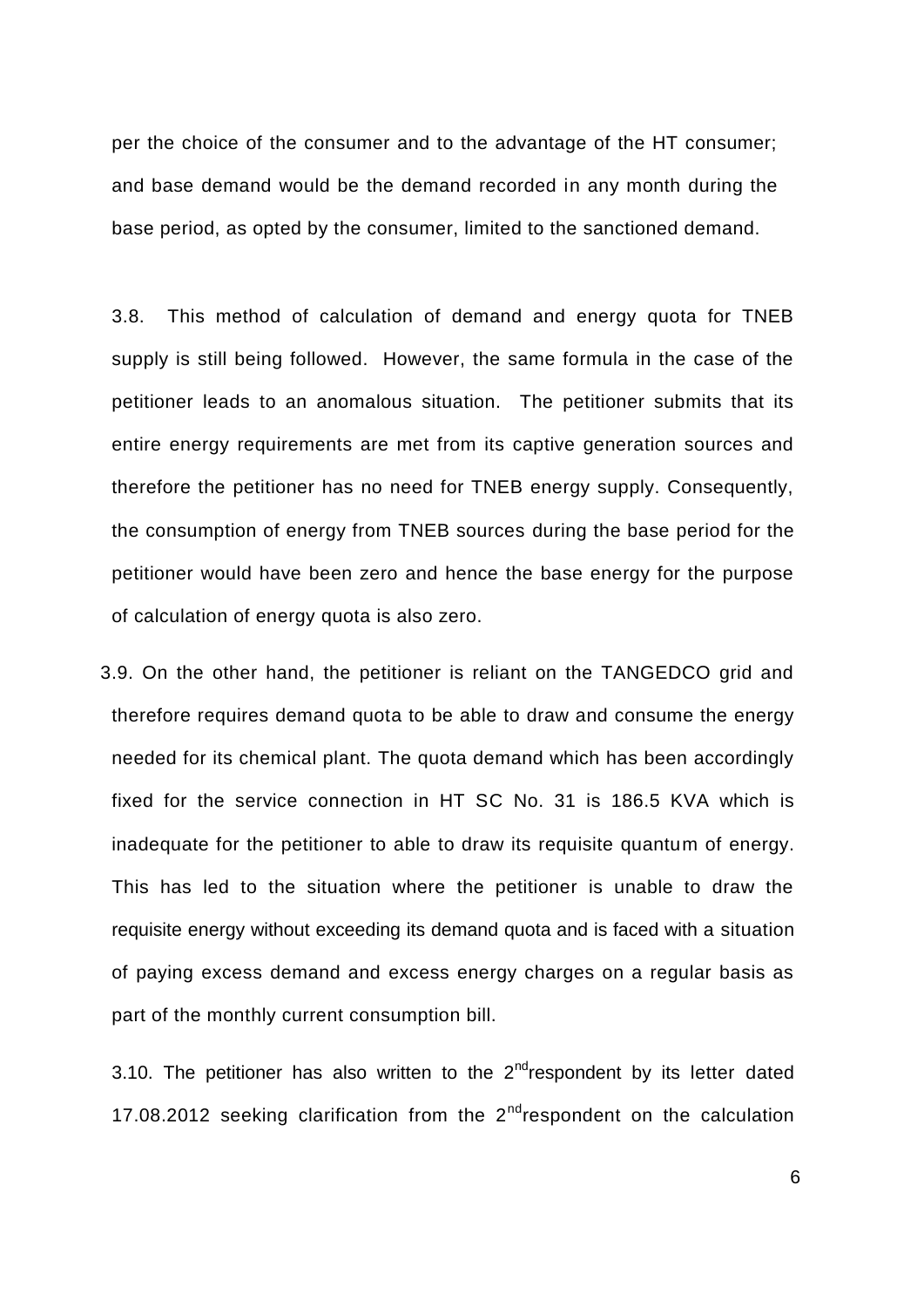and methodology adopted by the TANGEDCO in fixing the demand and energy quota for the petitioner's HT SC. No.31. The petitioner submits that calculation details received from the 2nd respondent show that adherence to the calculation of demand and energy quota as approved by the Commission has resulted in the petitioner being allotted a demand quota of 186.51 KVA and energy quota of zero units.

3.11.The petitioner"s consumption pattern is unique and that the orders of the Commission do not take into purview the situation such as the one faced by the petitioner. It is therefore necessary that suitable directions are issued to refix the demand and energy quota for the petitioner so as to enable it consume captive generated power without being penalized for energy selfsufficiency.

### **4. Contentions of the Respondent:**-

4.1. The Government of Tamil Nadu implemented Restriction and Control measures on the usage of electricity on all HT Industrial and Commercial consumers in the State of Tamil Nadu. This was communicated to all HT consumers and vide notice dated 01.11.2008. The important features of Restriction & Control measures were:

*"1. HT SERVICES:*

*The cut of 40% is on the base demand and energy for HT industrial and commercial services.* 

*The base energy consumption for HT services will be the average of any three consecutive months advantageous to the consumer between the billing period from October 2007 to September 2008.*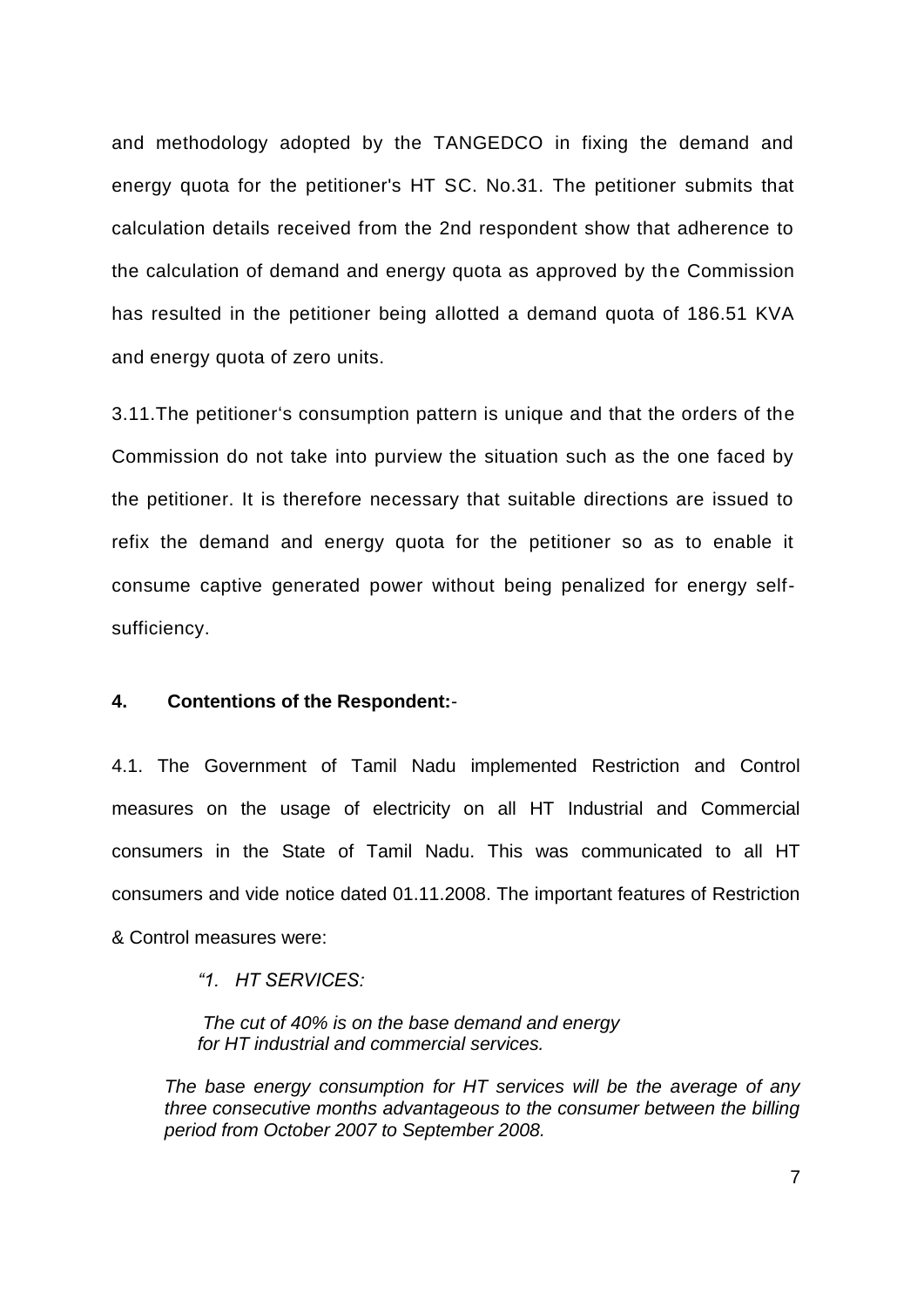*The base demand will be the highest maximum demand registered in any month during the period from October 2007 to September 2008".* 

Illustration for notice dated 01.11.2008:- A) Fixation of quota:- (i) Fixing of demand quota:- Base demand  $= 1009.6KVA$ (The Highest demand recorded during the period 10/07 to 10/08) 60% of the base demand (1009.6x60/100) = 605.76 KVA The demand quota  $= 605.76$  KVA During the Evening Peak Hour (18.00hrs to 22.00hrs) quota fixed on 5% of the demand quota fixed for lighting and security purposes Evening peak Hr demand quota (605.76 x5/100)=30.288 KVA (ii). Fixing of energy quota :- Base Energy  $=$  638123 units (The highest consecutive three months average during the period 10/07 to 10/08) 60% of the base energy  $(638123x60/100 = 382874$  Units The Energy quota  $= 382874$  Units During the Evening Peak Hour (18.00 hrs to 22.00hrs) quota fixed on 5% of the energy quota fixed.

Evening peak Hr energy quota  $(382874x5/100) = 19144$  units

4.2. The HT captive consumers of Tamil Nadu made representations requesting fixation of quota of 60% on TNEB supply and to permit them to use 100% of the power received by them from their captive sources in order to exempt power cut from captive consumption. Memo dated 17.11.2008 was issued fixing the demand and energy quota exclusively on TNEB supply for the HT consumers using power from captive sources and TNEB: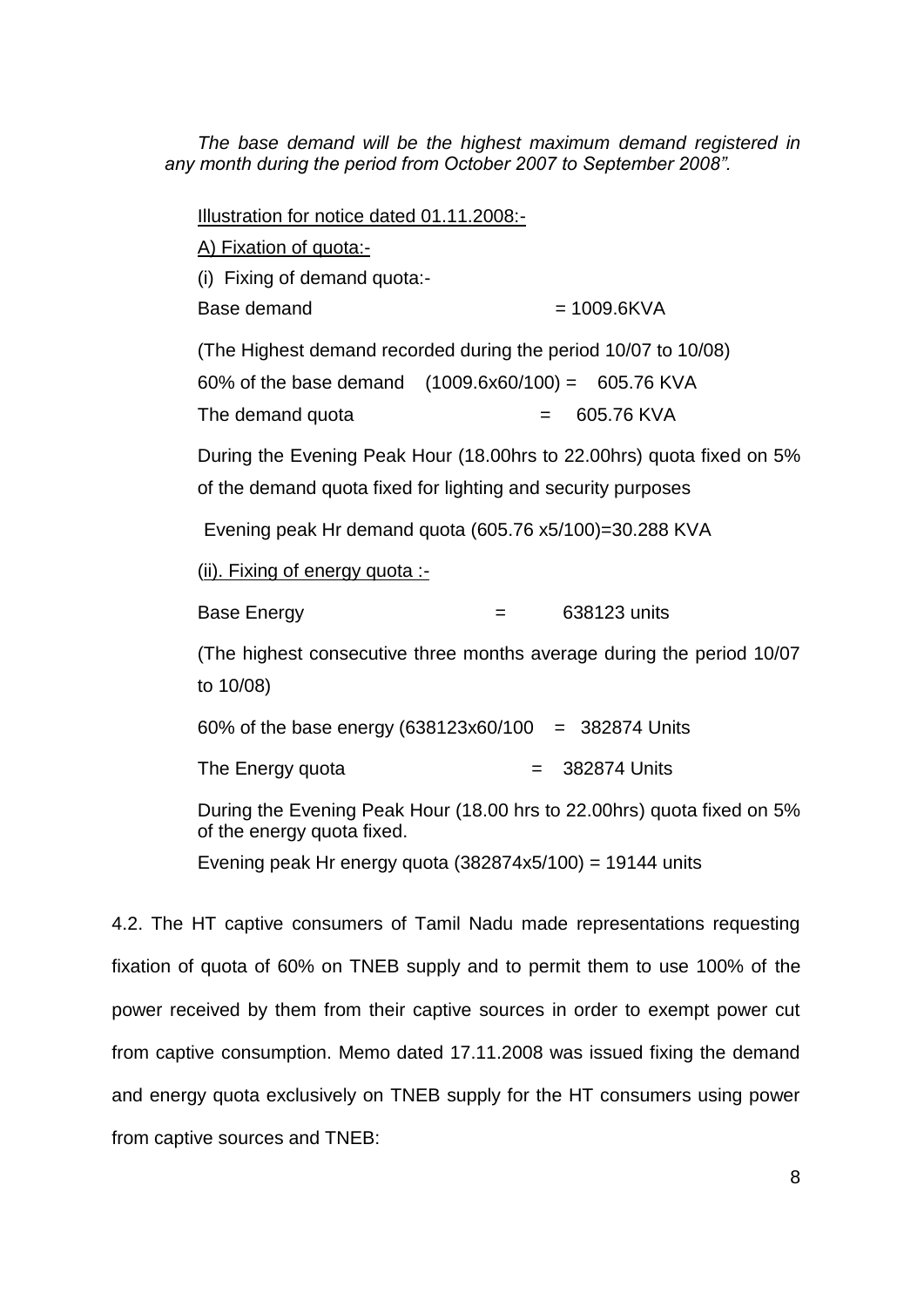Illustration on Memo dated 17.08.2008:

# **Fixing of Energy quota:-**

| (i).      | Monthly base energy consumption as illustrated}<br>in working instructions dated 1.11.2008.               |             | A     |  |
|-----------|-----------------------------------------------------------------------------------------------------------|-------------|-------|--|
| (ii)      | In that the actual energy supplied (monthly)<br>average) for the above three months average by<br>the CPP |             | B     |  |
| (iii)     | The actual energy availed by consumer from<br><b>TNEB</b>                                                 | $A - B = C$ |       |  |
| (iv)      | 60% energy on C (C x 60/100)                                                                              |             | D     |  |
| (v)       | The quota fixed for energy<br>$=$ $-$                                                                     | $B + D$     |       |  |
|           |                                                                                                           |             |       |  |
|           | <b>Fixing of Demand quota:-</b>                                                                           |             |       |  |
| (i)       | The base demand consumption as illustrated<br>in working instructions dated 1.11.2008                     | E           |       |  |
| (ii).     | In that the calculated demand supplied<br>for the Energy for the month by CPP                             | F           |       |  |
| $F =$     | Energy supplied by CPP in a month                                                                         |             |       |  |
|           | No. of days in the month x 24 hours x P.F 0.95                                                            |             |       |  |
| $(iii)$ . | The actual demand availed by consumer<br>$E - F = G$<br>From TNEB                                         |             |       |  |
| (iv)      | 60% demand of G (G x 60/100)                                                                              | $=$         | H     |  |
| (v)       | The demand quota fixed                                                                                    | $=$         | F + H |  |
|           |                                                                                                           |             |       |  |

 (Calculation of demand supplied by generator may be worked out on par with calculation made for wheeling of power to the captive consumers as communicated in CE/PPP memo. dated 06.11.2007 and subsequent amendment thereof).

4.3. In the above method, the consumer may use their full wheeled energy without any cut. However, the H.T Consumers having Group Captive Power Plants will be permitted to use their wheeled energy only on slot to slot basis.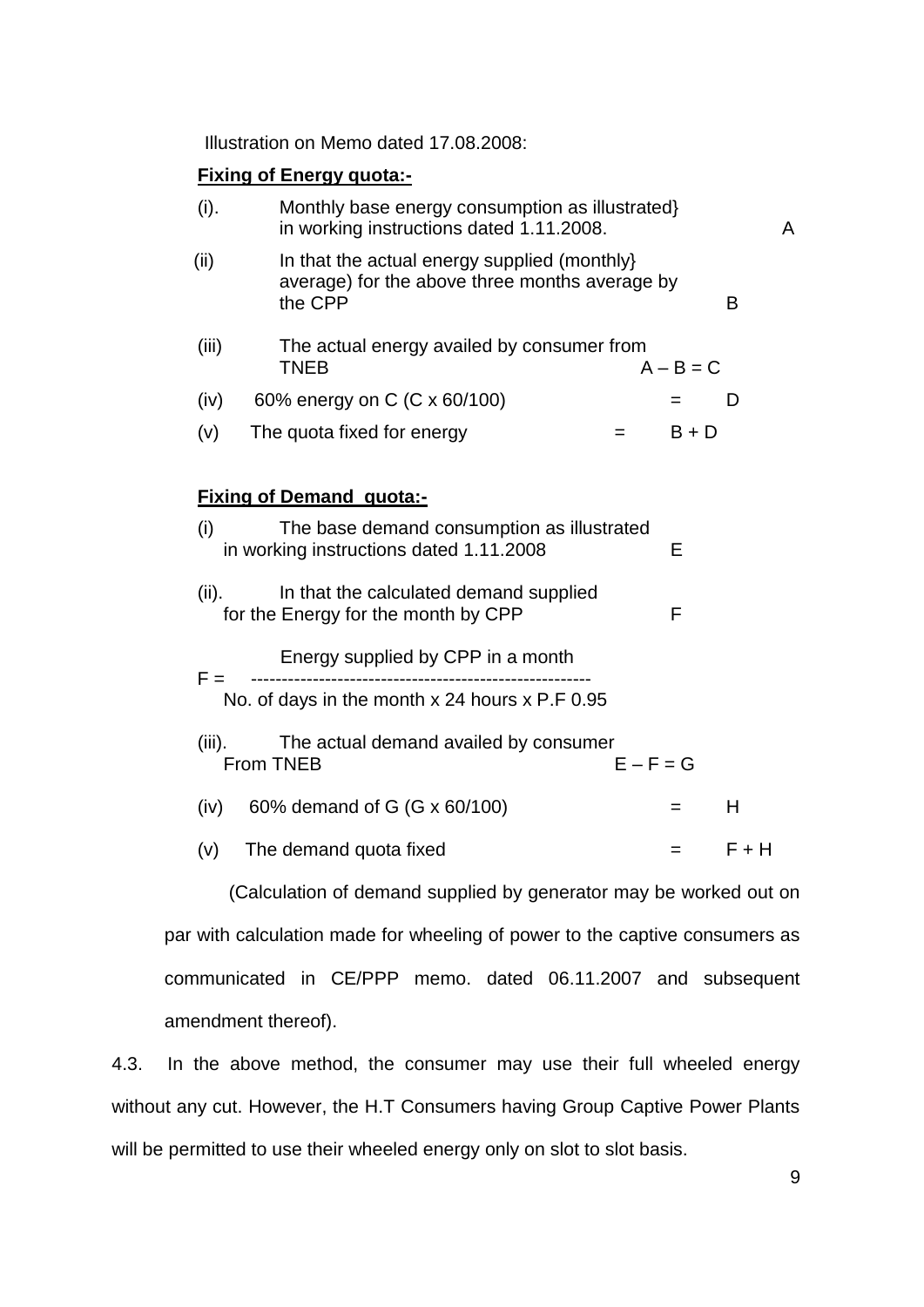4.4. The consumer shall not exceed demand/energy quota fixed for the TNEB power for any reasons, either due to outage of generator of their supplier or short supply from their supplier, etc., it is their responsibility to monitor this with their generator. The excess demand/energy charges shall be collected as prescribed by TNERC for the quota violated."

4.5. The last line in the formula 'quota fixed for energy  $= B + D'$  means the limit to which the consumer is entitled to utilize its own captive energy. It is the energy a captive consumer proposes to bring in (B) plus the quantum of TNEB"s energy determined under the R&C measures (D). This energy quota " $(B) + (D)$ " is different from actual energy to be availed by HT consumer from TNEB/ TANGEDCO i.e. quota of TANGEDCO"s power "D". It is explicit from the formula itself.This concept will become more clear from the fact that consumers who do not bring in captive energy i.e. normal HT consumers; are required to limit their consumption upto the quota fixed for TANGEDCO"s power and any excess consumption over the quota of TANGEDCO"s energy / demand is treated as excess energy or demand and charged accordingly. The difference between normal HT consumers and the captive HT consumers is that the captive HT consumers were permitted to go up to the base energy and base demand before 07.09.2010 over and above the quota fixed for TANGEDCO"s power. After 07.09.2010, they have been permitted up to sanctioned demand over and above the quota fixed for TANGEDCO"s power. Right from 12/2008, in respect of captive users, drawl of power from TANGEDCO grid is calculated only after adjustment of captive energy brought by him against actual recorded consumption. This drawl of power from TANGEDCO is compared against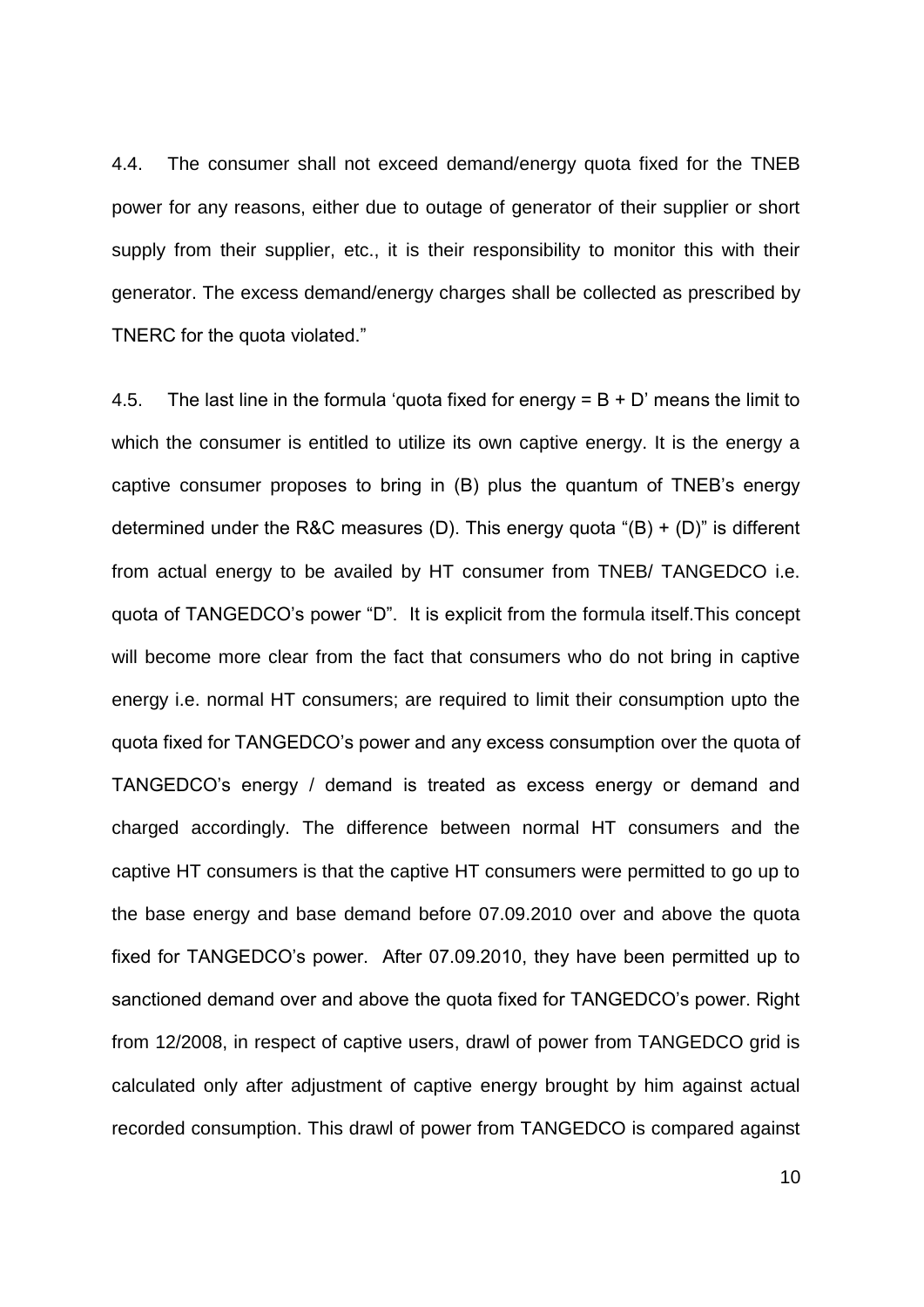the quota the fixed for TANGEDCO"s power. Only in case of consumption in excess over quota, excess energy/demand charges are being levied.In the case of normal HT consumer [who does not have captive consumption], the recorded consumption is compared against the quota fixed for TANGEDCO"s power. Only in case of consumption in excess over quota, excess energy/demand charges are being levied.

4.6. There cannot be different parameters for consumption of TNEB"s power, one for normal HT consumers and another for captive HT consumers, for calculation of excess energy and demand in respect of "TANGEDCO"s quota". From the above it is clear that excess energy and demand charges are charged if a "captive" or "normal" HT consumer exceeds the energy or demand quota fixed for the quantum of TANGEDCO"s power.

4.7. The above memo had not been adopted with regard to fixation of quotas in respect of wind energy captive users at that point of time. Seeking to calculate demand and energy quota at par with CPP users, the wind energy captive users filed Writ Petitions before the High Court of Madras. Consequent to the order of High Court, directing the issue to be decided by the State Regulatory Commission, the State Commission initiated Suo–Motu Proceedings No.1 of 2009. On 28.10.2009 the State Electricity Regulatory Commission recognized the fixation of quota for wind energy captive users at par with other CPP users and approved the formula in Memo dated 17.11.2008 for re-fixing the demand and energy quota for the period from 12/2008 to 10/2009 and from 01.11.2009 to all captive users, whether thermal or wind shall declare on the first day of every month, the energy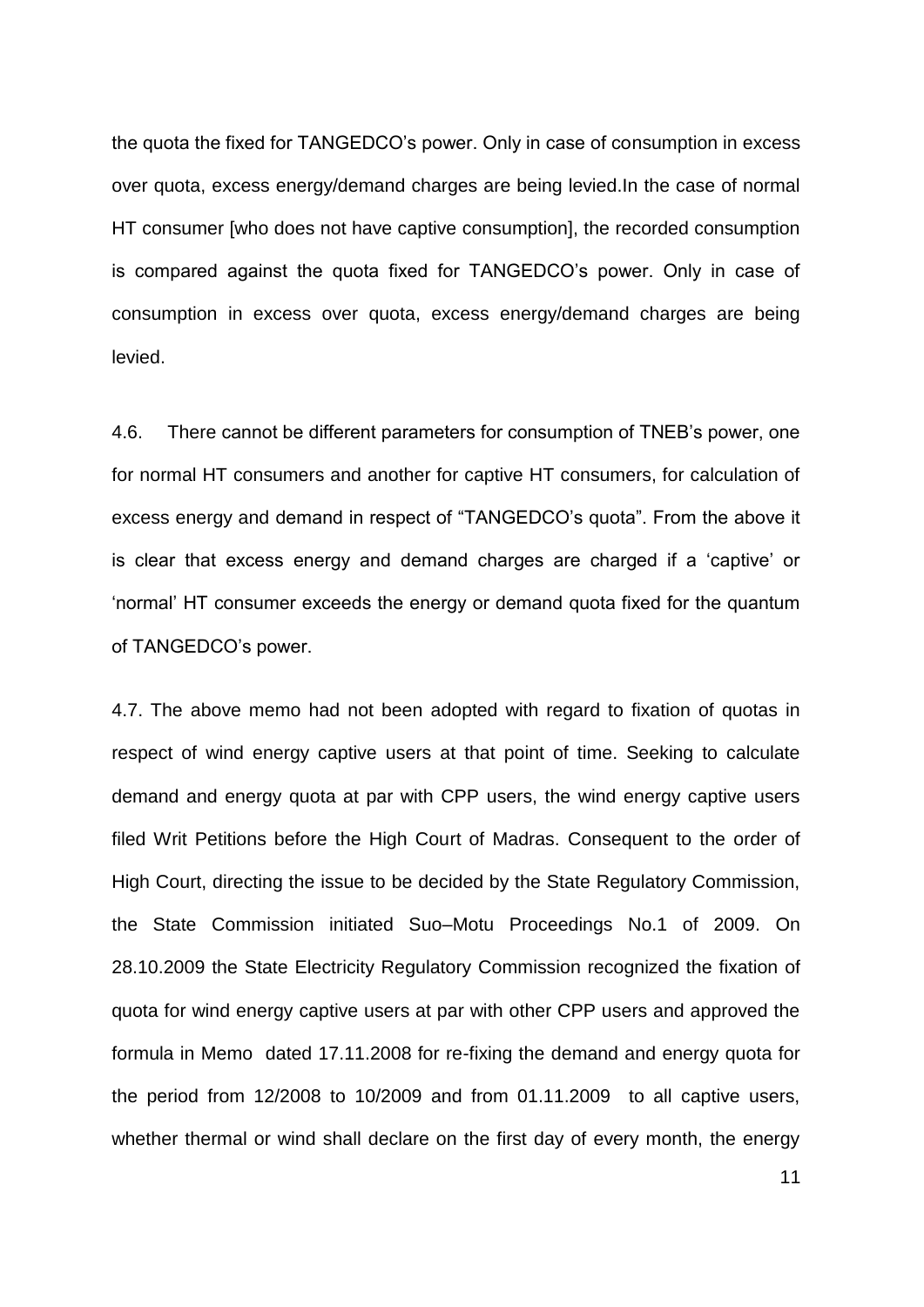proposed for captive use for the following month, which shall be considered as B and F for the purpose of fixing energy quota and demand quota respectively in the formula dated 17.11.2008 as under:

> *"11. TheCommission,asdetailedintheabove paragraphs,directedtheTNEBtoreworkthedemandandenergyquotaofwindcaptiveusers withimmediateeffect. Themethodofdeterminationofdemandandenergyquotaforwind energycaptiveuserswastobesameasthatofothercaptiveusers. TheTNEBwas,further, directedto permitutilizationofwindenergybankedason1-11- 2008infiveequalmonthly instalmentsbetween1-12-2008and30-4- 2008,wherevernecessarybyenhancingthedemand andenergyquotaasinthecaseofothercaptiveusers.Themethodfordeter minationof demandenergyquotaforcaptiveuserswasoutlinedbytheTNEBinMemo CE/Comml./EE/DSM/PMM/F.Powercut/D.28/2008dated17-11-2008.*

> *12. TheCommissioninitsOrderdated28-11-2008 arrivedatthebasisofcomputationofdemandandenergyquotaforwinden ergygeneratorson thebasisofmaterialavailableonrecordatthatpointoftime,thatis,theformu lacontainedin thememoofthe TNEBdated17-11-2008.xxxx*

*13. xxxxxTherefore,wehavenohesitationinstriking downthesethreememosasviolativeoftheOrderoftheCommissiondated2 8-11-2008.The CommissionreservesitsrighttoinitiateappropriateproceedingsunderSec tions142and146of theElectricityAct,2003.ItistheformulacontainedinthememoofTNEBdate d17-11-2008 alone, whichisrecognizedandapprovedbythe*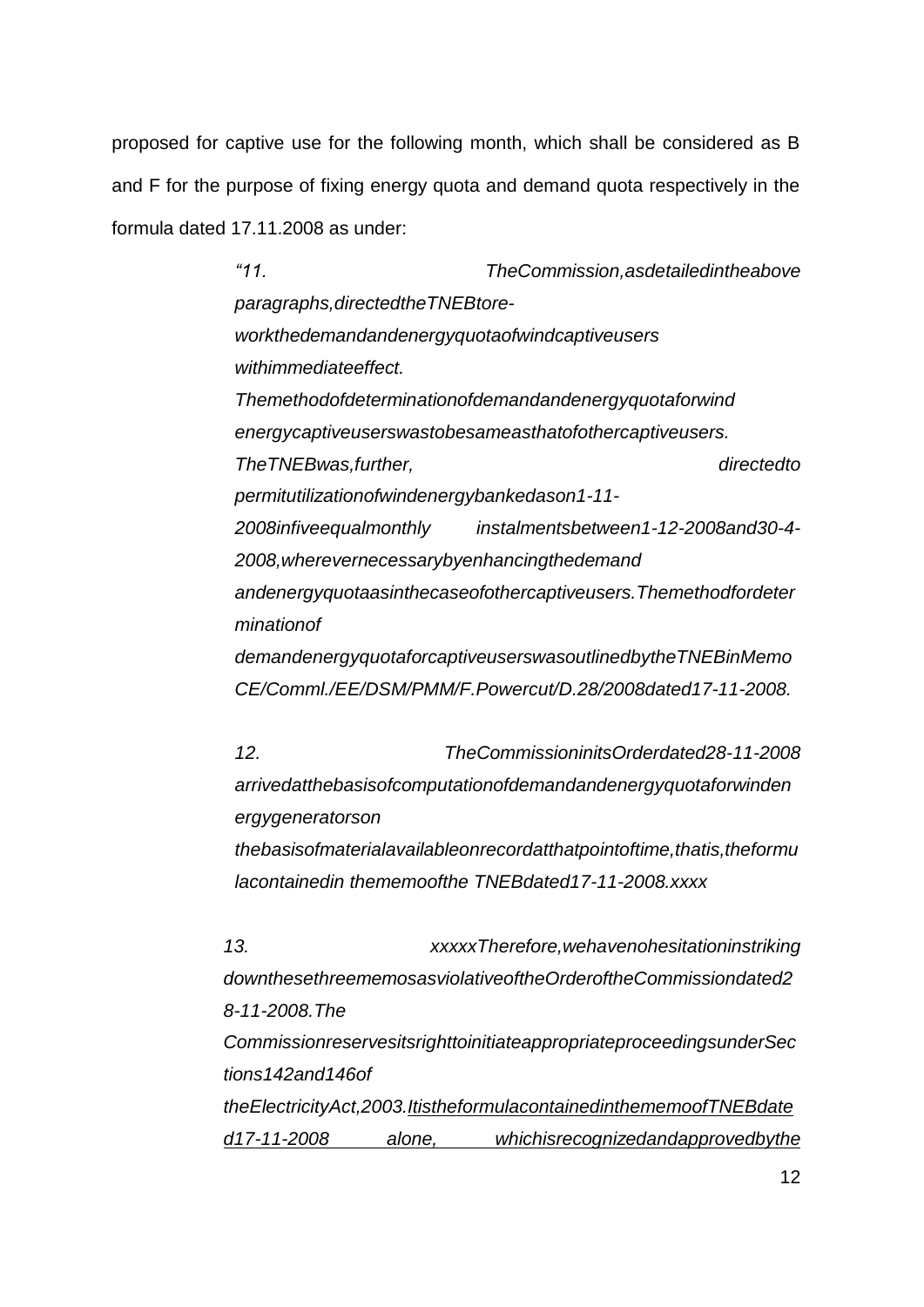### *Commission.*

*xxxxxx*

*16.Aftertakingintoaccountthesubmissionsmade byboth theparties, theCommissiondirectsas follows:-*

*(1)The base energy consumption and base demandshallbecomputedforallcaptiveusersincludingthewindenergycap tiveusersonthe basisof theformulacontained inthe TNEBMemoNo.CE/Comm/EE/DSM/AEE/PMM/F.PowerCut/D.001/08d ated.1-11-2008;*

*(2)Foranydemandsanctionedafter1-10-2008, theadditionalenergyquotaanddemandenergyquotashallbeasperthefor mulaprescribedby theTNEBinMemoNo.CE/Comml/EE/DSM/ F.Powercut/D.001/2008dated1-11-2008;*

*(3) Thedemandand energy quotaforthe wind energysuppliedafter1- 11-2008shallbefixedinaccordancewiththememodated17-11-2008 ofTNEB;*

*xxxx*

*(5)Demandquotaandenergyquotaafterbeing redrawninaccordancewiththeabovedirectionsshallbesetoffagainstthea ctualdemandand energyconsumedbetween1-11-2008and30-4-2009; (6) Excess demand charges and excess energy chargesfortheperiodfrom1-11-2008to30-4- 2009shallbecomputedwithreferencetothere- drawn demandandenergyquota; xxxxx*

*(8)Fortheperiodfrom1-5-2009to 31-10-2009,*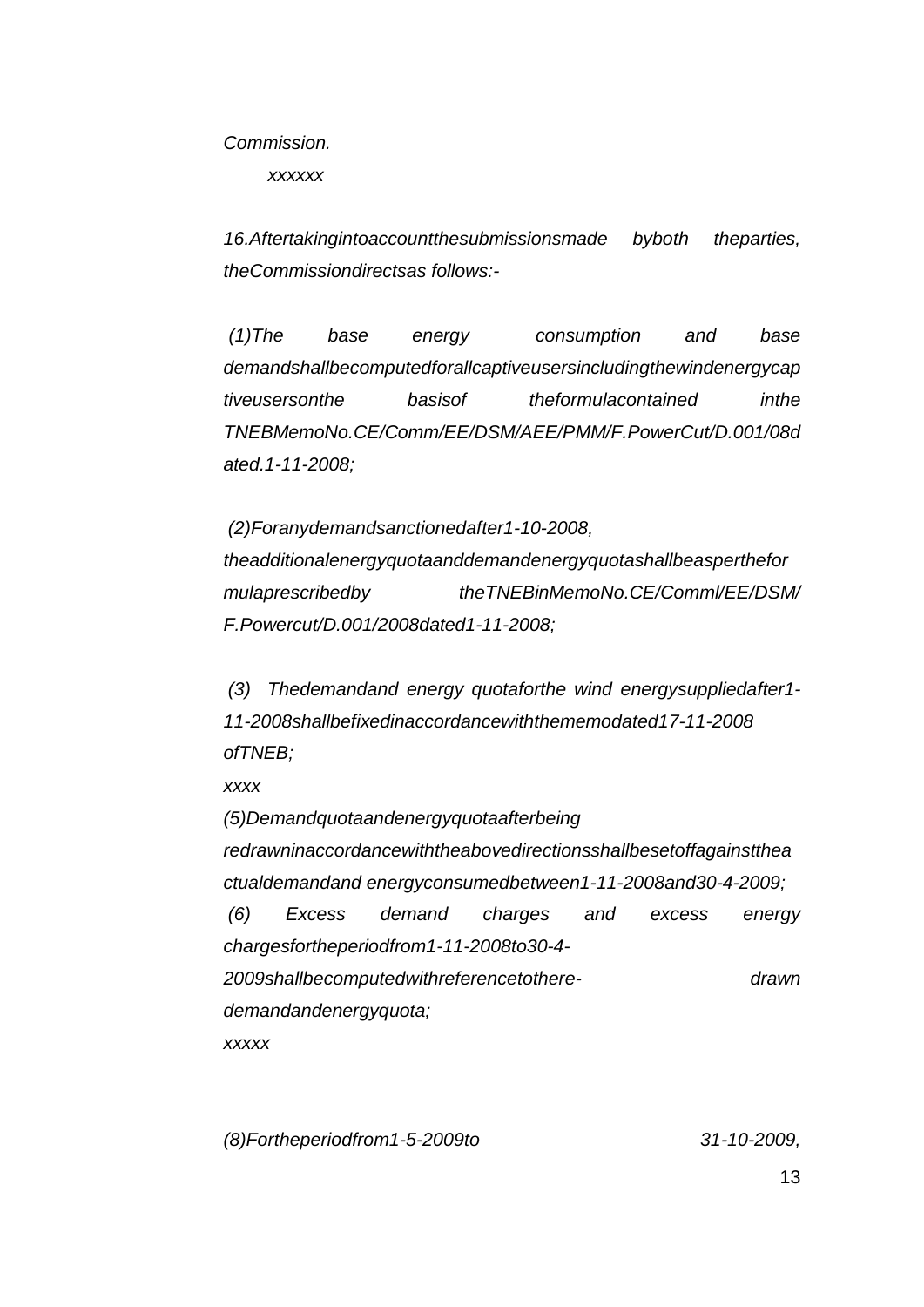*theformulaforcomputationofenergyquotaanddemandquota containedinthecircularof TNEBdated17-11- 2008shallapply,thatiswitheffectfrom1-5-2009thepetitionersare entitledtodemandquotaforcurrentgenerationinaccordancewiththe formulaof17-11-2008;if theenergyquotaanddemandquotaduringthisperiodhasbeenexceededb ythecaptiveuser, hewillbeentitledtodrawfromtheenergybankedduringthisperiodtotheexte ntofadjusting theexcessdemandandexcessenergyconsumption;*

*(9) The e x c e s s d e m a n d c h a r g e s a n d excess energychargesfortheperiodfrom1-5-2009to31-10- 2009shallbedeterminedwithreference tothedemandandenergyquotacalculated inaccordancewithpara(8)above;*

*(10) For the future, from 1-11-2009 the base demandandbaseenergymaycontinuetobefixedwithreferencetotheform ulalaiddownby TNEBintheir memodated1-11-2008;*

*(11) Unutilised banked energy available as on 1-11- 2009maybeutilizedbythewindcaptiveusersinfiveequalmonthlyinstalmen tsfrom1-11-2009upto31-3-2010inaddition tocurrentgenerationof thatmonth;*

*xxxxxx*

*(13) From1-11-2009, all captive users, whether thermalorwind,shalldeclareonthefirstdayofeverymonth,theenergypropo sedforcaptive useforthefollowingmonth,whichshallbeconsideredasBandFforthepurpo seofenergy quotaand* 

*demandquotarespectivelyintermsofthememoofTNEBdated17-11-*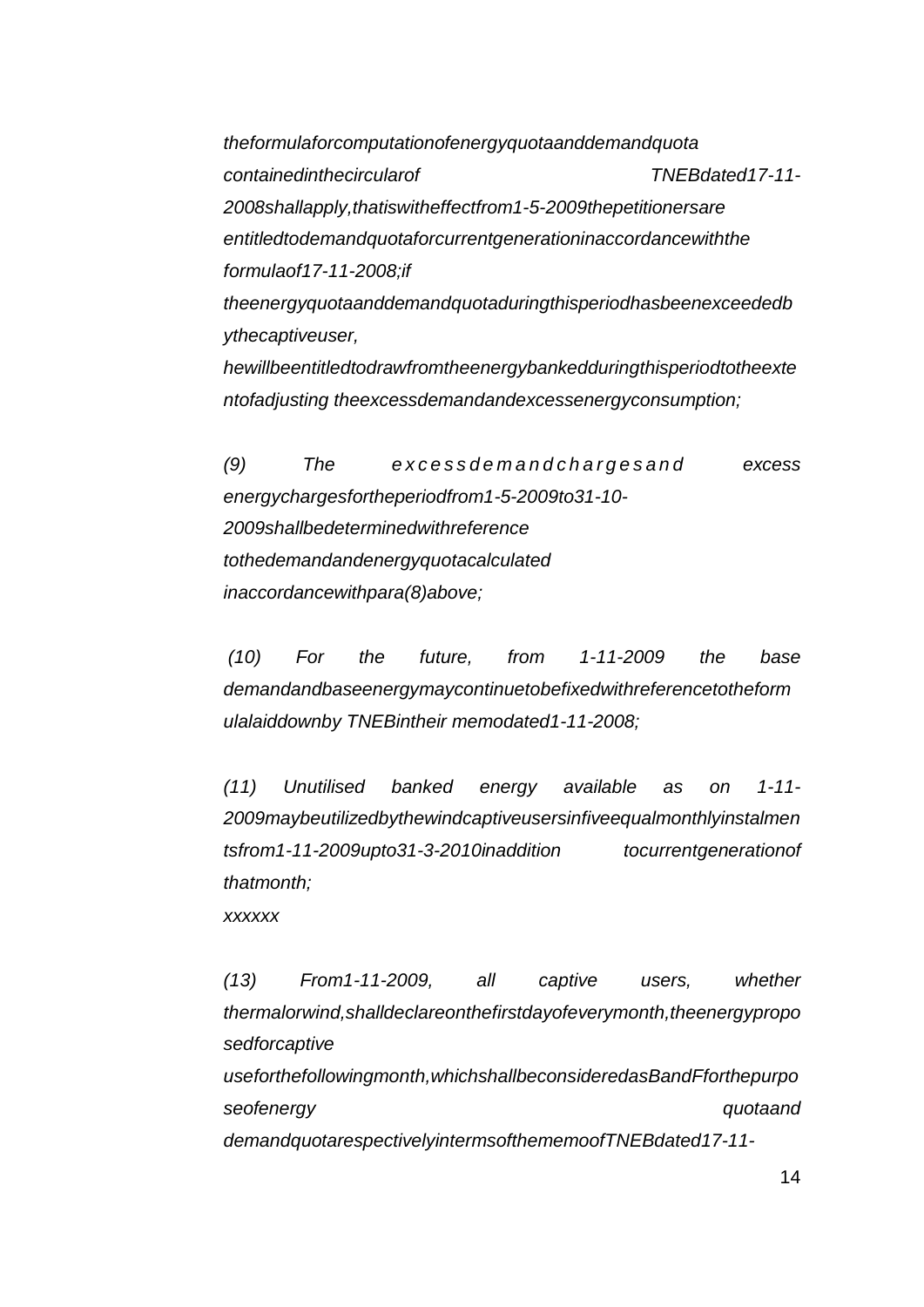*themonthlyaveragegeneration;*

*(16)Ifaconsumeroptsoutofwheelingagreement andbecomesanordinaryconsumer,AandEreferredinthememodated17- 11-2008shallbe deemedtobethebaseenergyandbasedemand."*

4.8. The TANGEDCO communicated the methodology of quota fixation and calculation of excess charges from the month of 12/2008 onwards in respect of wind energy captive users and from 11/2009, all captive users based on memo dated.17.11.2008 vide Memo. No.CE/Comml/EE/DSM/AEE/PMM/F.Power cut/ D.508/09, dated 25.11.09as follows:

- *1. First part = 12/2008 to 04/2009*
- *2. Second part = 05/2009 to 10/2009*
- *3. Third part = 11/2009 to 092010 [relevant portion]*

# *Third Part from 1.11.2009 onwards:-*

*(10) For the future, from 1-11-2009 the base demand and base energy may continue to be fixed with reference to the formula laid down by TNEB in their memo dated 1-11-2008.*

*(11) Unutilized banked energy available as on 1-11-2009 may be utilized by the wind captive users in five equal monthly instalments from 1-11-2009 upto 31-3-2010 in addition to current generation of that month.*

*(12) The energy, which remains in the bank of wind energy generators as on 1-11-2009 after adjustment in accordance with para (8) above, shall be available for consumption of the wind energy captive user between 1-11- 2009 and 31-3-2010 in five equal monthly instalments. In addition, current generation would also be eligible for additional energy and additional*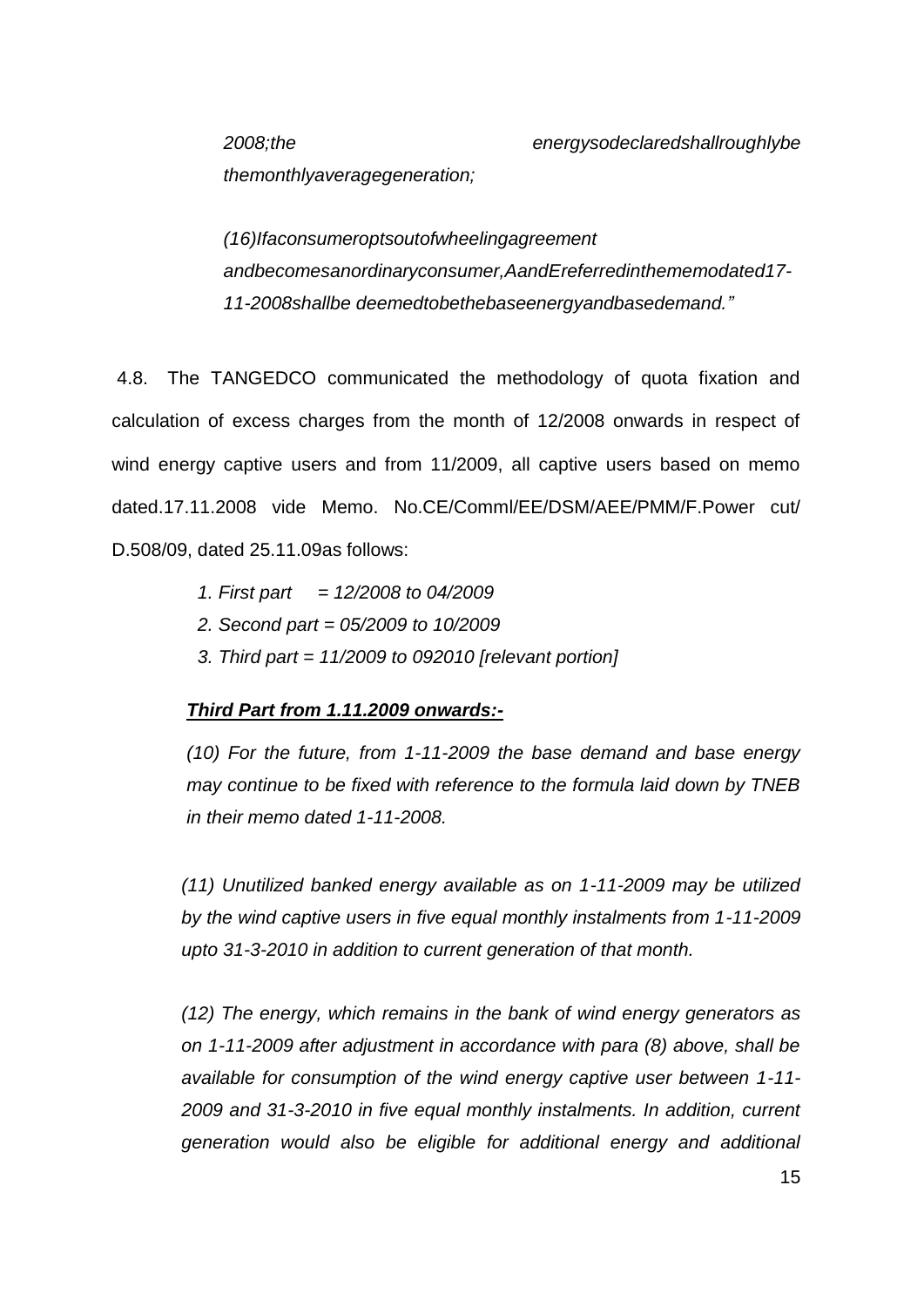*demand quota; both current generation as well as the energy drawn from the bank would count for computation of equivalent demand.*

*(13) From 1-11-2009, all captive users, whether thermal or wind, shall declare on the first day of every month, the energy proposed for captive use for the following month, which shall be considered as B and F for the purpose of energy quota and demand quota respectively in terms of the memo of TNEB dated 17-11-2008; the energy so declared shall roughly be the monthly average generation.*

*(14) From 1-11-2009, peak hour current generation as well as peak hour banked energy shall be eligible for peak hour utilization every month subject to the limit of one-twelfth of annual peak hour generation.*

*(15) Energy which remains unutilized as on 31-3-2010 shall be eligible for encashment(Instruction for this point will be issued separately by CE/NCES).*

# *IIIa) Fixing of Energy quota from 1.11.2009 onwards:-*

*(i) Monthly base energy consumption as illustrated in working instructions dated 1.11.2008. - A*

*(ii) The energy proposed for captive use for the following month as per the direction of TNERC vide Para No.13 & 14 of Suo –motu proceedings dt.28.10.09 - B* 

*B is 1/5 of the banked energy available as on 1.11.09, shall be added for the period from 01.11.09 to 31.03.2010 + current generation to be wheeled inclusive of all captive powers (Roughly monthly average Generation as declared by the consumer at the 1st day of every month for the following month)* 

*(iii) The actual energy to be availed by consumer from TNEB A – B = C*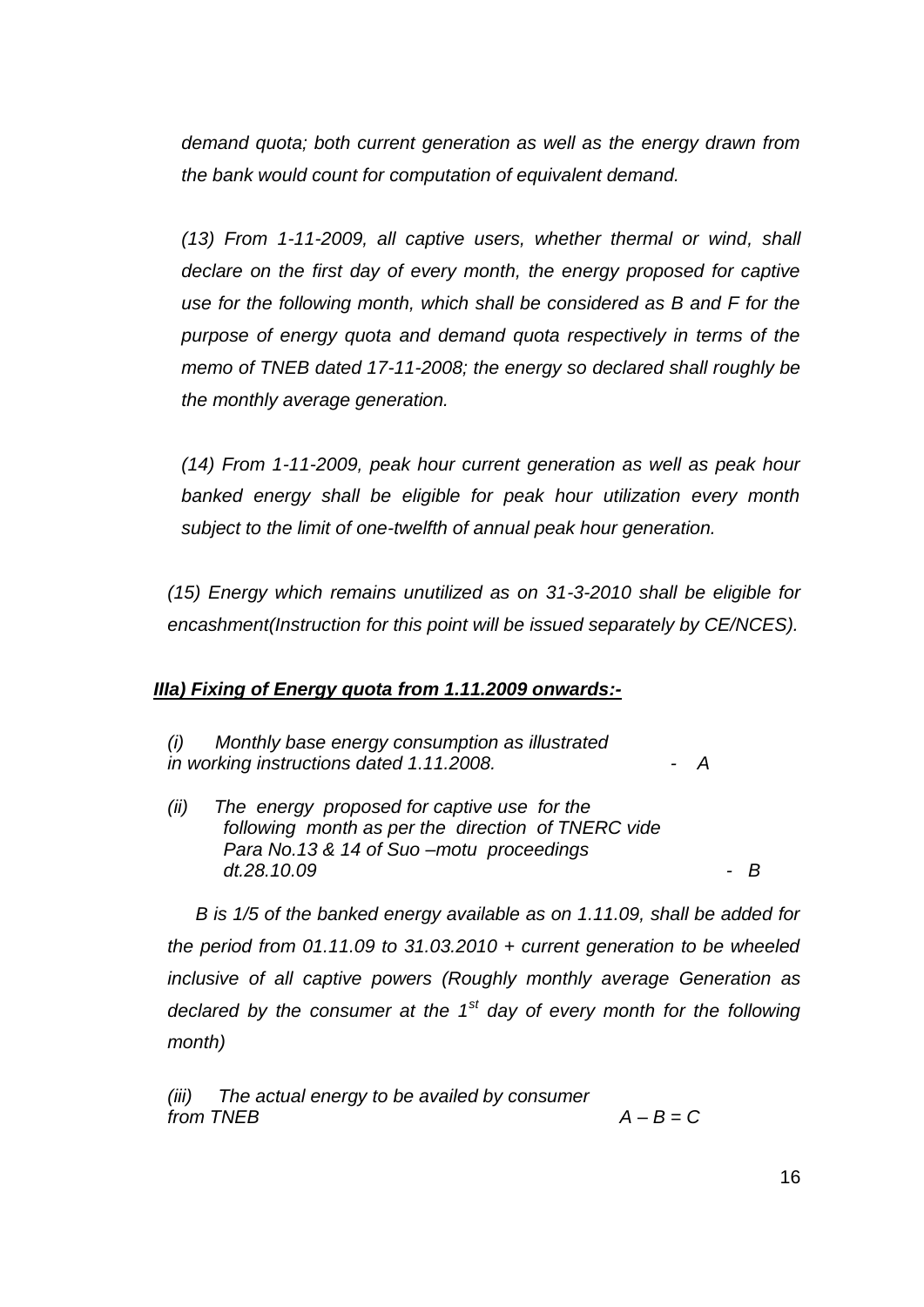*(iv) 80% energy on C (C x 80/100) = D (v)* The quota fixed for energy *(B, D should be shown separately without adding)*

*The above B shall not exceed Aand shall be divided into two part as normal & peak hours for the energy to be wheeled.*

*(For peak hour, from 01-11-2009, peak hour current generation as well as peak hour banked energy shall be eligible for peak hour utilization every month subject to the limit of one-twelfth of annual peak hour generation).*

*IIIb) Fixing of Demand quotafrom 1.11.2009 onwards:-*

*(i) The base demand consumption as illustrated} in working instructions dated 1.11.2008 - E*

 *(ii) The demand proposed for captive user for the following month as per the direction of TNERC vide Para No.13 & 14 of Suo –motu proceedings dt.28.10.09 - F*

> *Energy supplied by captive user in a month F = ------------------------------------------------------- No. of days in the month x 24 hours x P.F*

*F is 1/5 of the banked energy demand available as on 01.11.09 shall be added for the period from 1.11.09 to 31.3.2010 + demand for the current generation to be wheeled inclusive of all captive powers as given by the consumer at the 1st day every month for the following month*

| (iii) | The actual demand to be supplied by TNEB |           | $E - F = G$ |
|-------|------------------------------------------|-----------|-------------|
| (iv)  | 80% demand of G (G x 80/100)             |           | $=$ $H$     |
| (V)   | The demand quota fixed                   | $= F + H$ |             |

 *(F, H should be shown separately without adding)*

*The above F shall not exceed E and shall be divided into two part as normal & peak hours for the demand to be wheeled.* 

*For peak hours, from 01-11-2009, peak hour demand current generation as well as peak hour banked energy demand shall be eligible for peak hour*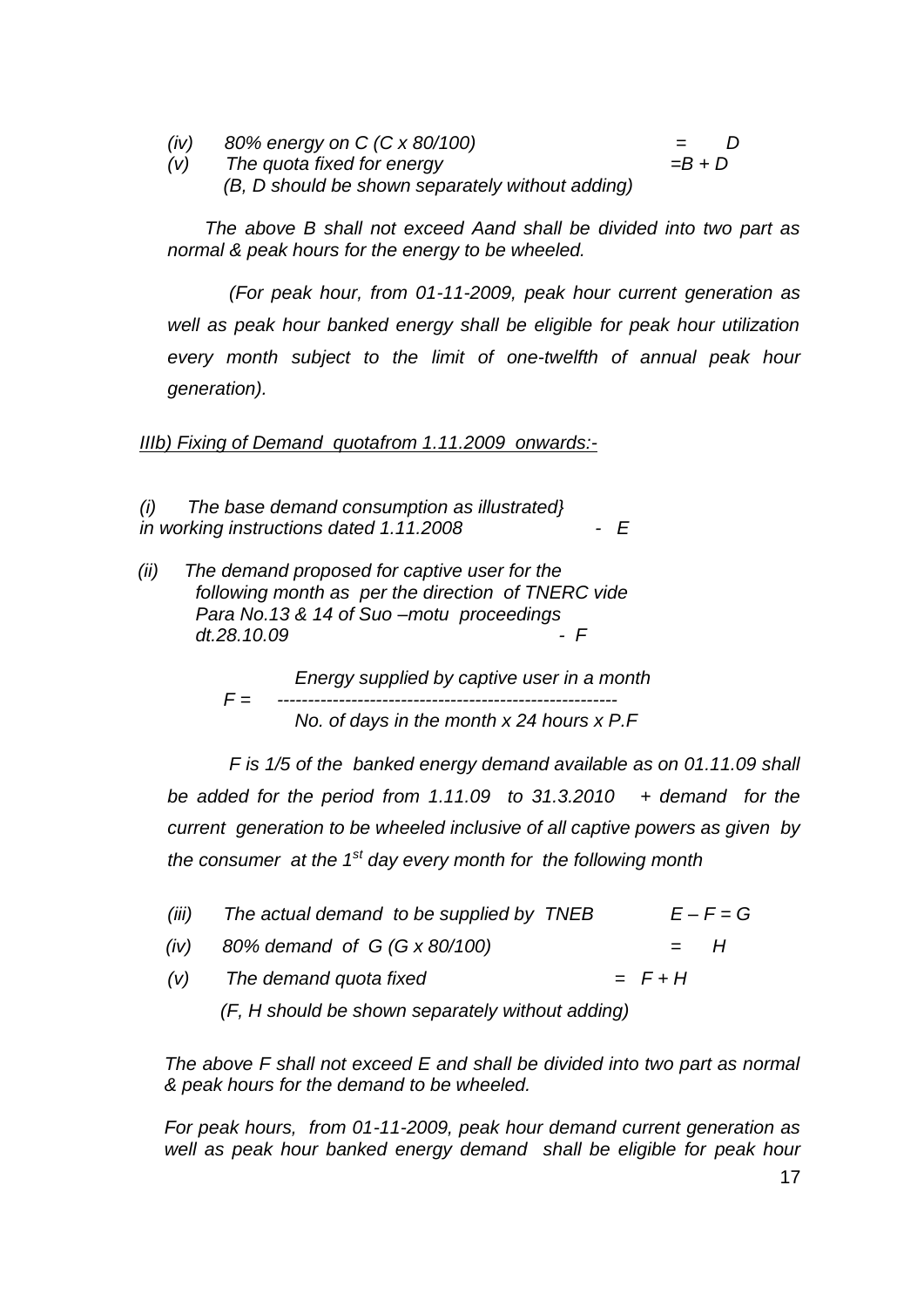*utilization every month subject to the limit of one-twelfth of annual peak hour generation.*

## *IIIC) Excess demand and energy charges should be levied for part 3 :-*

*(a) When normal hour recorded demand (minus) normal hour demand actually supplied and demand for 1/5 of the banked energy (for the period from 1.11.09 to 31.3.2010) exceeds H, then excess demand charges shall be levied.(Demand actually supplied means the consumer actually supplied demand in the already declared quantum in F). F is 1/5th of banked energy and energy already declared by the consumers for the month which shall not exceed E.*

*(b) When peak hour recorded demand (minus) peak hour demand actually supplied and demand for 1/5 of the peak hour banked energy (for the period from 1.11.09 to 31.3.2010) exceeds peak hour quota of 5% , then excess demand charges shall be levied. (Demand actually supplied means the consumer actually supplied demand in the peak hour already declared quantum in F) F is 1/5th of banked energy and energy already declared by the consumers for the month which shall not exceed E( peak hour)*

*(c) When normal hour recorded energy (minus) normal hour energy actually supplied within the proposed quantum and 1/5 of the banked energy (for the period from 1.11.09 to 31.3.2010) exceeds D, then excess energy charges shall be levied.(Energy actually supplied means the consumer actually supplied energy for the month in the already declared quantum in B) B is 1/5th of banked energy and energy already declared by the consumers for the month which shall not exceed A)*

*(d) When peak hour recorded energy (minus) peak hour energy actually supplied within the proposed quantum and 1/5 of the peak hour banked energy (for the period from 1.11.09 to 31.3.2010) exceeds peak hour energy quota of 5%, then excess energy charges shall be levied. (Energy*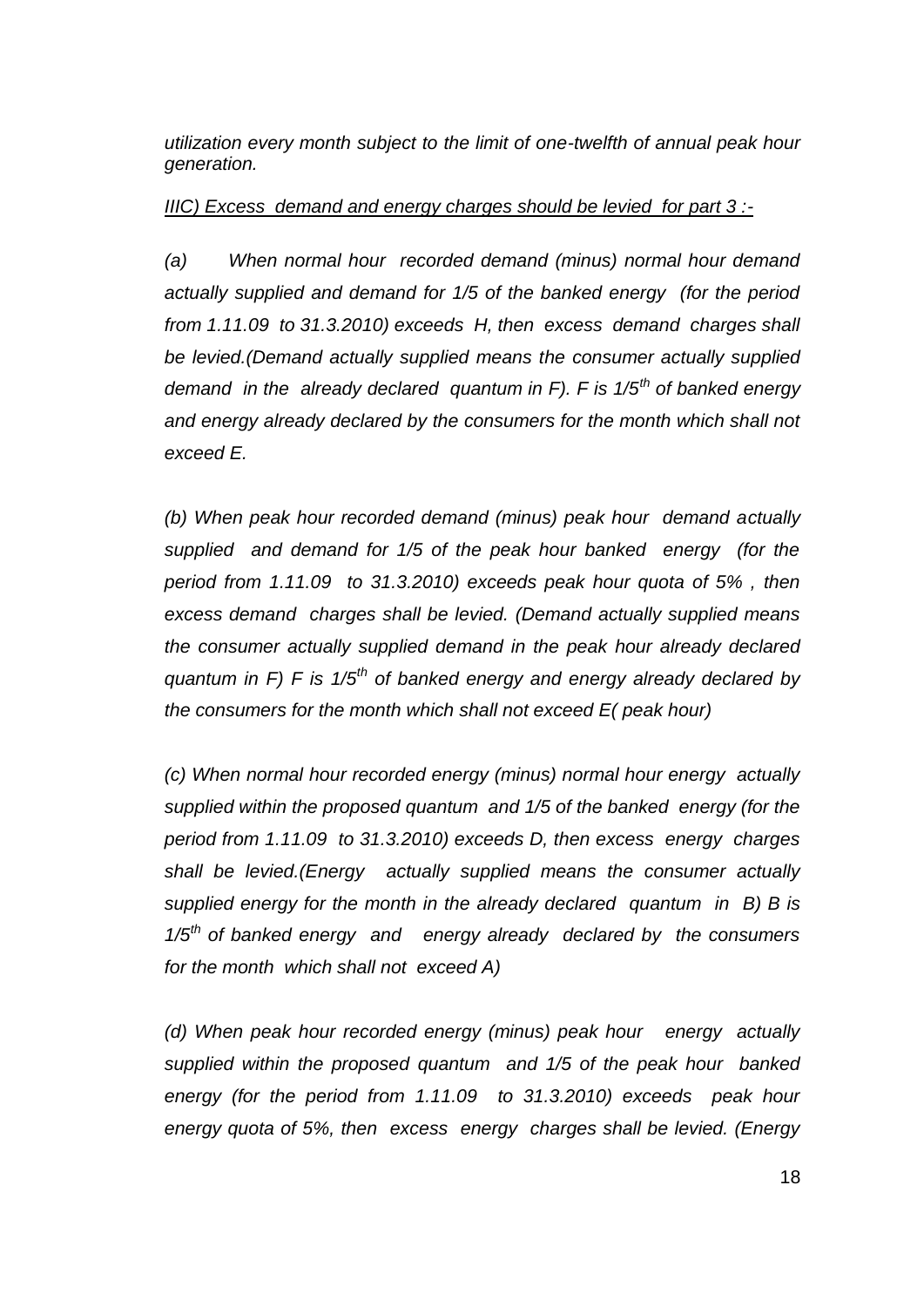*actually supplied means the consumer actually supplied energy in the peak hour as already proposed and declared in B) B is 1/5th of banked energy and energy already declared by the consumers for the month which shall not exceed A ( peak hour )*

*(16) If a consumer opts out of wheeling agreement and becomes an ordinary consumer, A and E referred in the memo dated 17-11-2008 shall be deemed to be the base energy and base demand. In that case, the consumer is eligible only for 5% of the demand and energy quota during peak hours.* 

*For the above case consumers, B and F are zero, the quota shall be fixed on A & E* 

*Based on the above procedure, quota may be fixed for the past /future periods to the consumers as per the eligible percentage of quota of 60%, 70% & 80% prevailed for the respective periods of past and future in supersession to earlier memos. dated.19.12.08, dt.4.8.09 & dt.21.8.09.*

*The consumer shall not exceed demand/energy quota fixed for the TNEB power for any reasons, either due to outage of generator of their supplier or short supply from their supplier, etc., it is their responsibility to monitor this with their generator. The excess demand and energy charges shall be collected as prescribed by TNERC for the quota violated.*

*For the above procedure, the detailed billing and working procedure will be evolved and communicated by the CFC/Revenue for calculation.*

*For Para No. 7 & 15, regarding payment for banked energy of Suo–Motu proceedings No.1, dt. 28.10.2009 of TNERC, separate instruction from CE/NCES will be issued."*

4.9. The wind captive consumers filed MP 6 of 2010 seeking a relief that since the infrastructure facilities has already been created based in the sanctioned demand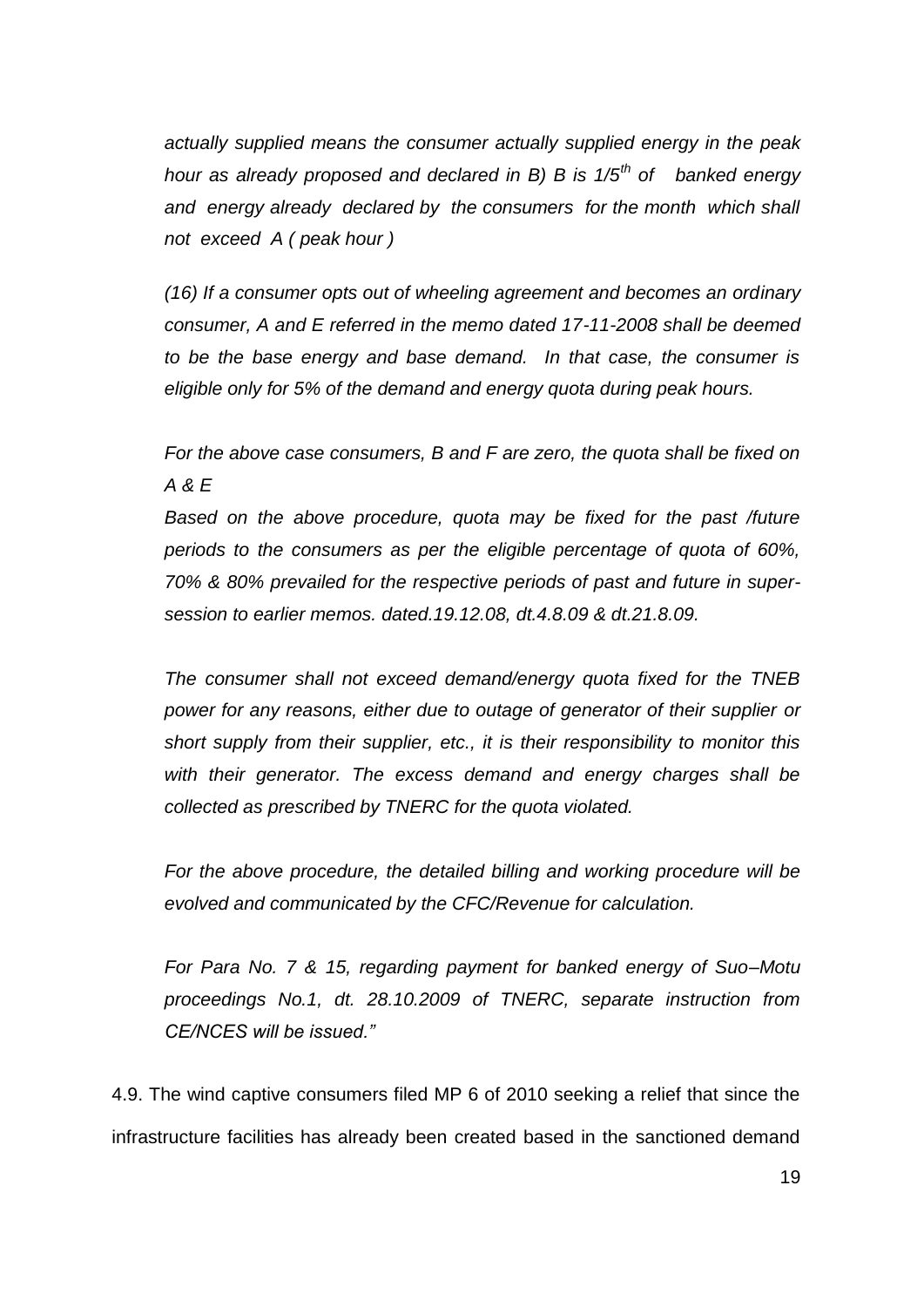by the Tamil Nadu Electricity Board, it is but logical to allow purchase of power from third parties up to the sanctioned demand instead of restricting the same to the base demand. The State Commission by interim order dated 17.08.2010 and final order dated 07.09.2010 held that:

### *Interim order dated.17.08.2010:*

*The base demand as worked out by the TNEB on the basis of the circular dated 17.11.2008.xxxx*

*The consumer should declare in advance one month prior to the billing period for availing of Open Access procurement. For example for a billing period commencing from 27th September 2010, the declaration should be made before 27th August 2010.*

*If the Open access procurement does not materialize to the extent projected by the consumer, he will limit his drawal to the extent of actual availability of Open access procurement.* 

### *Final Order dated.07.09.2010:*

*"4.5. The equivalent demand brought in by the consumer from captive and third party sources should be subtracted from the maximum demand recorded by the meter of the consumer. Balance would be the demand actually supplied by the TNEB. If this figure exceeds the quota demand of the TNEB, the consumer would be*  liable to pay excess demand charges at the rates stipulated in the *order of the Commission in M.P.No.42 of 2008. Similarly, the energy purchased from captive and third party sources would be subtracted from the total energy consumed by the consumer. The balance would be deemed to be the energy actually supplied by the TNEB. If this quantum exceeds the energy quota of the TNEB, the consumer would be liable to pay excess energy charges at the rates stipulated in the order of the Commission in M.P.No.42 of 2008."*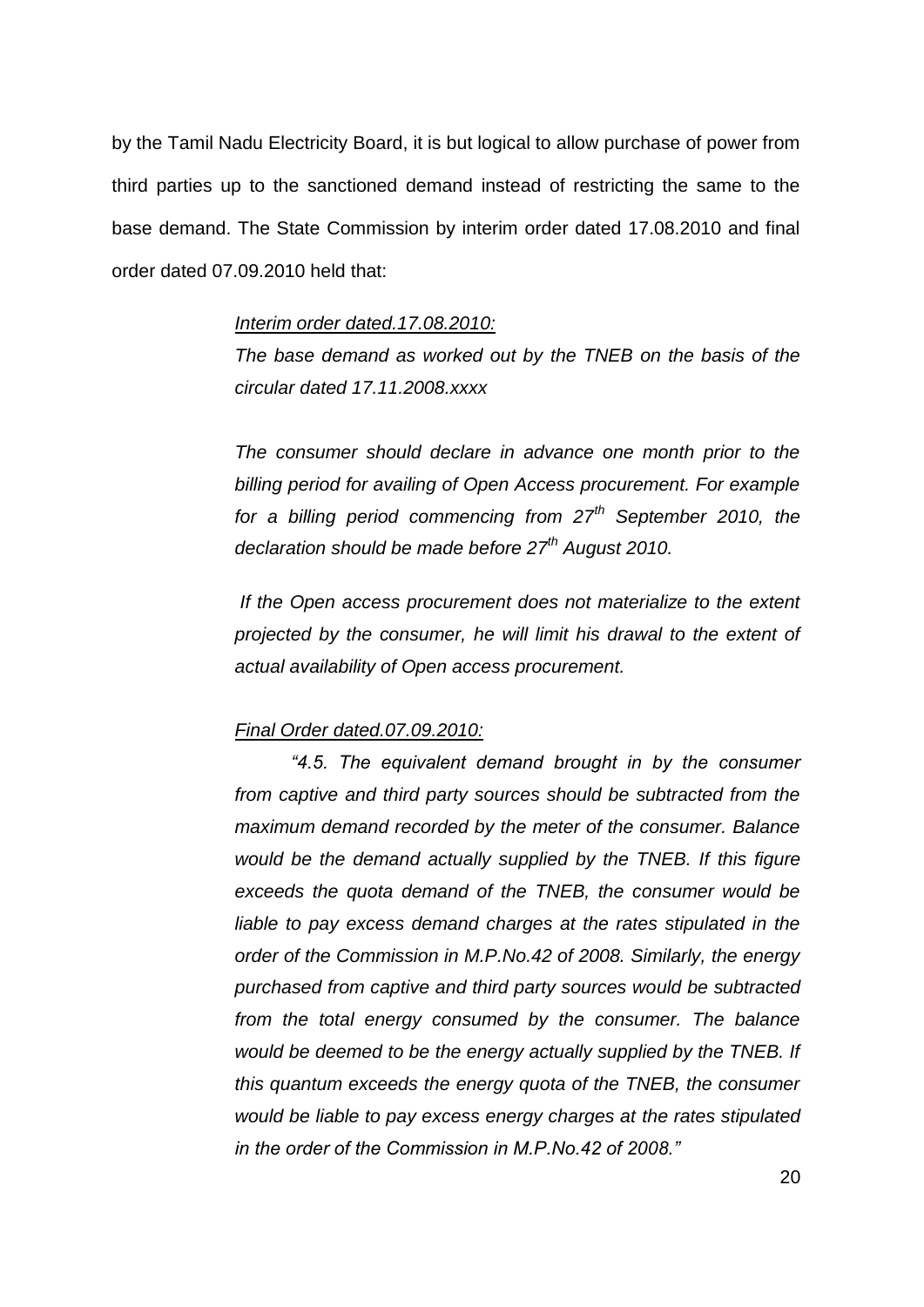4.10.As per the TNEB"s memo dated 17.11.2008, which was approved by the State Commission in the SMP.No.1 of 2009 dated 28.10.2009 in connection with computation of excess charges, wherein it is clearly stated at page no.3 of the circular memo dt.17.11.2008 and 25.11.2009 III [C] (c), which had been issued in accordance with the direction of the State Commission in the order dated28.10.2009 that:

#### *17.11.2008:*

*"The consumer shall not exceed demand/ energy quota fixed for the TNEB's power for any reasons, either due to outage of generator of their supplier or short supply from their supplier, etc., it is their responsibility to monitor this with their generator. The excess demand and energy charges shall be collected as prescribed by TNERC for the quota violated."*

#### *25.11.2009 III [C](c):*

 *c. When normal hour recorded energy (minus) normal hour energy actually supplied within the proposed quantum and 1/5 of the banked energy (for the period from 1.11.09 to 31.3.2010) exceeds D, then excess energy charges shall be levied.*

4.11. From the above, it may be concluded that the procedure in connection with the calculation of excess demand and energy charges i.e. the demand/energy brought in by the consumer would be subtracted from the total recorded demand/energy of the consumer and the balance would be the demand/energy actually supplied by the TANGEDCO, this figure exceeds the demand/energy quota fixed for TNEB"s power, the consumer would liable to pay the excess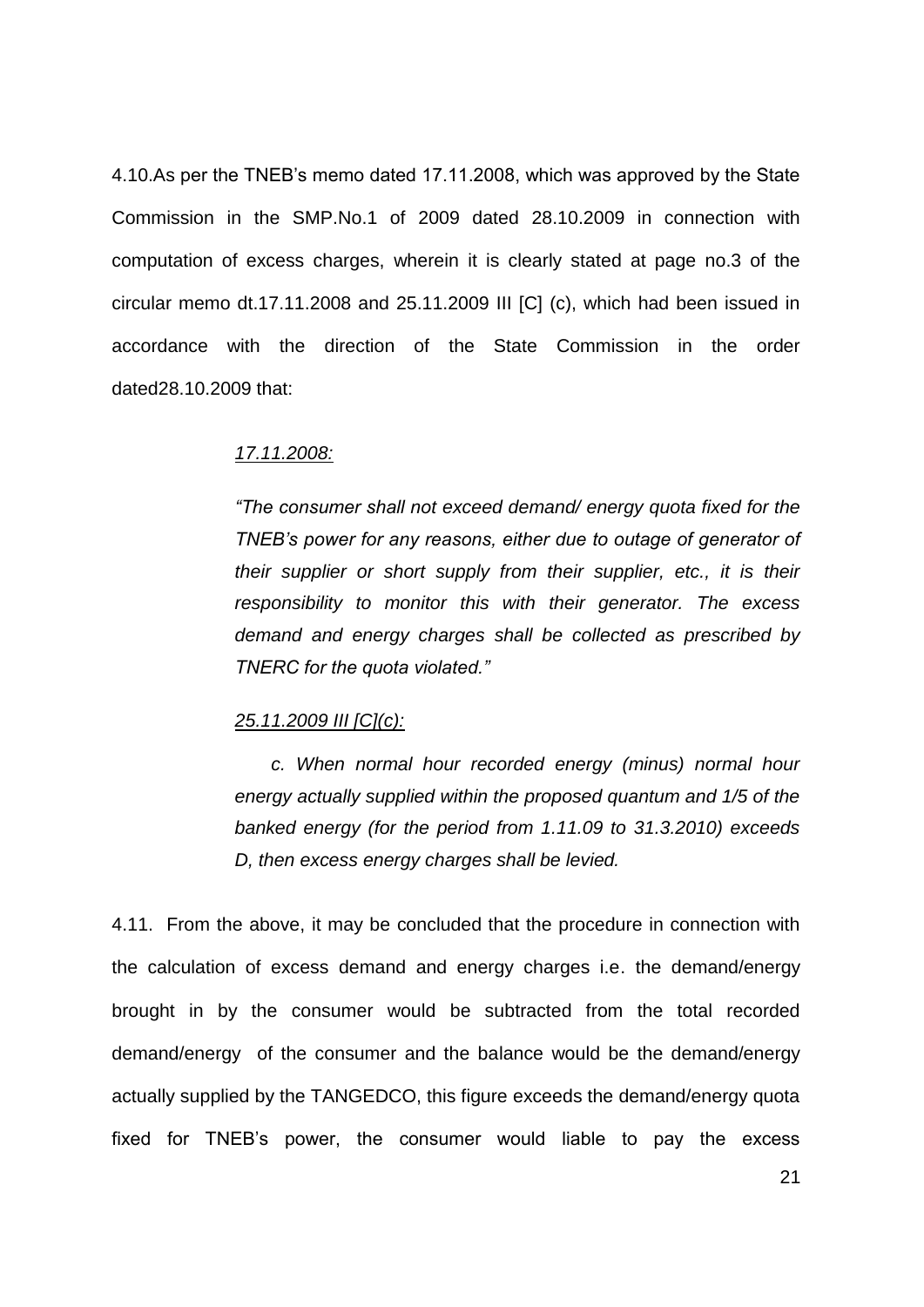demand/energy charges had been clearly mentioned in the III C of the memo dated.25.11.2009, thus this procedure was made clear by the TNEB"s memo dated 25.11.2009 which was implemented retrospectively from the month of 12/2008. Therefore, it is evident that TNEB had already followed the said procedure and the State Commission in the order dated 07.09.2010 had only reiterated the same. Hence, the State Commission had not decided any new procedure in the said order dated. 07.09.2010 in connection with the method of calculation of excess energy and demand charges.A comparatives statement of Respondent's memo dated 25.11.2009 and order of the State Commission dated.07.09.2010 is given below:

| TANGEDCO circular dated. 25.11.2009                                                                                                                                                                                                                                                                                                                                                                                                                                                                                                                                         | <b>State Commission order</b>                                                                                                                                                                                                                                                                                                                                                                                                                                                    |
|-----------------------------------------------------------------------------------------------------------------------------------------------------------------------------------------------------------------------------------------------------------------------------------------------------------------------------------------------------------------------------------------------------------------------------------------------------------------------------------------------------------------------------------------------------------------------------|----------------------------------------------------------------------------------------------------------------------------------------------------------------------------------------------------------------------------------------------------------------------------------------------------------------------------------------------------------------------------------------------------------------------------------------------------------------------------------|
| [with effect from 12/2008]                                                                                                                                                                                                                                                                                                                                                                                                                                                                                                                                                  | dated.07.09.2010                                                                                                                                                                                                                                                                                                                                                                                                                                                                 |
| "IIIC) Excess demand and energy<br>charges should be levied for part 3 :-<br>a. When normal hour recorded demand<br>(minus) normal hour demand actually<br>supplied and demand for 1/5 of the<br>banked energy (for the period from<br>1.11.09 to 31.3.2010) exceeds H, then<br>excess demand charges shall be<br>levied. (Demand actually supplied<br>means the consumer actually supplied<br>demand in the already declared<br>quantum in F). F is $1/5th$ of banked<br>energy and energy already declared by<br>the consumers for the month which shall<br>not exceed E. | Theequivalentdemandbroughtinbyt<br>heconsumerfromcaptiveandthird<br>party sourcesshould<br>besubtractedfromthe maximum<br>demand<br>recordedbythemeteroftheconsumer<br>Balancewouldbethedemandactuall<br>y suppliedby the TNEB. Ifthis<br>figureexceedsthequotademandof<br>the TNEB, the consumer would be liabled in the TNEB, the consumer would be liabled to the TNEB.<br>etopayexcessdemandchargesatthe<br>ratesstipulatedintheorderoftheCom<br>missionin M.P.No.42of 2008. |
| c. When normal hour recorded energy                                                                                                                                                                                                                                                                                                                                                                                                                                                                                                                                         | Similarly, the                                                                                                                                                                                                                                                                                                                                                                                                                                                                   |
| (minus) normal hour energy actually                                                                                                                                                                                                                                                                                                                                                                                                                                                                                                                                         | energypurchasedfromcaptive                                                                                                                                                                                                                                                                                                                                                                                                                                                       |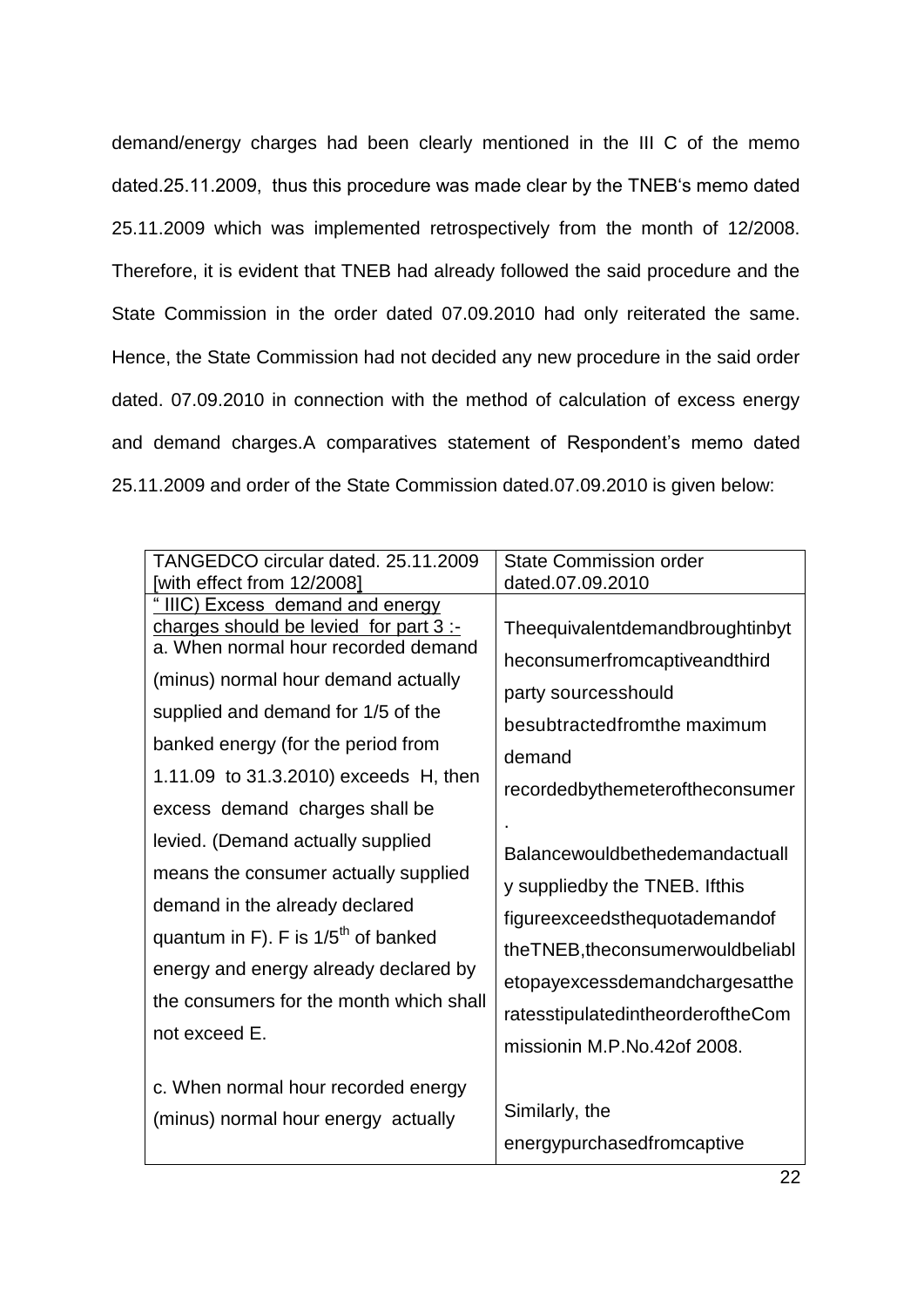| supplied within the proposed quantum      | andthird                          |
|-------------------------------------------|-----------------------------------|
| and 1/5 of the banked energy (for the     | partysourceswouldbesubtractedfro  |
| period from 1.11.09 to 31.3.2010)         | mthetotalenergyconsumedbytheco    |
| exceeds D, then excess energy             | nsumer.Thebalancewouldbedeeme     |
| charges shall be levied. (Energy actually | dtobetheenergyactuallysuppliedbyt |
| supplied means the consumer actually      | heTNEB. If this quantum           |
| supplied energy for the month in the      | exceedstheenergy quota of the     |
| already declared quantum in B) B is       | TNEB,                             |
| $1/5th$ of banked energy and energy       | theconsumerwouldbeliabletopayex   |
| already declared by the consumers for     | cess                              |
| the month which shall not exceed A)       | energychargesattheratesstipulated |
|                                           | intheorder                        |
|                                           | oftheCommissioninM.P.No.42of      |
|                                           | 2008.                             |
|                                           |                                   |

23 4.12. From the above, it is evident that the procedure in connection with the calculation of excess demand and energy charges i.e. the energy brought by the consumer would be subtracted from the total recorded energy of the consumer and balance would be the energy actually supplied by the TANGEDCO, this figure exceeds the energy quota fixed for TNEB"s power, the consumer is liable to pay the excess energy charges is clearly mentioned in the III C, thus this procedure was made clear by the TNEB"s memo dated 25.11.2009 which was implemented retrospectively form the month of 12/2008. Therefore, it is evident that the Respondent was following the procedure, approved by SMP No. 1 of 2009, communicated by memo of 25.11.2009 and the same was reiterated by the State Commission in its order dated 07.09.2010. Hence, the State Commission had upheld in the said order dated.07.09.2010 in connection with the method of calculation of excess energy and demand charges which was followed by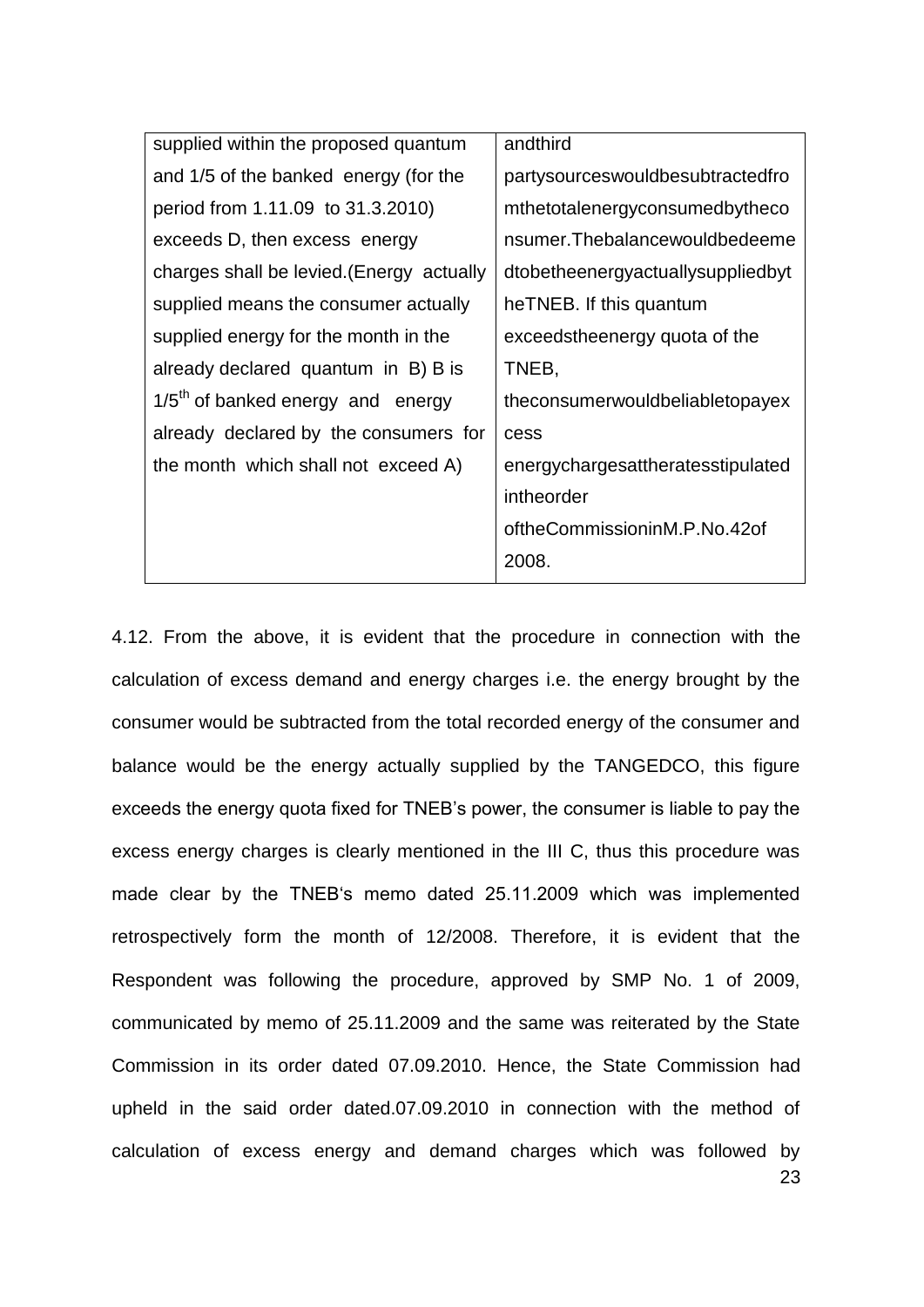TANGEDCO right from 12/2008. Hence, the petition is neither maintainable nor on facts.

4.13. The factual position has been set out in previous paragraphs, the basis on which the demand and energy fixed and the excess demand and energy charges levied.For the sake of brevity, those averments are not repeated in this paragraph. However, I crave leave of the Commission to treat the averments made in earlier paragraph and especially in paras 4 to 7 above as having been duly incorporated herein by way of answer to the contentions raised by the Petitioner in these paragraphs. Therefore, the contention of the petitioner that its consumption pattern is unique and that necessary that suitable directions are issued to refix the demand and energy quota for the petitioner so as to enable it consume captive generated power without being penalized for energy self-sufficiency is not acceptable one.

4.14. The petitioner has no prima facie case to further pursue the above Petition. Therefore, the petitioner is not entitled to any relief as prayed for in the above petition. The balance of convenience is clearly in favour of the respondents herein. Hence, the above petition is liable to be dismissed. By dismissing the same, no prejudice will be caused to the petitioner as the demand and energy quota and excess charges fixed and levied in accordance with law and in the manner known to law.

# **5. Written Submissions on behalf of the Petitioner:-**

5.1. The instant petition was filed to direct the respondents to recalculate and refix the demand and energy quota for the petitioner, taking into account the unique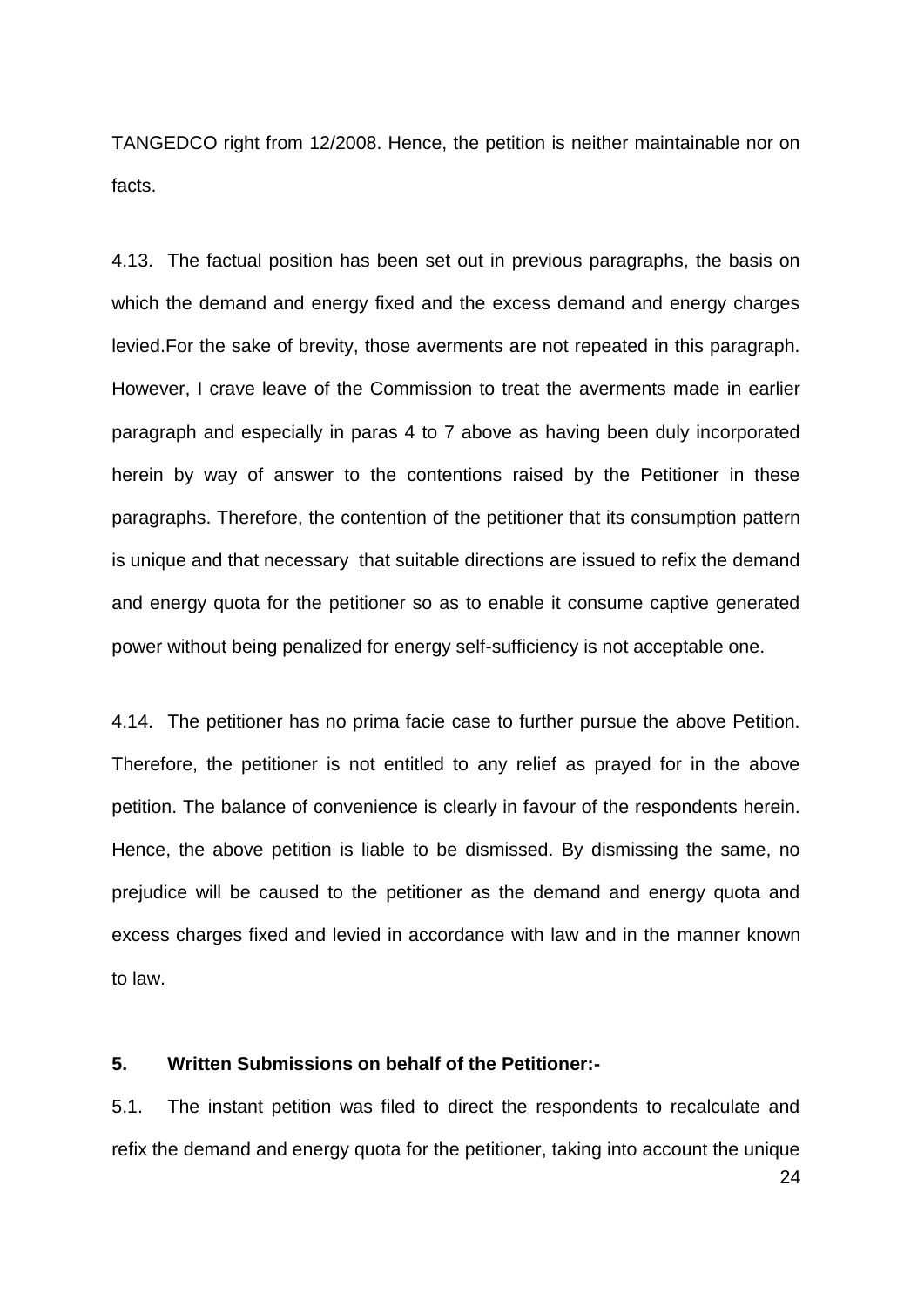circumstances of the petitioner to consume power from its captive power plant and captive wind generation units without unnecessarily suffering excess demand and excess energy charges and permit the Petitioner to consume self-generated power up to the sanctioned demand and upon such refixation direct that if any charges towards demand charges or energy charges paid till such time are found to be collected in excess, the same may be directed to be refunded or adjusted. This has been necessitated due to the situation the petitioner found itself in and since the quota fixation as well as energy quota is always to be treated as an additionality with respect to open access procurement

5.2. The Petitioner's total energy requirements for its chemical manufacturing plant are met from the captive power plants and the WEGs of the Petitioner, so much so the total energy consumption by the Petitioner from TANGEDCO is zero units. The Petitioner's chemical manufacturing plant has a high tension power connection from TANGEDCO in HTSC No. 31. The Petitioner's total energy consumption from TANGEDCO sources is zero units, however, the Petitioner has been allotted a demand quota of 248.66 KVA during normal hours and 69.87 KVA during night hours and an energy quota of zero units for HTSC No.31.

5.3. The rationale behind this demand quota and energy quota fixed for the Petitioner's service connection is not known. The quota as fixed does not reflect the actual power consumption patterns of the petitioner in as much as the Petitioner's energy consumption from its CPP and WEGs is much higher than the demand quota calculated by the TANGEDCO for the Petitioner's service connection. As a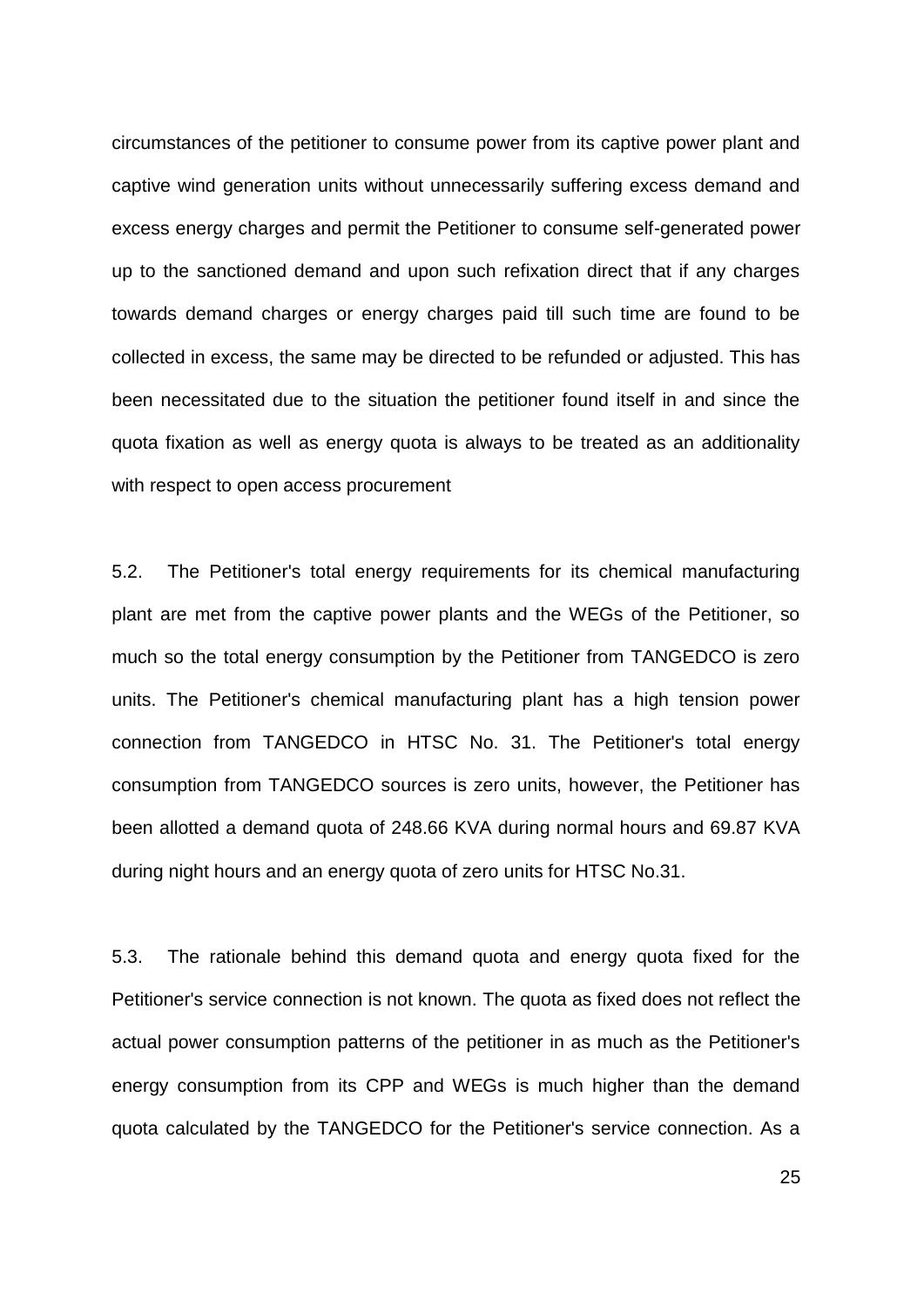result of this anomaly, the Petitioner was put into a situation where the Petitioner is being regularly penalised towards exceeding demand and energy quota and had to pay the penalties as part of the monthly current consumption bill. It is submitted that the Petitioner is being penalised for being completely self-reliant for its energy requirements. Further, since the DRPs could not be taken up, substantial loss was caused to the petitioner and prior to the Commission becoming enabled to take up disputes, the R&C measures stood withdrawn. However, for the past period, the calculations are to be redone so that petitioner is caused no prejudice due to no fault on its part.

5.4. The memo dated 01.11.2008 was issued by TANGEDCO wherein, the formula on the basis of which the demand and energy quota would be calculated for HT service. As per the terms of this memo, base demand and base energy was to be the average of three months' consumption data most advantageous to theconsumers between the billing period from October 2007 and September 2008.

5.5. Subsequently, TANGEDCO issued two memos dated 25.11.2009 and 17.09.2010 fixing the demand and energy quota for TNEB/TANGEDCO supply. The memo dated 17.09.2010 issued pursuant to the orders dated 07.09.2010 of the Commission in M.P.Nos.6,9 and 17 of2010 and DRP No.9 of2010, was challenged before the Hon"bleMadras High Court in WP No. 23166 of 2010 since the memo was at variance from the order dated 07.09.2010 of the Commission. The Hon'ble Madras High Court by its order dated 28.02.2011 disposed of the batch of writ petitions with directions to suitably amend the memo dated 17.09.2010 to reflect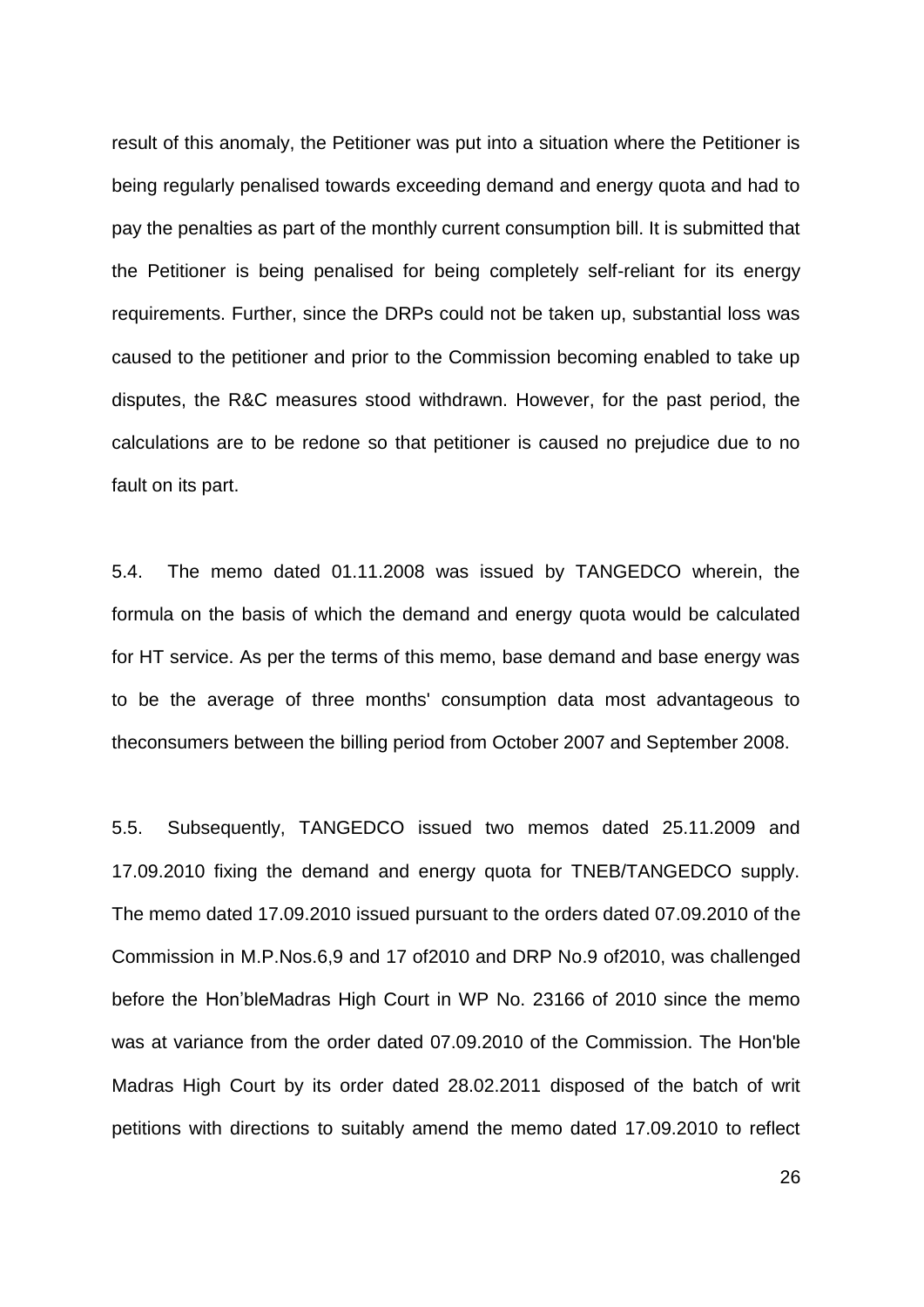the orders of the Commission dated 07.09.2010. The High Court, *inter alia,* directed that the base energy would be the average of any three consequent months during the base period, as per the choice of the consumer and to the advantage of the HT consumer; and base demand would be the demandrecorded in any month during the base period as opted by the consumer, limited to the sanctioned demand.

5.6. This method of calculation was still being followed. However, this formula when applied to the petitioner"s situation creates an anomalous situation since the Petitioner's entire energy requirements are met from its captive generation sources and therefore, the petitioner has no need for TNEB energy supply even during normal times as it was a supplier of energy even to TNEB from its plant and had substantial capacity. Consequently, the consumption of energy from TNEB sources during the base period for the petitioner would have been zero and hence, the base energy for the purpose of calculation of energy quota is also zero.

5.7. On the other hand, the Petitioner is reliant on the TANGEDCO grid and therefore, requires demand quota to be able to draw and consume the energy needed for its chemical plant. The quota demand which has been accordingly fixed for the service connection in HTSC No. 31 is 248.66 KVA which is inadequate for the petitioner to be able to draw its requisite quantum of energy and is not reflective of the consumption pattern. This has inevitably led to a situation where the petitioner is unable to draw the requisite energy without exceeding its demand quota and is faced with a situation of paying excess demand and other charges on a regular basis as part of the monthly current consumption bill.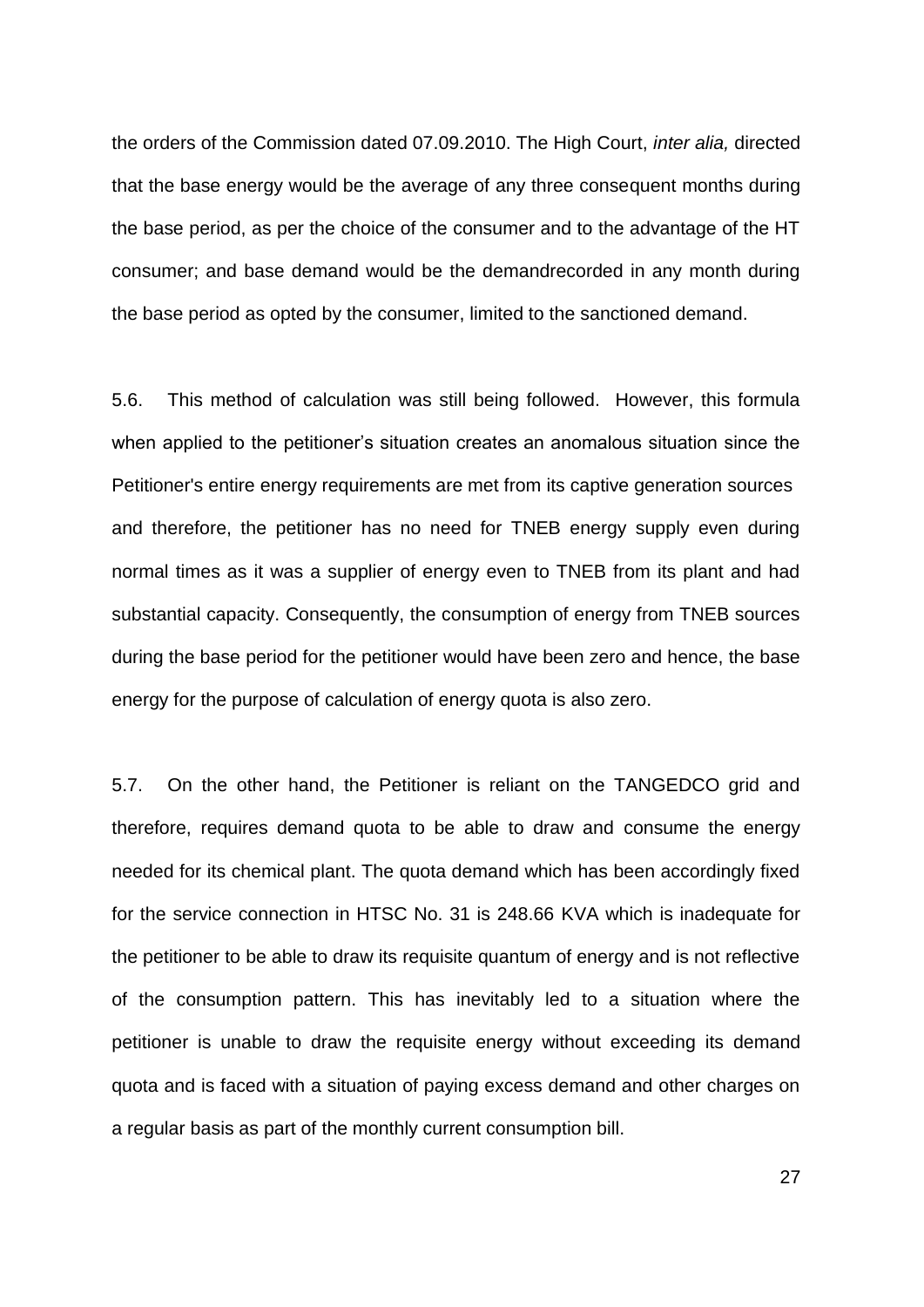5.8. The method of calculation followed by them is as per the SuoMotu Order No.1 of 2009 of the Commission and therefore, this petition must not be entertained is fallacious, in as much as, it is the Petitioner's stand that the method of calculation followed by TANGEDCO cannot cause prejudice to a consumer for no fault of such consumer and the entire basis of the additionality orders was such approach. The Respondent's stand is that the order of the Commission does not cover situations like that of the Petitioner and as such the unique circumstances of the Petitioner must be considered. The petitioner sets out the demand and energy quota fixation as below:

- (a) Sanctioned Demand is the power required to run the plant at full load with safety margin - 2700 KVA
- (b) Reached Demand is the actual power consumed by the plant 2508.4 KVA
- (c) Demand Quota during normal hours is the power allocated by TANGECO by taking 3 months' average power drawn by consumer from TANGEDCO - 248.66KVA
- (d) Demand Quota during evening peak hours is the R&C % allocated by TANGEDCO based on the demand quota - 69.78 KVA

5.9. The Demand quota by TANGEDCO is fixed by TNEB by taking 3-months average power consumption by the consumer from TANGEDCO alone, whereas the actual total consumption which includes their captive wheeling, wind adjustment and other sources. Since the 3-month TANGEDCO consumption alone is taken for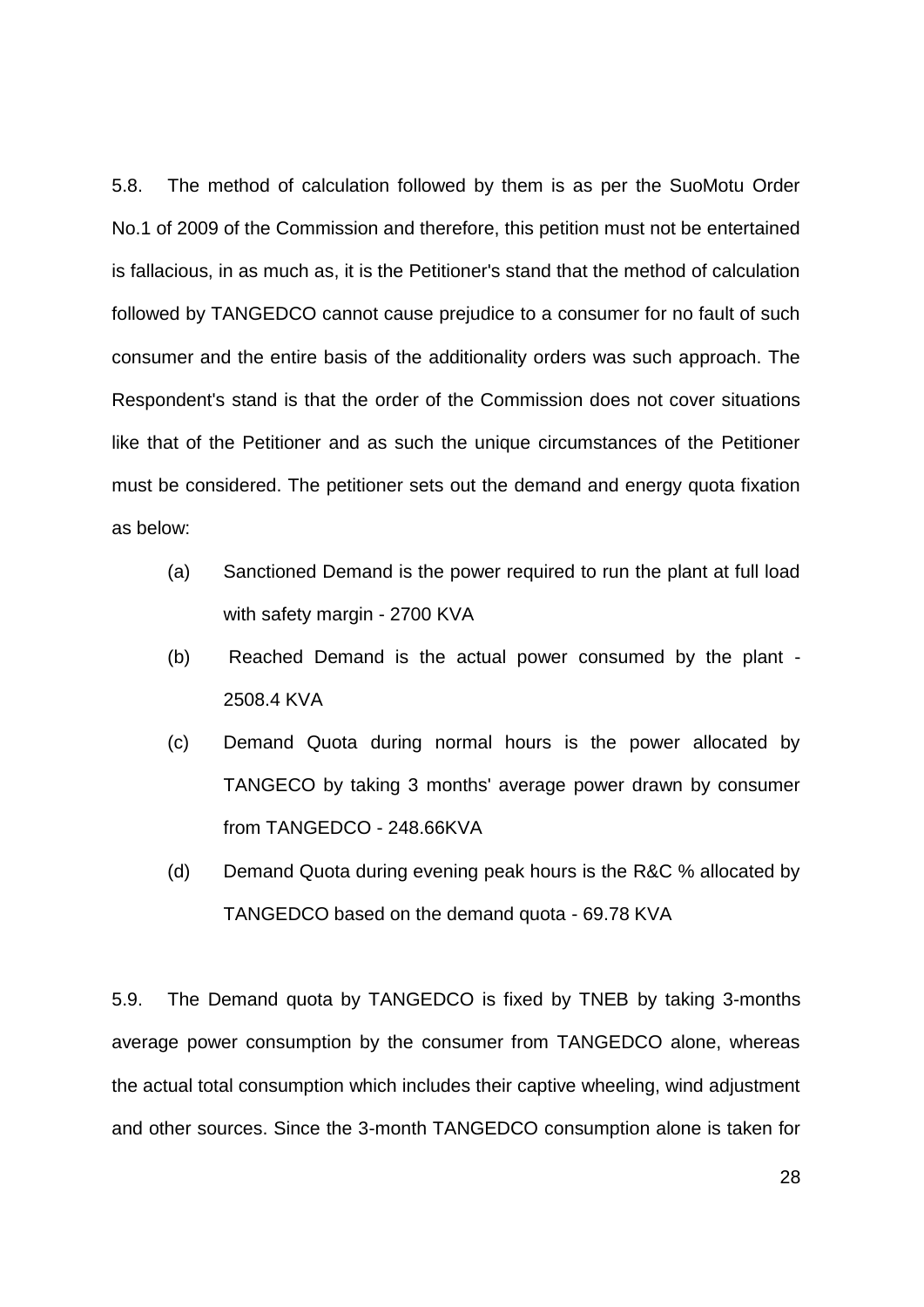fixing the quota, the actual consumption of the petitioner is ignored for calculating the power requirement to run the plant. Hence, the allotted quota becomes insufficient to run the Petitioner's plant. The Petitioner states that by consuming their own generation over and above the quota fixed by TANGEDCO, it is exceeding the demand allotted by TANGEDCO and thus, levied penalty. From March 2000, the Petitioner is consuming power from its own Captive power plant and from that time till date its consumption is stable and equal to the reached demand.

5.10. While so, from December 2008, fixing the demand quota during normal and evening peak hours was common for consumers who are consuming power only from TANGEDCO. For consumers consuming power from sources other than TANGEDCO, the quota should be fixed based on their total consumption. The Petitioner states that penalty for over consumption should evidently be calculated as Total consumption - Own generation & wheeling - TNEB Quota x penalty Rupees. However, the present working for penalty is - Total consumption - TANGEDCO quota x penalty Rupees. The Petitioner states that the demand quota during evening peak hours was fixed to manage the total peak hour power requirement and TANGEDCO power available during that time. However, the Petitioner's Captive generating plant continues to generate and inject for its own requirement.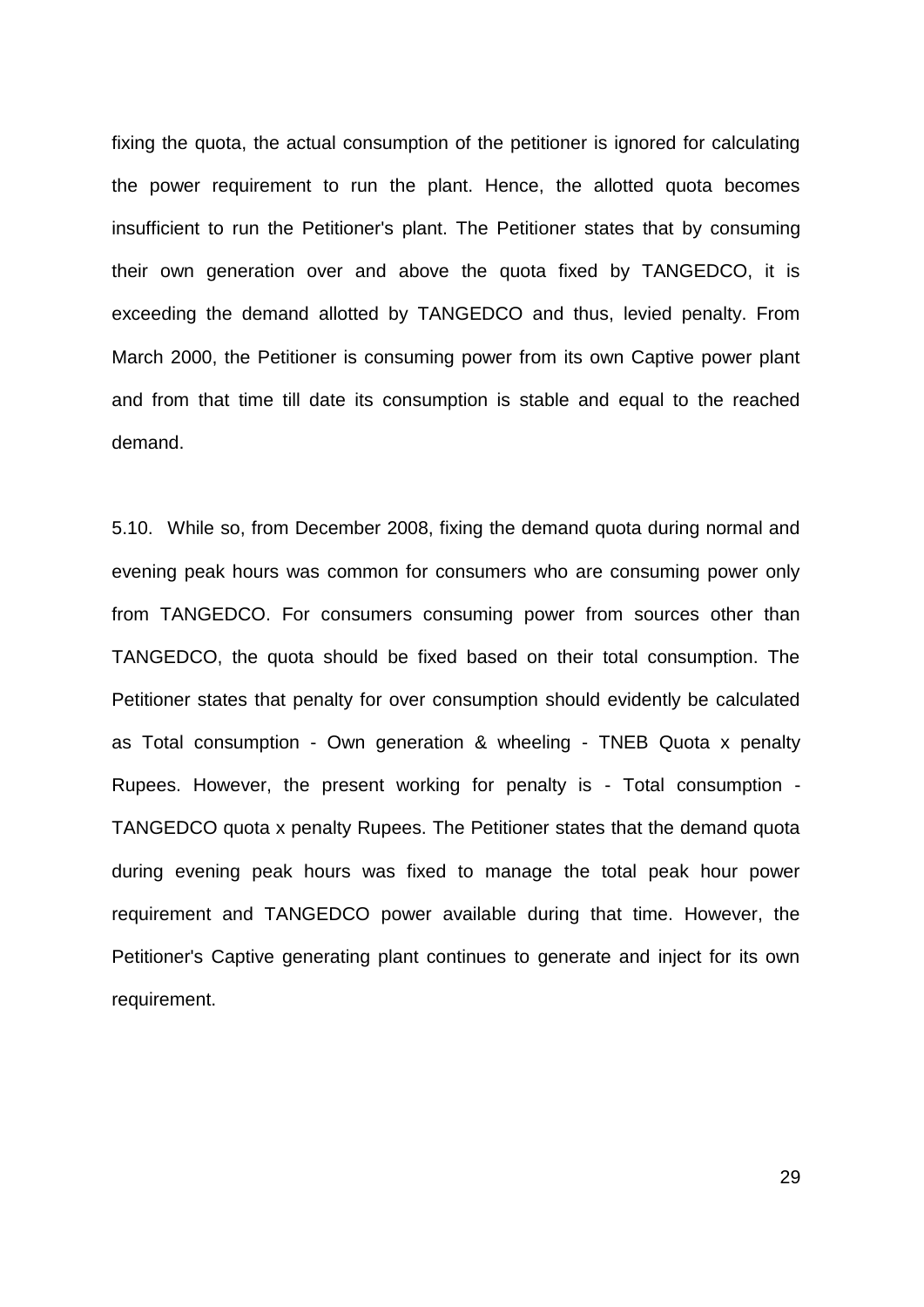5.11. As against the regular quota and demand fixation for the consumers who are depending only TANGEDCO power, the quantum will be same as the Meter reading and billable units.

5.12. In the Petitioner's case, the total consumption (TANGEDCO + own generation) will be higher than the Billable units and the billable units is only considered for fixation of Demand and Quota. Hence, the allotted quota and demand is insufficient to run the plant and by consuming its own power, the Petitioner is placed in a position where it inevitably exceeds the demand and energy quota fixed by TANGEDCO.

5.13. Its consumption pattern is unique and thus, the orders of the Commission dated 07-09-2010 did not envisage a situation as faced by the petitioner. The suitable directions are issued to refix the demand and energy quota for the petitioner so as to enable it to consumer captive generated power without being penalised for energy self-sufficiency.

### **6. Written Submission filed by Respondents:-**

6.1. It is stated that Government of Tamil Nadu implemented Restriction and Control measures on the usage of electricity on all HT Industrial and Commercial consumers in the State of Tamil Nadu. This was communicated to all HT consumers and vide notice dated01.11.2008. The important features of Restriction & Control measures were:

"1. HT SERVICES:

The cut of 40% is on the base demand and energy for HT industrial and commercial services.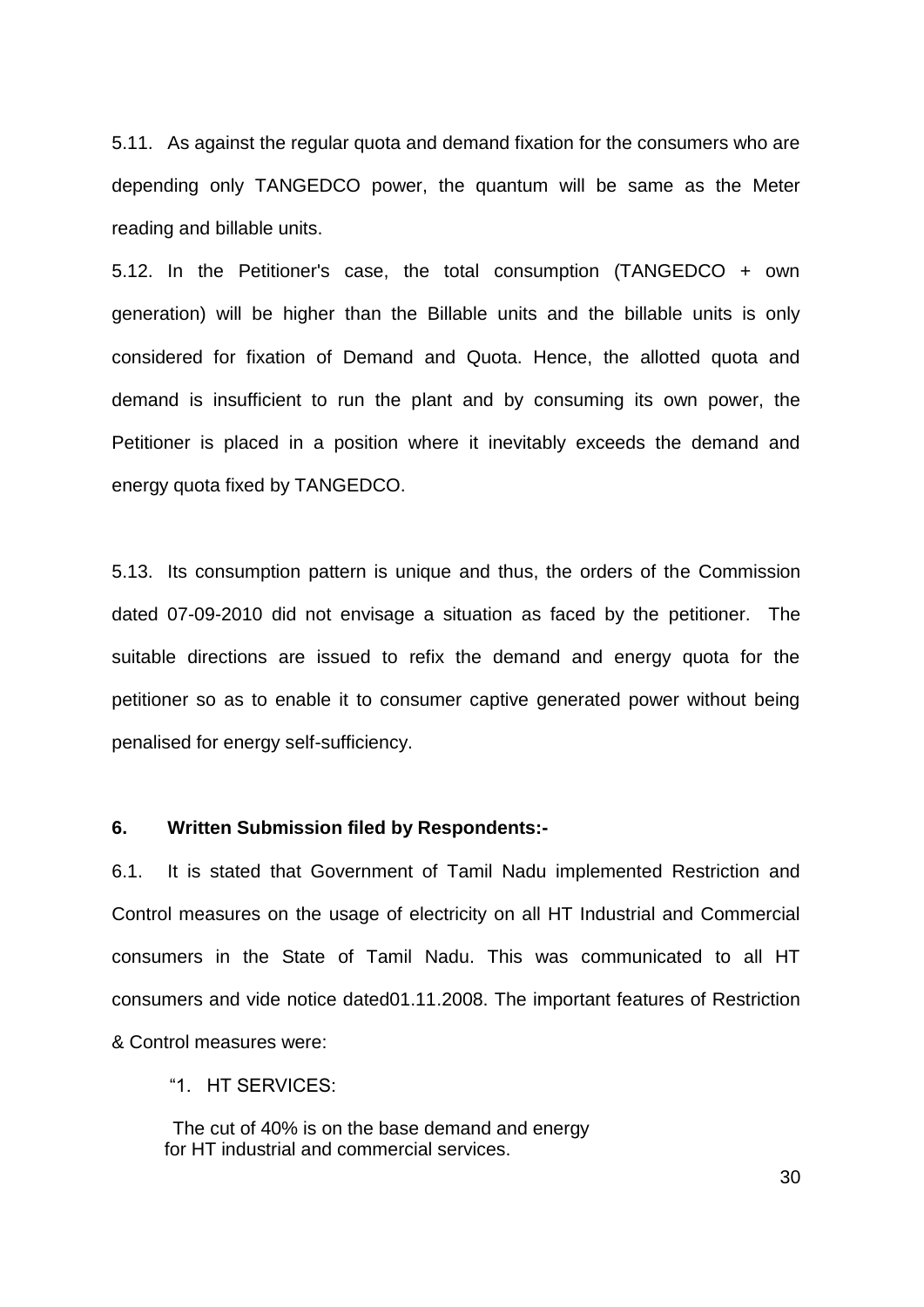The base energy consumption for HT services will be the average of any three consecutive months advantageous to the consumer between the billing periods from October 2007 to September 2008.

The base demand will be the highest maximum demand registered in any month during the period from October 2007 to September 2008".

Illustration for notice dated 01.11.2008:-

| A). Fixation of quota:-         |                                                                                                                                       |
|---------------------------------|---------------------------------------------------------------------------------------------------------------------------------------|
| (i) Fixing of demand quota:-    |                                                                                                                                       |
| Base demand                     | $= 1009.6$ KVA                                                                                                                        |
|                                 | (The Highest demand recorded during the period 10/07 to 10/08)                                                                        |
|                                 | 60% of the base demand $(1009.6x60/100) = 605.76$ KVA                                                                                 |
| The demand quota                | 605.76 KVA                                                                                                                            |
|                                 | During the Evening Peak Hour (18.00hrs to 22.00hrs) quota fixed on 5% of the<br>demand quota fixed for lighting and security purposes |
|                                 | Evening peak Hr demand quota (605.76 x5/100)=30.288 KVA                                                                               |
| (ii). Fixing of energy quota :- |                                                                                                                                       |
| <b>Base Energy</b>              | 638123 units<br>$=$                                                                                                                   |
| 10/08                           | (The highest consecutive three months average during the period 10/07 to                                                              |
|                                 | 60% of the base energy (638123x60/100 = 382874 Units                                                                                  |
| The Energy quota                | 382874 Units                                                                                                                          |
| energy quota fixed.             | During the Evening Peak Hour (18.00 hrs to 22.00hrs) quota fixed on 5% of the                                                         |

Evening peak Hr energy quota  $(382874x5/100) = 19144$  units

6.2. It is stated that HT captive consumers of Tamil Nadu made representations requesting fixation of quota of 60% on TNEB supply and to permit them to use 100% of the power received by them from their captive sources in order to exempt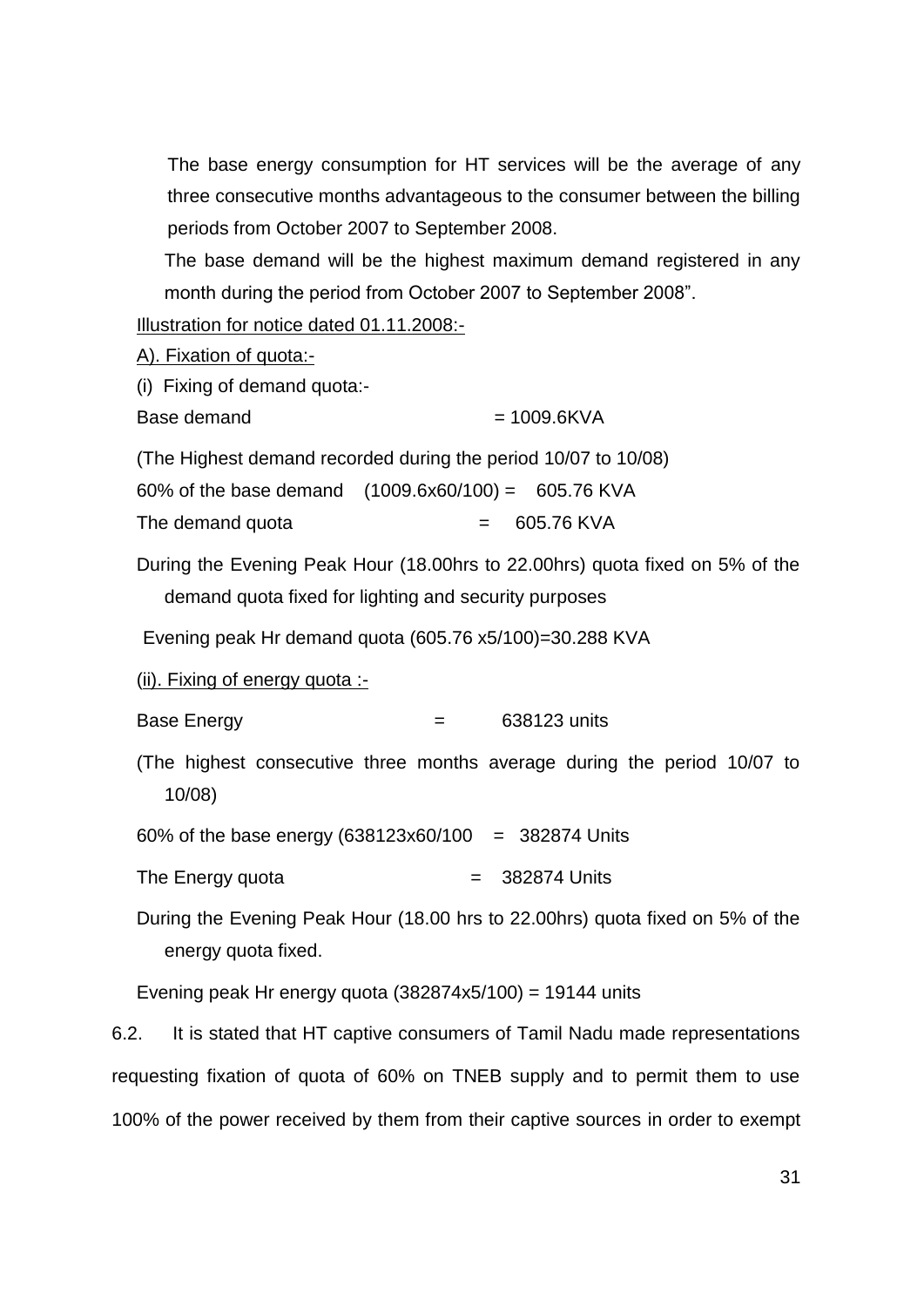power cut from captive consumption. Memo dated 17.11.2008 was issued fixing the demand and energy quota exclusively on TNEB supply for the HT consumers using power from captive sources and TNEB:

Illustration on Memo dated 17.08.2008:

# **Fixing of Energy quota:-**

(i). Monthly base energy consumption as illustrated in working instructions dated 1.11.2008. A

- (ii). In that the actual energy supplied (monthly average) for the above three months average bythe CPP B
- (iii). The actual energy availed by consumer from TNEB  $A - B = C$ (iv) 60% energy on C (C x 60/100)  $= D$
- (v) The quota fixed for energy  $= B + D$

# **Fixing of Demand quota:-**

(i). The base demand consumption as illustrated in working instructions dated 1.11.2008 E

(ii). In that the calculated demand supplied for the Energy for the month by CPP F Energy supplied by CPP in a month

F = ------------------------------------------------------- No. of days in the month x 24 hours x P.F 0.95

(iii). The actual demand availed by consumer From TNEB  $E - F = G$ (iv) 60% demand of G (G x 60/100)  $=$  H

(v) The demand quota fixed  $=$   $F + H$ 

 (Calculation of demand supplied by generator may be worked out on par with calculation made for wheeling of power to the captive consumers as communicated in CE/PPP memo. dated 06.11.2007 and subsequent amendment thereof).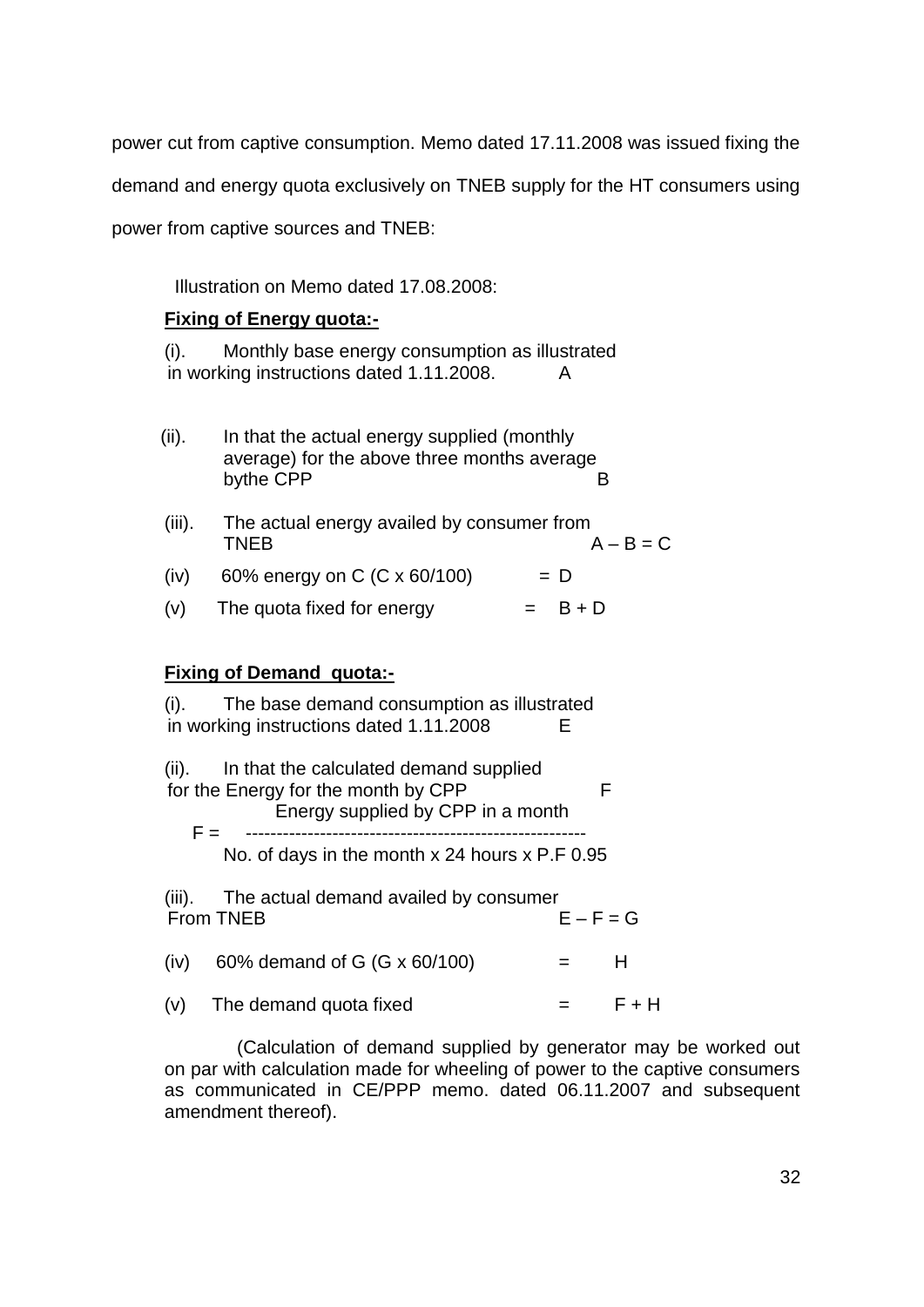In the above method, the consumer may use their full wheeled energy without any cut. However, the H.T Consumers having Group Captive Power Plants will be permitted to use their wheeled energy only on slot to slot basis.

The consumer shall not exceed demand/energy quota fixed for the TNEB power for any reasons, either due to outage of generator of their supplier or short supply from their supplier, etc., it is their responsibility to monitor this with their generator. The excess demand/energy charges shall be collected as prescribed by TNERC for the quota violated."

The last line in the formula 'quota fixed for energy =  $B + D'$  means the limit to which the consumer is entitled to utilize its own captive energy. It is the energy a captive consumer proposes to bring in (B) plus the quantum of TNEB"s energy determined under the R&C measures (D). This energy quota " $(B) + (D)$ " is different from actual energy to be availed by HT consumer from TNEB/ TANGEDCO i.e. quota of TANGEDCO"s power "D". It is explicit from the formula itself.This concept will become more clear from the fact that consumers who do not bring in captive energy i.e. normal HT consumers; are required to limit their consumption upto the quota fixed for TANGEDCO"s power and any excess consumption over the quota of TANGEDCO"s energy / demand is treated as excess energy or demand and charged accordingly. The difference between normal HT consumers and the captive HT consumers is that the captive HT consumers were permitted to go up to the base energy and base demand before 07.09.2010 over and above the quota fixed for TANGEDCO"s power. After 07.09.2010, they have been permitted up to sanctioned demand over and above the quota fixed for TANGEDCO"s power. Right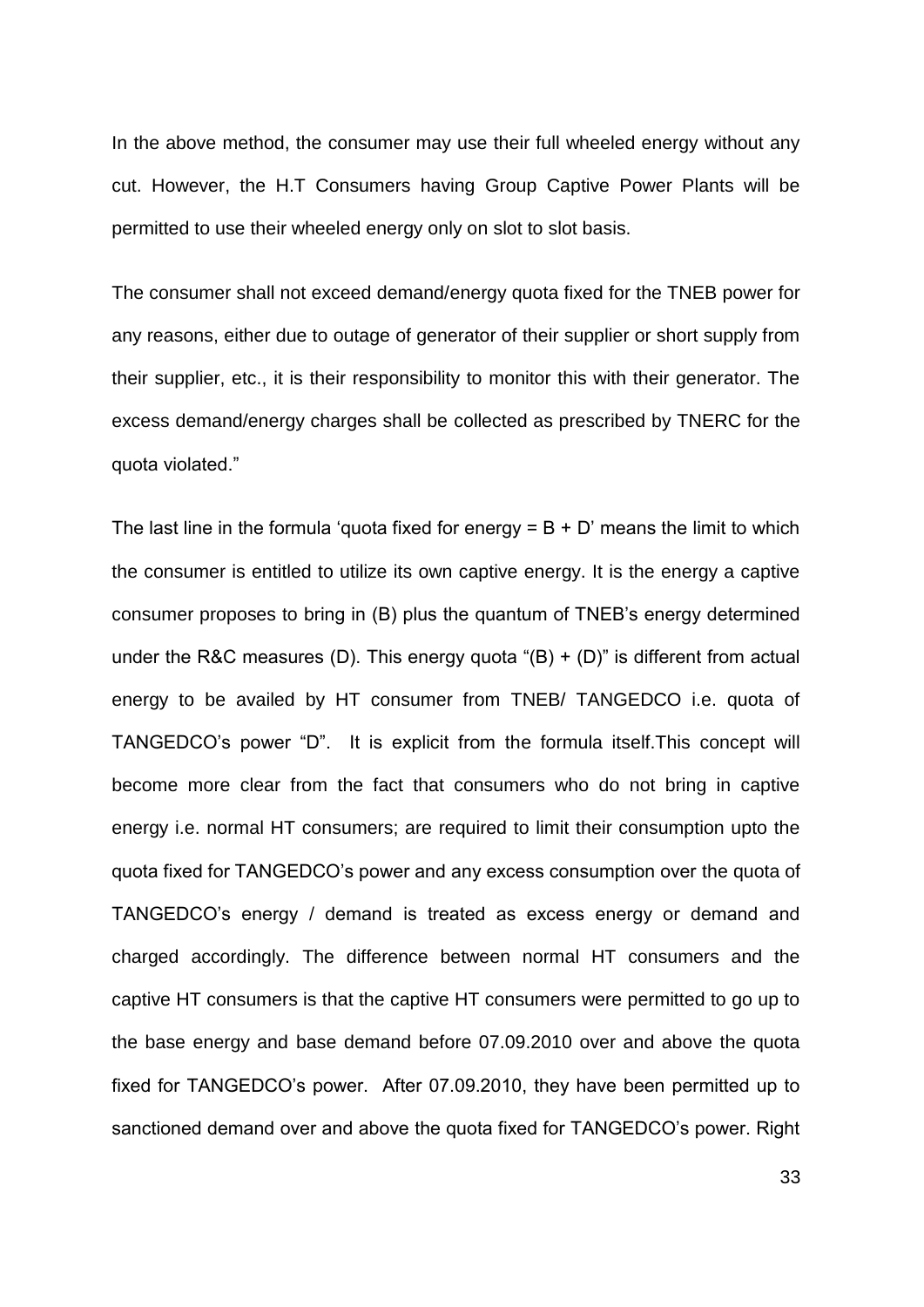from 12/2008, in respect of captive users, drawl of power from TANGEDCO grid is calculated only after adjustment of captive energy brought by him against actual recorded consumption. This drawl of power from TANGEDCO is compared against the quota the fixed for TANGEDCO"s power. Only in case of consumption in excess over quota, excess energy/demand charges are being levied.In the case of normal HT consumer [who does not have captive consumption], the recorded consumption is compared against the quota fixed for TANGEDCO"s power. Only in case of consumption in excess over quota, excess energy/demand charges are being levied.

It is therefore clear that there cannot be different parameters for consumption of TNEB"s power, one for normal HT consumers and another for captive HT consumers, for calculation of excess energy and demand in respect of "TANGEDCO"s quota". From the above it is clear that excess energy and demand charges are charged if a "captive" or "normal" HT consumer exceeds the energy or demand quota fixed for the quantum of TANGEDCO"s power.

6.3. The above memo had not been adopted with regard to fixation of quotas in respect of wind energy captive users at that point of time. Seeking to calculate demand and energy quota at par with CPP users, the wind energy captive users filed Writ Petitions before the High Court of Madras. Consequent to the order of High Court, directing the issue to be decided by the State Regulatory Commission, the State Commission initiated Suo–Motu Proceedings No.1 of 2009. On 28.10.2009 the State Electricity Regulatory Commission recognized the fixation of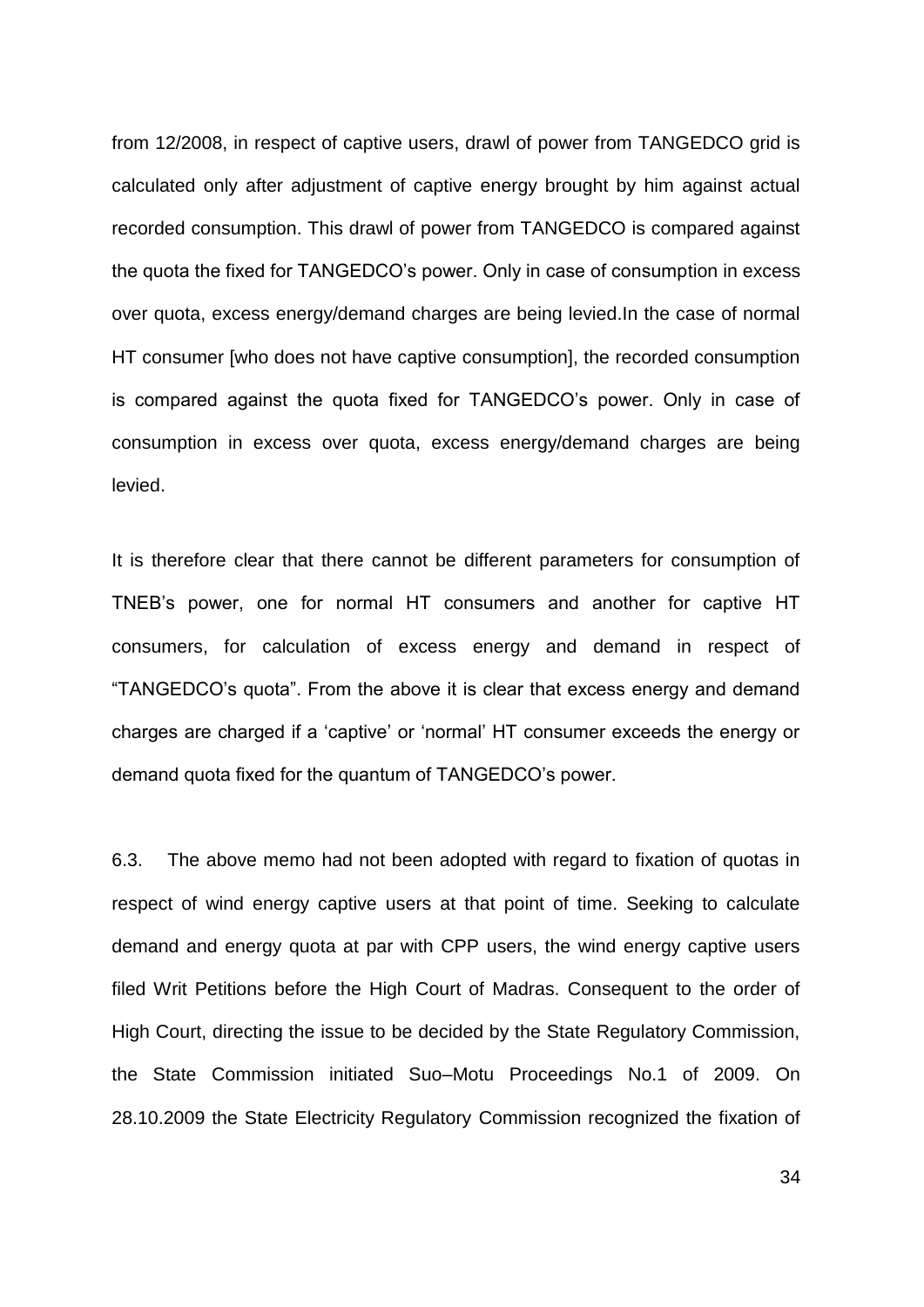quota for wind energy captive users at par with other CPP users and approved the formula in Memo dated 17.11.2008 for re-fixing the demand and energy quota for the period from 12/2008 to 10/2009 and from 01.11.2009 to all captive users, whether thermal or wind shall declare on the first day of every month, the energy proposed for captive use for the following month, which shall be considered as B and F for the purpose of fixing energy quota and demand quota respectively in the formula dated 17.11.2008 as under:

> *11. The Commission, as detailed in the above paragraphs, directed the TNEB to re-work the demand and energy quota of wind captive users with immediate effect. The method of determination of demand and energy quota for wind energy captive users was to be same as that of other captive users. The TNEB was, further, directed to permit utilization of wind energy banked as on 1-11-2008 in five equal monthly instalments between 1-12-2008 and 30-4- 2008, wherever necessary by enhancing the demand and energy quota as in the case of other captive users. The method for determination of demand energy quota for captive users was outlined by the TNEB in Memo CE/Comml./EE/DSM/PMM/ F.Powercut/D.28/2008 dated 17-11-2008.*

> *12. The Commission in its Order dated 28-11-2008 arrived at the basis of computation of demand and energy quota for wind energy generators on the basis of material available on record at that point of time, that is, the formula contained in the memo of the TNEB dated 17-11-2008.xxxx*

> *13. xxxxx Therefore, we have no hesitation in striking down these three memos as violative of the Order of the Commission dated 28-11-2008. The Commission reserves its right to initiate appropriate proceedings under Sections 142 and 146 of*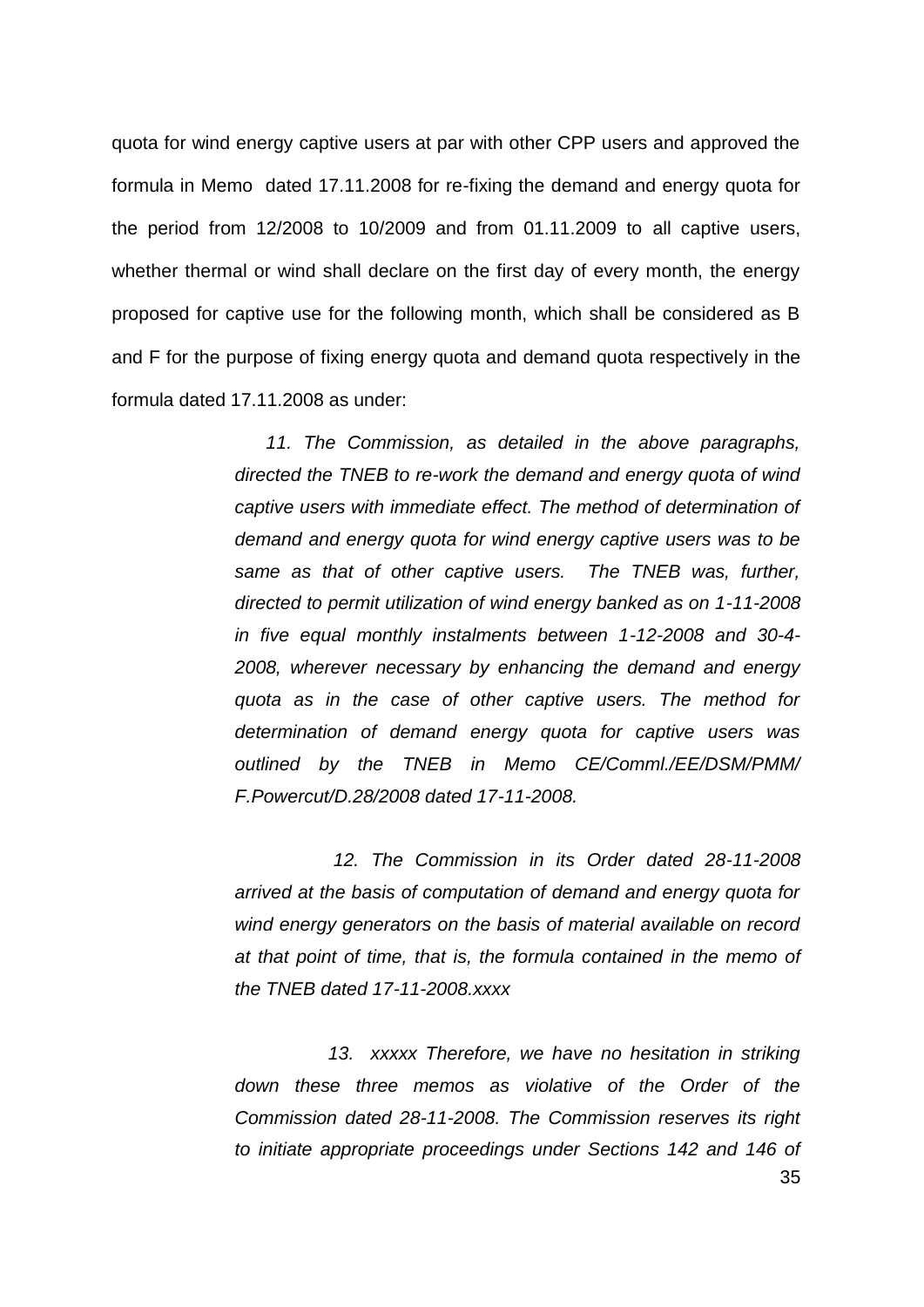*the Electricity Act, 2003.It is the formula contained in the memo of TNEB dated 17-11-2008 alone, which is recognized and approved by the Commission.*

*xxxxxx*

 *16. After taking into account the submissions made by both the parties, the Commission directs as follows:-*

 *(1). The base energy consumption and base demand shall be computed for all captive users including the wind energy captive users on the basis of the formula contained in the TNEB Memo No.CE/ Comm/ EE/DSM/ AEE/PMM/F. Power Cut/ D.001/08 dated.1-11-2008;*

 *(2) For any demand sanctioned after1-10-2008, the additional energy quota and demand energy quota shall be as per the formula prescribed by the TNEB in Memo No.CE/ Comml/ EE/ DSM/ F.Powercut/ D.001/2008 dated 1-11-2008;*

 *(3) The demand and energy quota for the wind energy supplied after 1-11-2008 shall be fixed in accordance with the memo dated 17-11-2008 of TNEB;*

*xxxx*

 *(5) Demand quota and energy quota after being redrawn in accordance with the above directions shall be set off against the actual demand and energy consumed between 1-11-2008 and 30-4- 2009;*

 *(6) Excess demand charges and excess energy charges for the period from 1-11-2008 to30-4-2009 shall be computed with reference to the re- drawn demand and energy quota;*

*xxxxx*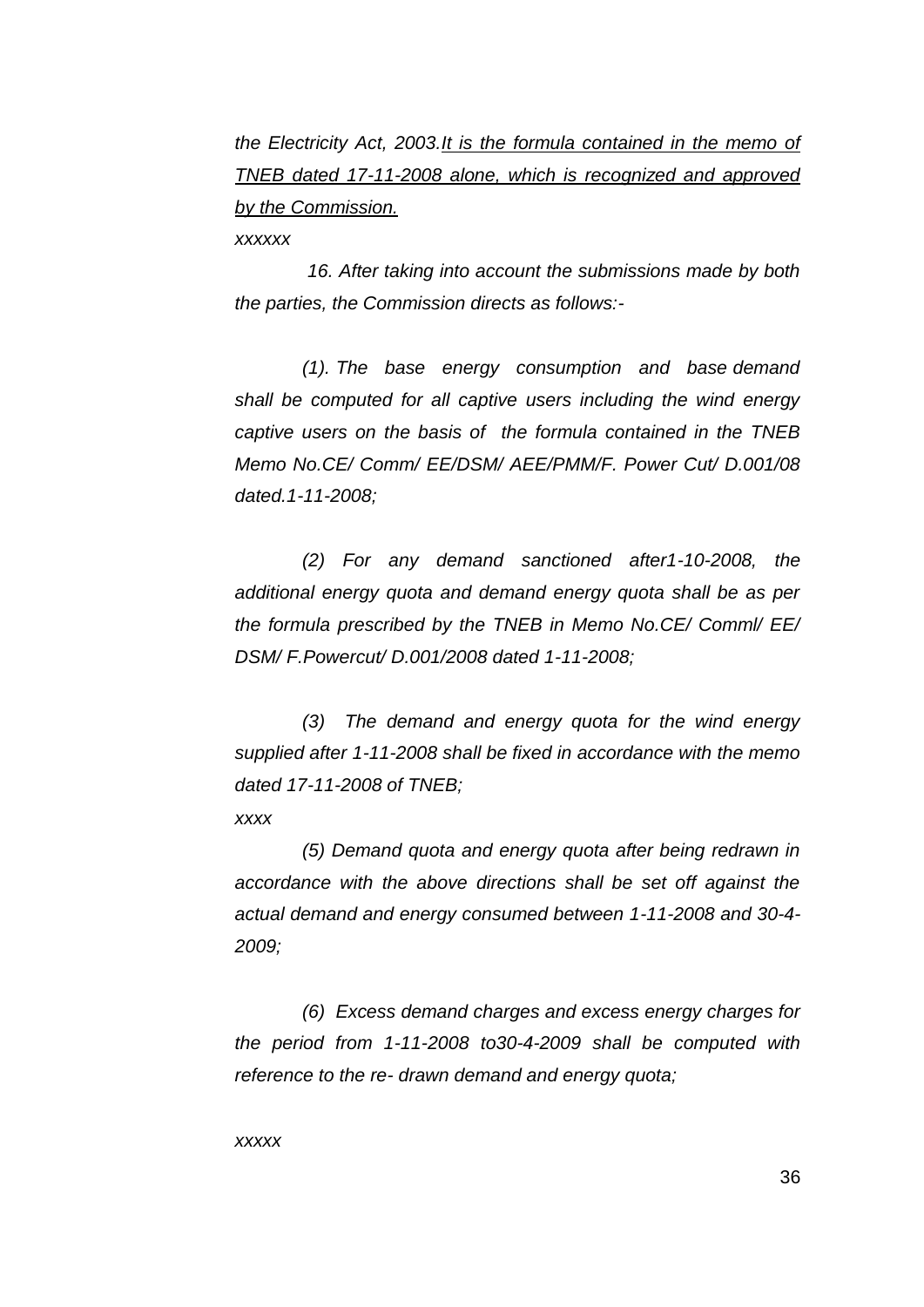*(8) For the period from 1-5-2009 to 31-10-2009, the formula for computation of energy quota and demand quota contained in the circular of TNEB dated 17-11-2008 shall apply, that is with effect from 1-5-2009 the petitioners are entitled to demand quota for current generation in accordance with the formula of 17-11-2008; if the energy quota and demand quota during this period has been exceeded by the captive user, he will be entitled to draw from the energy banked during this period to the extent of adjusting the excess demand and excess energy consumption;*

 *(9) The excess demand charges and excess energy charges for the period from 1-5-2009 to 31-10-2009 shall be determined with reference to the demand and energy quota calculated in accordance with para (8) above;*

 *(10) For the future, from 1-11-2009 the base demand and base energy may continue to be fixed with reference to the formula laid down by TNEB in their memo dated 1-11-2008;*

 *(11) Unutilised banked energy available as on 1-11-2009 may be utilized by the wind captive users in five equal monthly instalments from 1-11-2009 upto 31-3-2010 in addition to current generation of that month; xxxxxx*

 *(13) From 1-11-2009, all captive users, whether thermal or wind, shall declare on the first day of every month, the energy proposed for captive use for the following month, which shall be considered as B and F for the purpose of energy quota and demand quota respectively in terms of the memo of TNEB dated 17-11-2008; the energy so declared shall roughly be the monthly average generation;*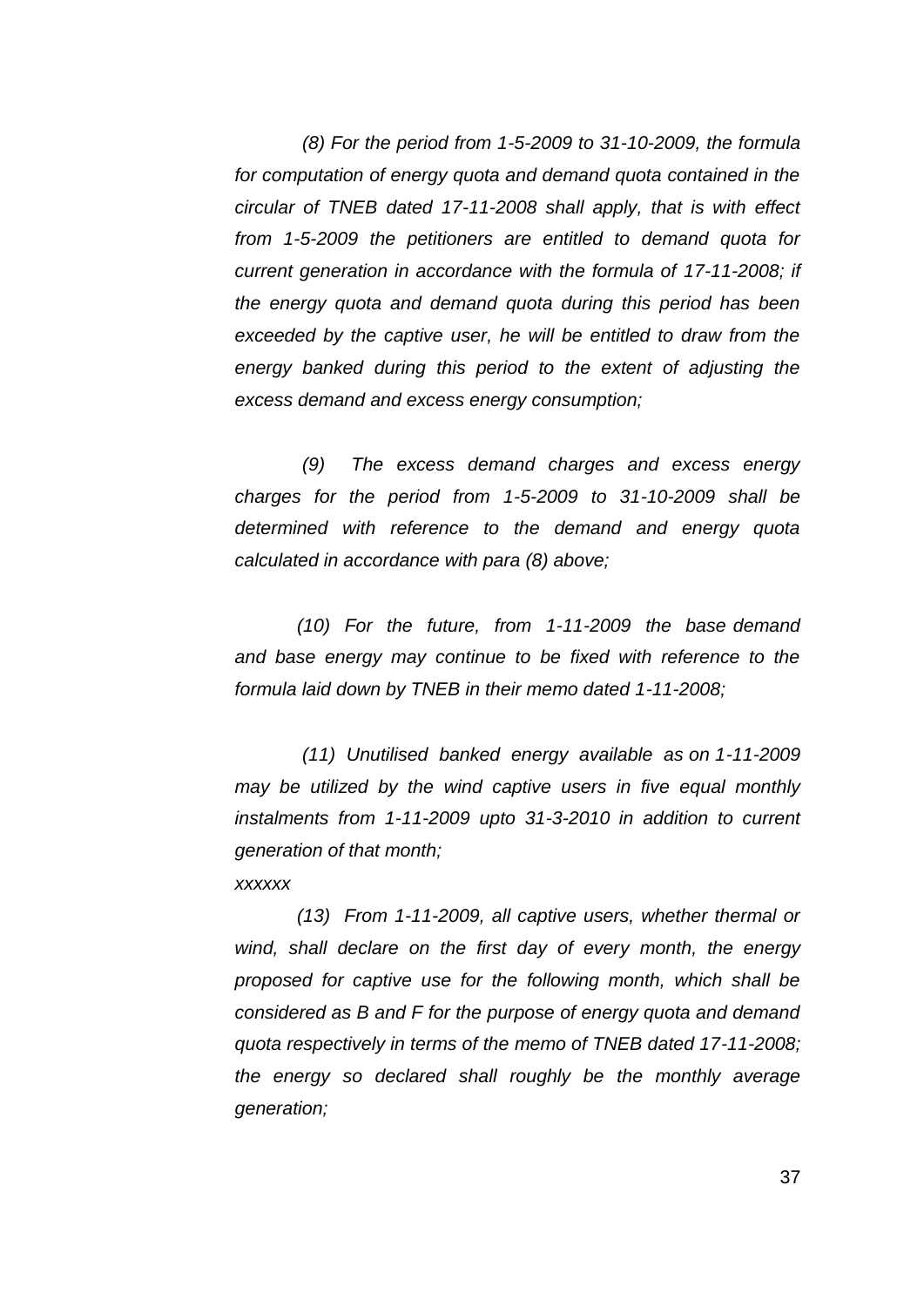*(16) If a consumer opts out of wheeling agreement and becomes an ordinary consumer, A and E referred in the memo dated 17-11-2008 shall be deemed to be the base energy and base demand."*

6.4. The TANGEDCO communicated the methodology of quota fixation and calculation of excess charges from the month of 12/2008 onwards in respect of wind energy captive users and from 11/2009, all captive users based on memo dated.17.11.2008 vide Memo. No. CE/ Comml/ EE/ DSM/ AEE/ PMM/F. Power cut/ D.508/ 09, dated 25.11.09as follows:

- 1. First part  $= 12/2008$  to 04/2009
- 2. Second part = 05/2009 to 10/2009
- 3. Third part = 11/2009 to 092010 [relevant portion]

#### **Third Part from 1.11.2009 onwards:-**

(10) For the future, from 1-11-2009 the base demand and base energy may continue to be fixed with reference to the formula laid down by TNEB in their memo dated 1-11-2008.

11) Unutilized banked energy available as on 1-11-2009 may be utilized by the wind captive users in five equal monthly instalments from 1- 11- 2009 upto 31-3-2010 in addition to current generation of that month.

(12) The energy, which remains in the bank of wind energy generators as on 1-11-2009 after adjustment in accordance with para (8) above, shall be available for consumption of the wind energy captive user between 1-11-2009 and 31-3-2010 in five equal monthly installments. In addition, current generation would also be eligible for additional energy and additional demand quota; both current generation as well as the energy drawn from the bank would count for computation of equivalent demand.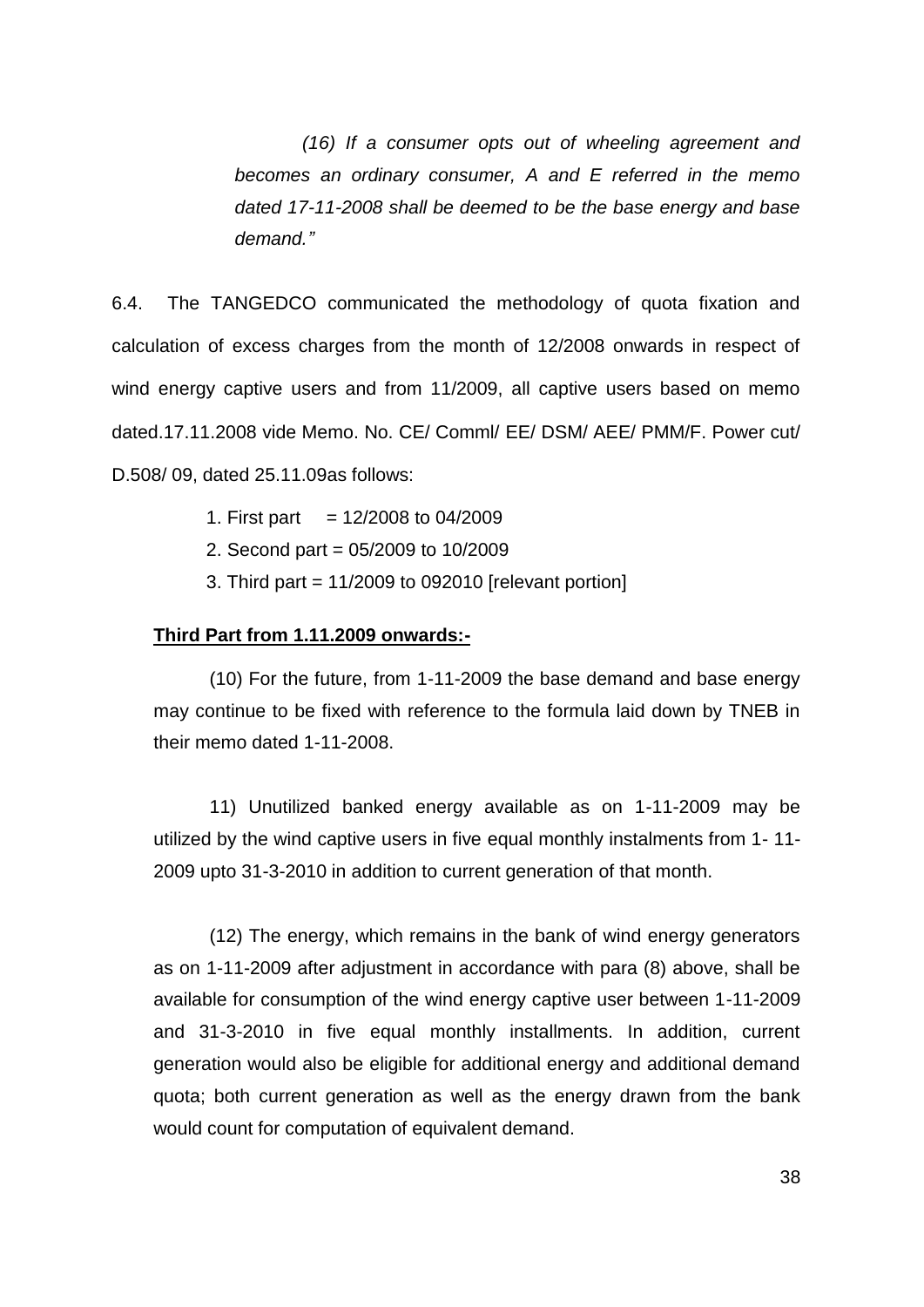(13) From 1-11-2009, all captive users, whether thermal or wind, shall declare on the first day of every month, the energy proposed for captive use for the following month, which shall be considered as B and F for the purpose of energy quota and demand quota respectively in terms of the memo of TNEB dated 17-11-2008; the energy so declared shall roughly be the monthly average generation.

(14) From 1-11-2009, peak hour current generation as well as peak hour banked energy shall be eligible for peak hour utilization every month subject to the limit of one-twelfth of annual peak hour generation.

(15) Energy which remains unutilized as on 31-3-2010 shall be eligible for encashment(Instruction for this point will be issued separately by CE/NCES).

# **IIIa) Fixing of Energy quota from 1.11.2009 onwards:-**

Monthly base energy consumption as illustrated } in working instructions dated 1.11.2008.

(ii) The energy proposed for captive use for the following month as per the direction of TNERC vide Para No.13 & 14 of Suo –motu proceedings  $dt.28.10.09$  - B

**B** is 1/5 of the banked energy available as on 1.11.09, shall be added for the period from 01.11.09 to 31.03.2010 + current generation to be wheeled inclusive of all captive powers (Roughly monthly average Generation as declared by the consumer at the  $1<sup>st</sup>$  day of every month for the following month)

| (iii) | The actual energy to be availed by consumer      |             |         |
|-------|--------------------------------------------------|-------------|---------|
|       | from TNEB                                        | $A - B = C$ |         |
| (iv)  | 80% energy on C (C x 80/100)                     |             |         |
| (v)   | The quota fixed for energy                       |             | $B + D$ |
|       | (B, D should be shown separately without adding) |             |         |
|       |                                                  |             |         |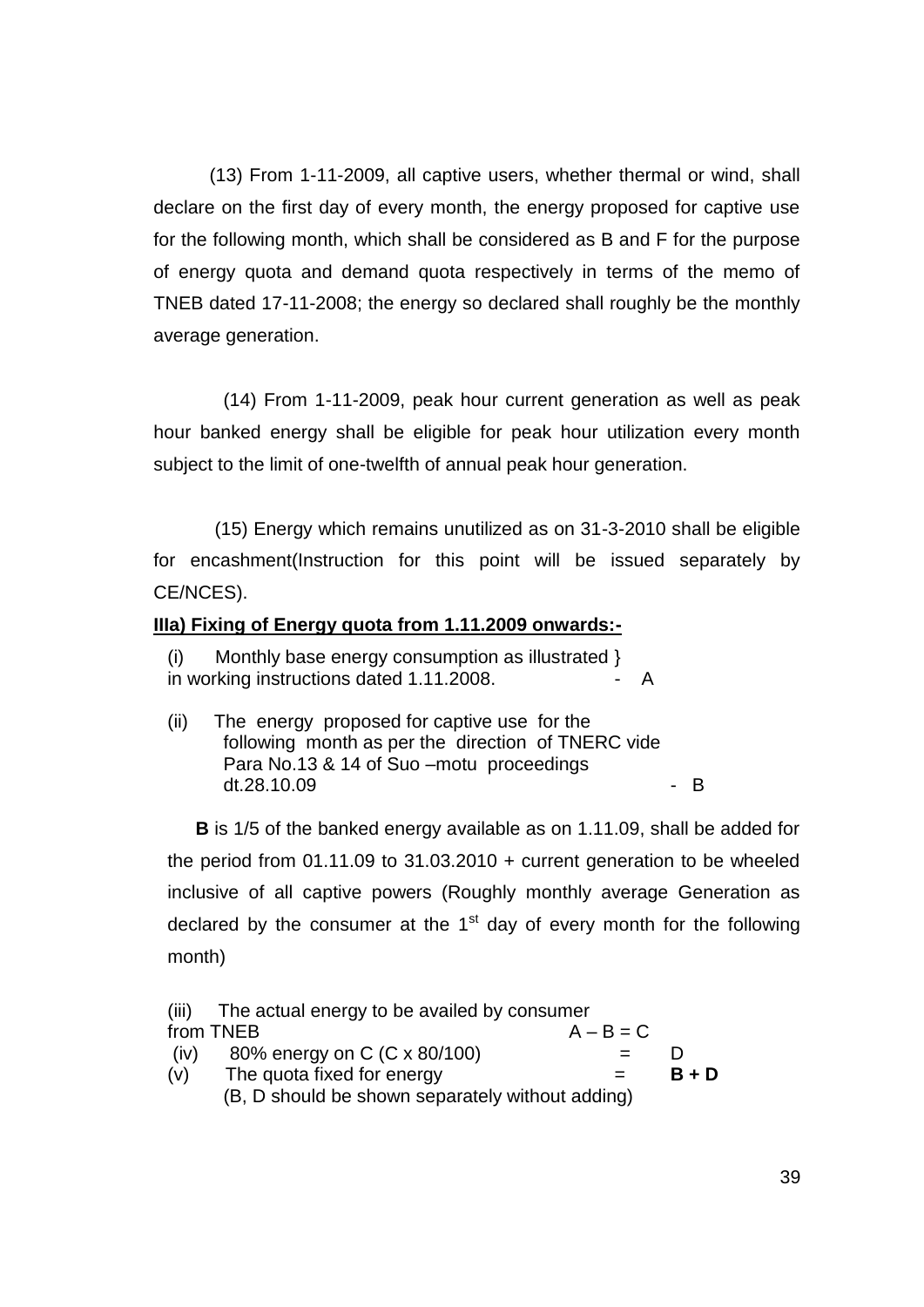The above **B** shall not exceed **A**and shall be divided into two part as normal & peak hours for the energy to be wheeled.

(For peak hour, from 01-11-2009, peak hour current generation as well as peak hour banked energy shall be eligible for peak hour utilization every month subject to the limit of one-twelfth of annual peak hour generation).

# **IIIb) Fixing of Demand quota from 1.11.2009 onwards:-**

(i) The base demand consumption as illustrated} in working instructions dated 1.11.2008.  $\overline{E}$ 

 (ii) The demand proposed for captive user for the following month as per the direction of TNERC vide Para No.13 & 14 of Suo –motu proceedings  $dt.28.10.2009$  F

> Energy supplied by captive user in a month F = ------------------------------------------------------- No. of days in the month x 24 hours x P.F

**F** is 1/5 of the banked energy demand available as on 01.11.09 shall be added for the period from  $1.11.09$  to  $31.3.2010$  + demand for the current generation to be wheeled inclusive of all captive powers as given by the consumer at the  $1<sup>st</sup>$  day every month for the following month

- (iii) The actual demand to be supplied by TNEB  $E F = G$
- (iv) 80% demand of G  $(G \times 80/100)$  = H
- (v) The demand quota fixed = **F + H** (F, H should be shown separately without adding)

The above **F** shall not exceed **E** and shall be divided into two part as normal & peak hours for the demand to be wheeled.

For peak hours, from 01-11-2009, peak hour demand current generation as well as peak hour banked energy demand shall be eligible for peak hour utilization every month subject to the limit of one-twelfth of annual peak hour generation.

# **IIIC) Excess demand and energy charges should be levied for part 3 :-**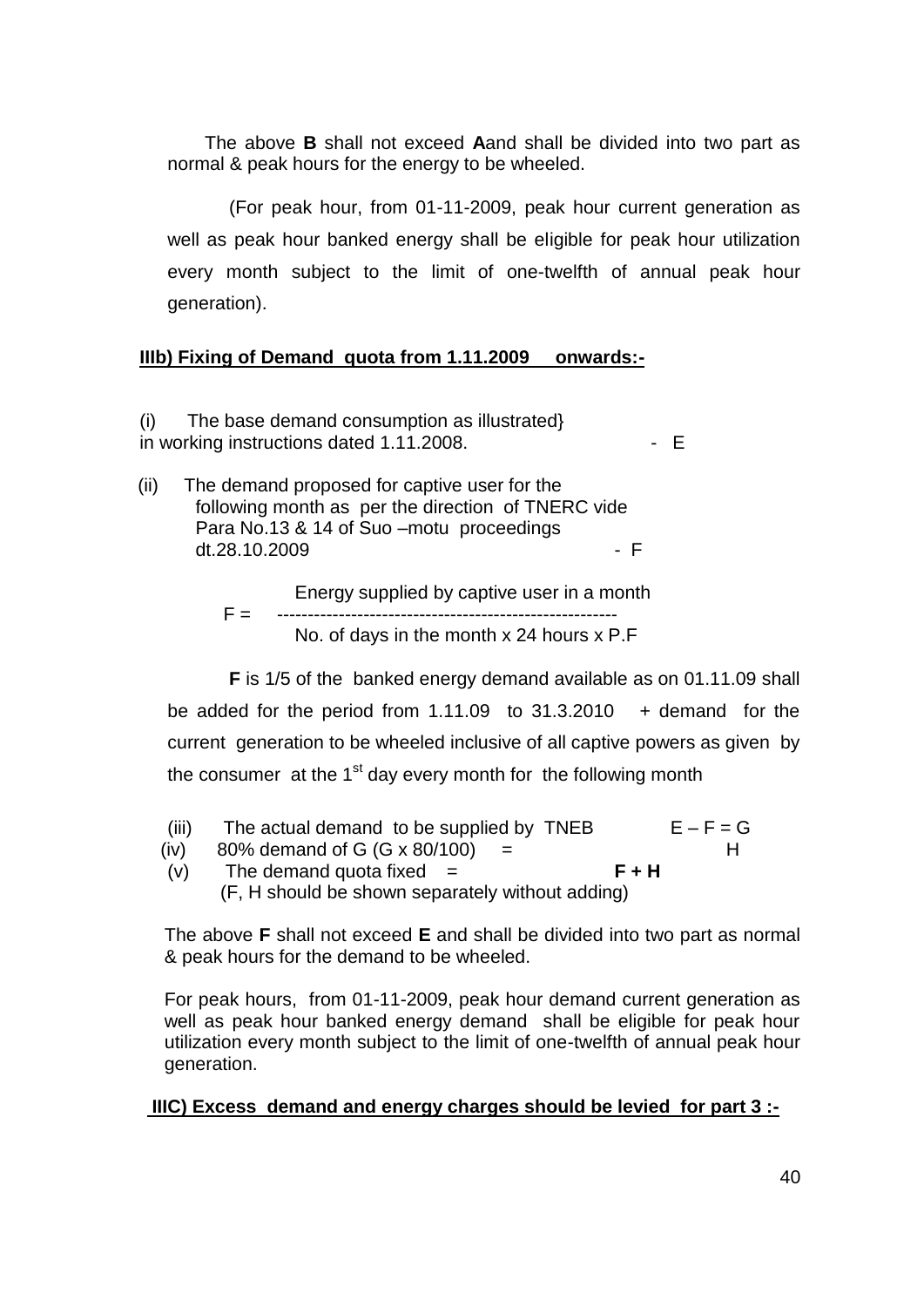a. When normal hour recorded demand (minus) normal hour demand actually supplied and demand for 1/5 of the banked energy (for the period from 1.11.09 to 31.3.2010) exceeds **H,** then excess demand charges shall be levied.(Demand actually supplied means the consumer actually supplied demand in the already declared quantum in  $\mathbf{F}$ ). F is  $1/5^{\text{th}}$  of banked energy and energy already declared by the consumers for the month which shall not exceed**E**.

b. When peak hour recorded demand (minus) peak hour demand actually supplied and demand for 1/5 of the peak hour banked energy (for the period from 1.11.09 to 31.3.2010) exceeds peak hour quota of **5% ,** then excess demand charges shall be levied. (Demand actually supplied means the consumer actually supplied demand in the peak hour already declared quantum in  $\mathbf{F}$ ) F is 1/5<sup>th</sup> of banked energy and energy already declared by the consumers for the month which shall not exceed **E**(peak hour)

c. When normal hour recorded energy (minus) normal hour energy actually supplied within the proposed quantum and 1/5 of the banked energy (for the period from 1.11.09 to 31.3.2010) exceeds **D,** then excess energy charges shall be levied.(Energy actually supplied means the consumer actually supplied energy for the month in the already declared quantum in **B**) B is  $1/5<sup>th</sup>$  of banked energy and energy already declared by the consumers for the month which shall not exceed **A**).

d. When peak hour recorded energy (minus) peak hour energy actually supplied within the proposed quantum and 1/5 of the peak hour banked energy (for the period from 1.11.09 to 31.3.2010) exceeds peak hour energy quota of **5%,** then excess energy charges shall be levied. (Energy actually supplied means the consumer actually supplied energy in the peak hour as already proposed and declared in  $\mathbf{B}$ ) B is  $1/5^{\text{th}}$  of banked energy and energy already declared by the consumers for the month which shall not exceed **A**  ( peak hour )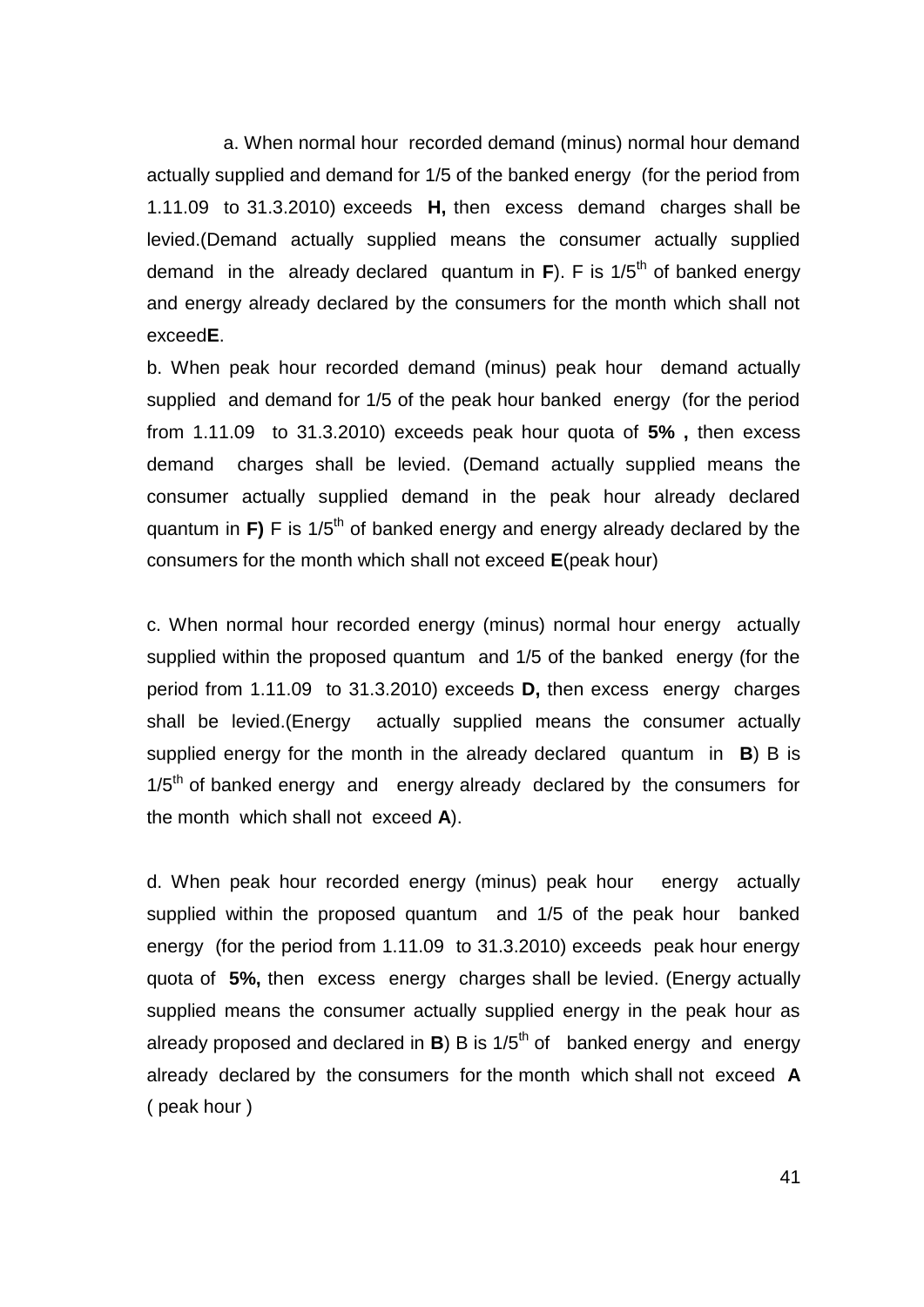(16) If a consumer opts out of wheeling agreement and becomes an ordinary consumer, **A** and **E** referred in the memo dated 17-11-2008 shall be deemed to be the base energy and base demand. In that case, the consumer is eligible only for 5% of the demand and energy quota during peak hours.

For the above case consumers, **B and F** are zero, the quota shall be fixed on **A & E** 

Based on the above procedure, quota may be fixed for the past /future periods to the consumers as per the eligible percentage of quota of 60%, 70% & 80% prevailed for the respective periods of past and future in super-session to earlier memos dated.19.12.2008, dt.4.8.2009 & dt.21.8.2009.

The consumer shall not exceed demand/energy quota fixed for the TNEB power for any reasons, either due to outage of generator of their supplier or short supply from their supplier, etc., it is their responsibility to monitor this with their generator. The excess demand and energy charges shall be collected as prescribed by TNERC for the quota violated.

For the above procedure, the detailed billing and working procedure will be evolved and communicated by the CFC/Revenue for calculation.

For Para No. 7 & 15, regarding payment for banked energy of Suo–Motu proceedings No.1, dt. 28.10.2009 of TNERC, separate instruction from CE/NCES will be issued."

6.5. The wind captive consumers filed MP 6 of 2010 seeking a relief that since the infrastructure facilities has already been created based in the sanctioned demand by the Tamil Nadu Electricity Board, it is but logical to allow purchase of power from third parties up to the sanctioned demand instead of restricting the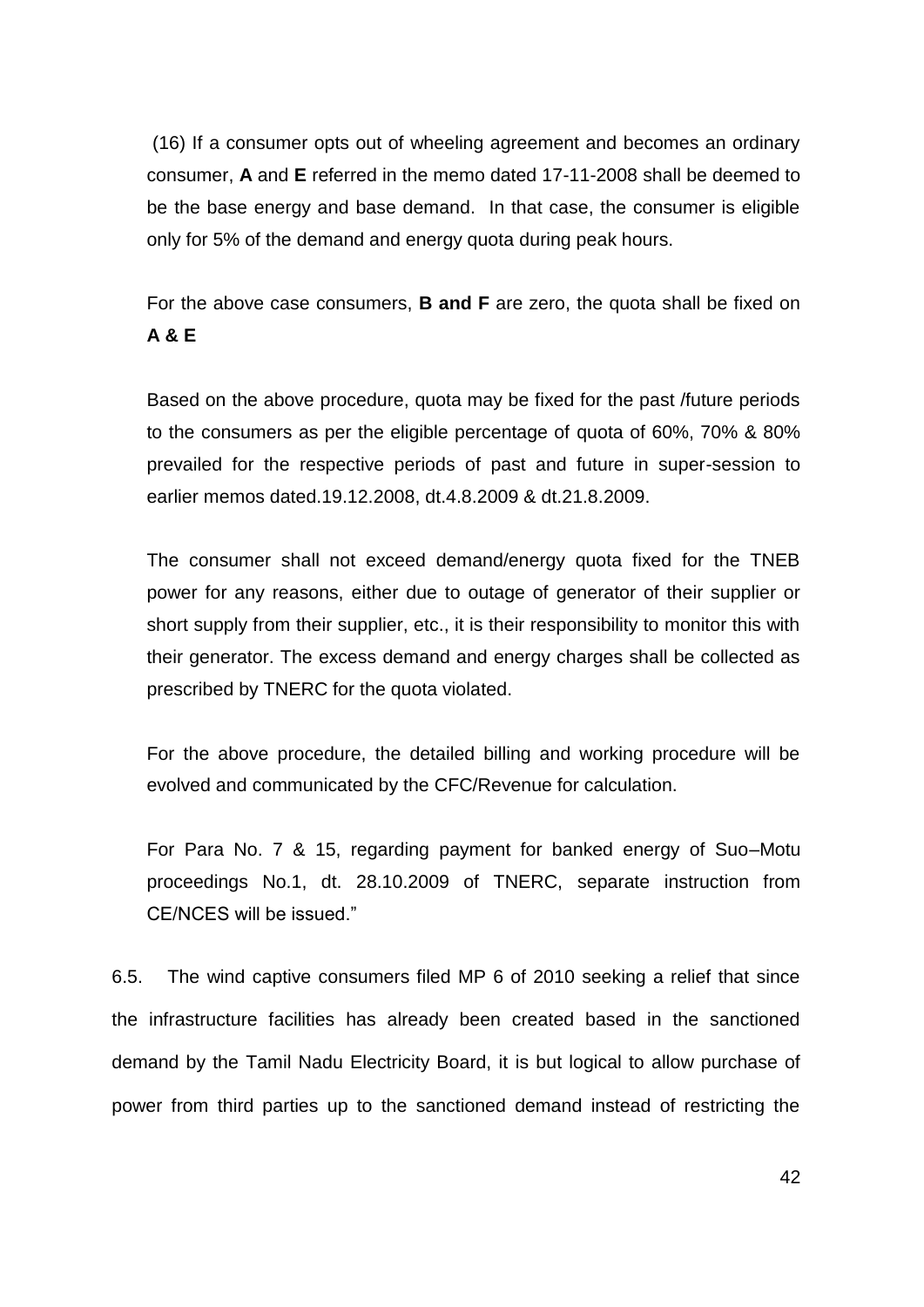same to the base demand. The State Commission by interim order dated 17.08.2010 and final order dated 07.09.2010 held that:

#### Interim order dated.17.08.2010:

The base demand as worked out by the TNEB on the basis of the circular dated 17.11.2008.xxxx

The consumer should declare in advance one month prior to the billing period for availing of Open Access procurement. For example for a billing period commencing from  $27<sup>th</sup>$  September 2010, the declaration should be made before  $27<sup>th</sup>$  August 2010.

If the Open access procurement does not materialize to the extent projected by the consumer, he will limit his drawal to the extent of actual availability of Open access procurement.

### Final Order dated.07.09.2010:

"4.5. The equivalent demand brought in by the consumer from captive and third party sources should be subtracted from the maximum demand recorded by the meter of the consumer. Balance would be the demand actually supplied by the TNEB. If this figure exceeds the quota demand of the TNEB, the consumer would be liable to pay excess demand charges at the rates stipulated in the order of the Commission in M.P.No.42 of 2008. Similarly, the energy purchased from captive and third party sources would be subtracted from the total energy consumed by the consumer. The balance would be deemed to be the energy actually supplied by the TNEB. If this quantum exceeds the energy quota of the TNEB, the consumer would be liable to pay excess energy charges at the rates stipulated in the order of the Commission in M.P.No.42 of 2008."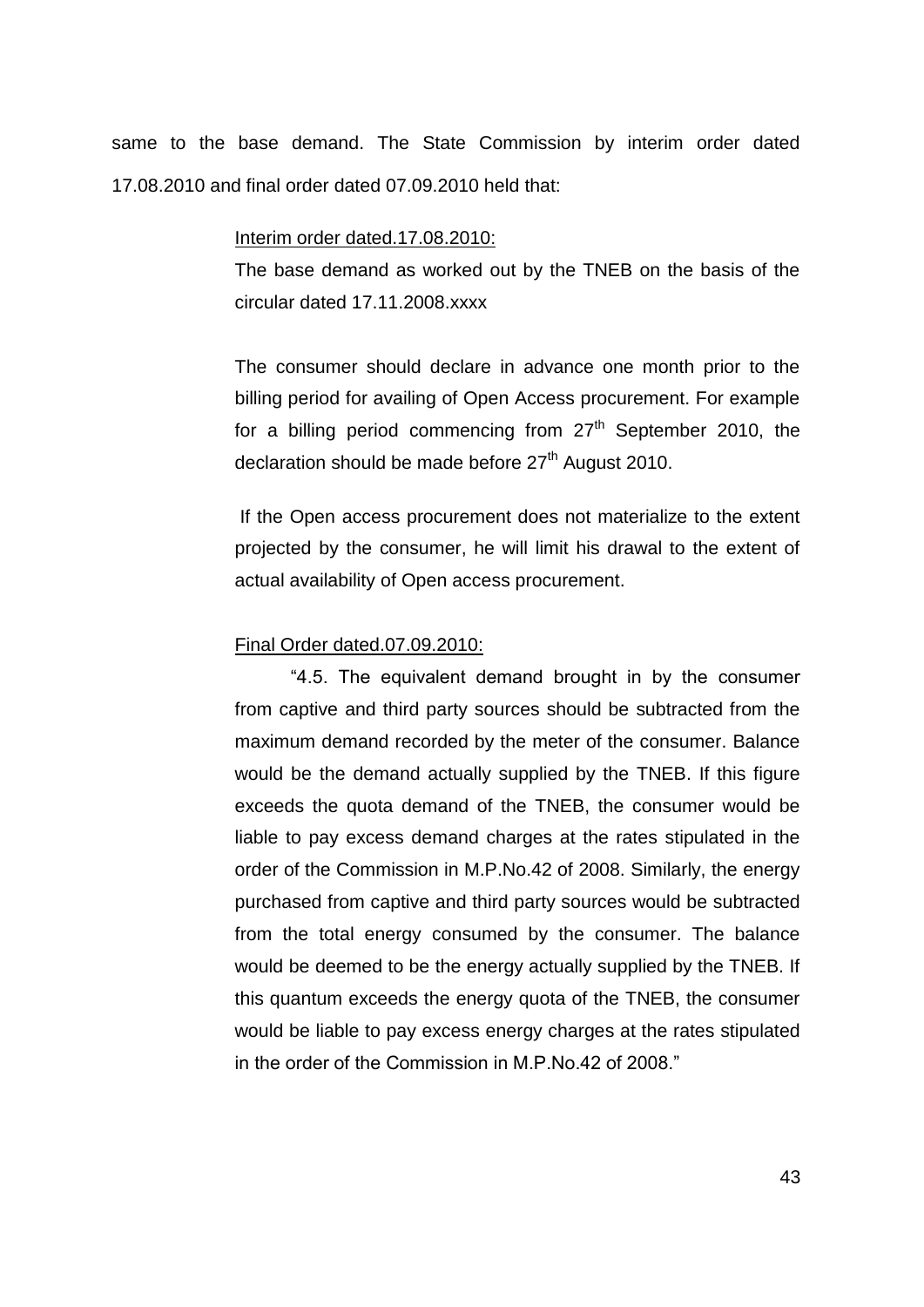6.6. As per the TNEB"s memo dated 17.11.2008, which was approved by the State Commission in the SMP.No.1 of 2009 dt.28.10.2009 in connection with computation of excess charges, wherein it is clearly stated at page no.3 of the circular memo dt.17.11.2008 and 25.11.2009 III [C] (c), which had been issued in accordance with the direction of the State Commission in the order dated.28.10.2009 that:

### 17.11.2008:

 "The consumer shall not exceed demand/ energy quota fixed for the TNEB"s power for any reasons, either due to outage of generator of their supplier or short supply from their supplier, etc., it is their responsibility to monitor this with their generator. The excess demand and energy charges shall be collected as prescribed by TNERC for the quota violated."

#### 25.11.2009 III [C](c):

 c. When normal hour recorded energy (minus) normal hour energy actually supplied within the proposed quantum and 1/5 of the banked energy (for the period from 1.11.09 to 31.3.2010) exceeds D, then excess energy charges shall be levied.

6.7. From the above, it may be concluded that the procedure in connection with the calculation of excess demand and energy charges i.e the demand/energy brought in by the consumer would be subtracted from the total recorded demand/energy of the consumer and the balance would be the demand/energy actually supplied by the TANGEDCO, this figure exceeds the demand/energy quota fixed for TNEB"s power, the consumer would liable to pay the excess demand/energy charges had been clearly mentioned in the III C of the memo dated25.11.2009, thus this procedure was made clear by the TNEB"s memo dated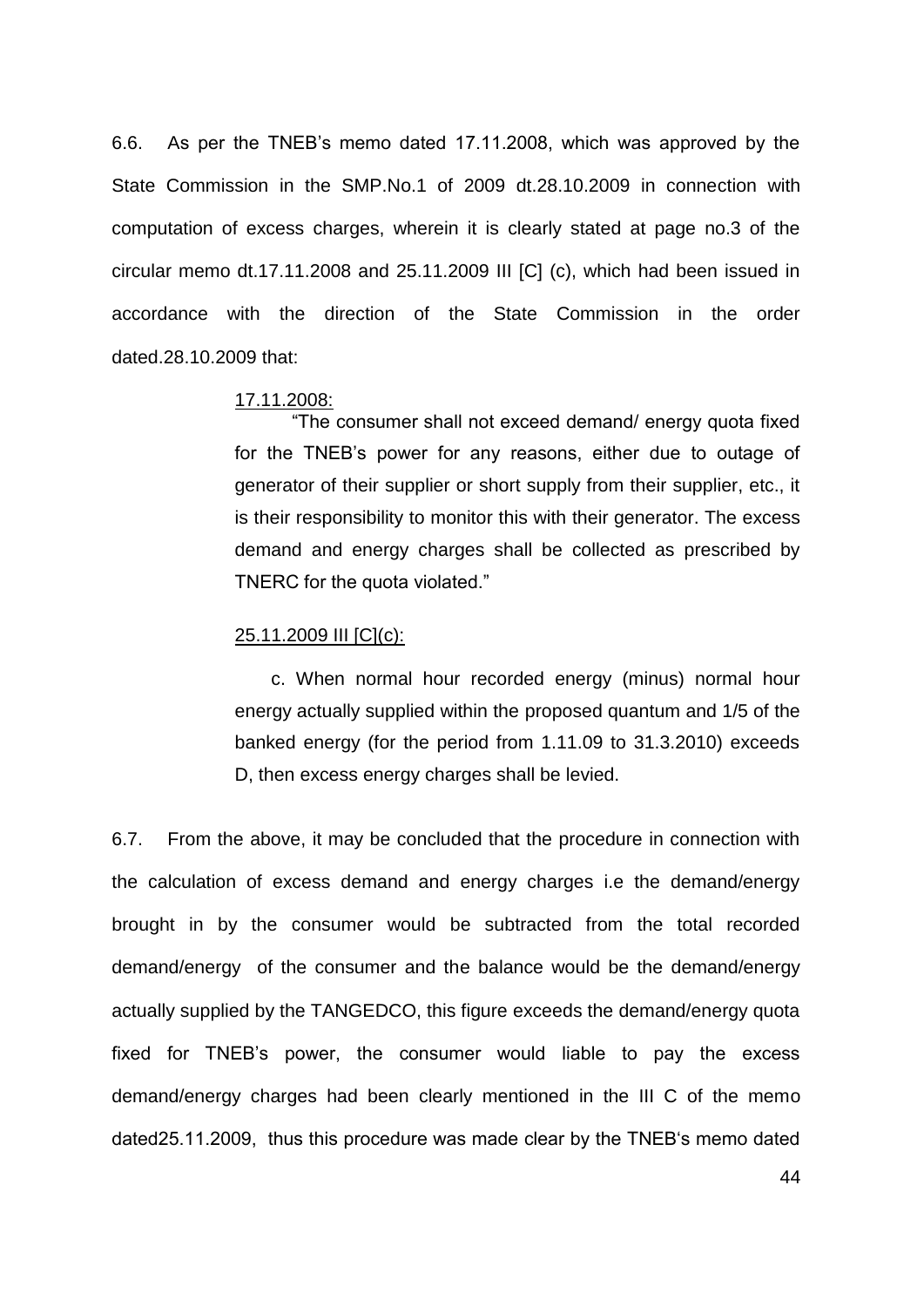25.11.2009 which was implemented retrospectively from the month of 12/2008. Therefore, it is evident that TNEB had already followed the said procedure and the State Commission in the order dated 07.09.2010 had only reiterated the same. Hence, the State Commission had not decided any new procedure in the said order dated 07.09.2010 in connection with the method of calculation of excess energy and demand charges. A comparatives statement of Respondent's memo dated 25.11.2009 and order of the State Commission dated07.09.2010 is given below:

| <b>TANGEDCO circular dated.</b>                                                                                                                                                                                                                                                                                                                                                                                                                                                                                                                                                   | <b>State Commission order</b>                                                                                                                                                                                                                                                                                                                                                                                                                                              |
|-----------------------------------------------------------------------------------------------------------------------------------------------------------------------------------------------------------------------------------------------------------------------------------------------------------------------------------------------------------------------------------------------------------------------------------------------------------------------------------------------------------------------------------------------------------------------------------|----------------------------------------------------------------------------------------------------------------------------------------------------------------------------------------------------------------------------------------------------------------------------------------------------------------------------------------------------------------------------------------------------------------------------------------------------------------------------|
| 25.11.2009 [with effect from 12/2008]                                                                                                                                                                                                                                                                                                                                                                                                                                                                                                                                             | dated.07.09.2010                                                                                                                                                                                                                                                                                                                                                                                                                                                           |
| " IIIC) Excess demand and energy<br>charges should be levied for part 3 :-<br>a. When normal hour recorded<br>demand (minus) normal hour demand<br>actually supplied and demand for 1/5<br>of the banked energy (for the period<br>from 1.11.2009 to 31.3.2010)<br>exceeds H, then excess demand<br>charges shall be levied. (Demand<br>actually supplied means the<br>consumer actually supplied demand<br>in the already declared quantum in<br>F). F is $1/5th$ of banked energy and<br>energy already declared by the<br>consumers for the month which shall<br>not exceed E. | The equivalent demand brought<br>in by the consumer from captive<br>and third party sources should<br>be subtracted from the<br>maximum demand recorded by<br>the meter of the consumer.<br>Balance would be the demand<br>actually supplied by the TNEB.<br>If this figure exceeds the quota<br>demand of the TNEB, the<br>consumer would be liable to pay<br>excess demand charges at the<br>rates stipulated in the order of<br>the Commission in M.P.No.42 of<br>2008. |
| c. When normal hour recorded<br>energy (minus) normal hour energy<br>actually supplied within the proposed<br>quantum and 1/5 of the banked                                                                                                                                                                                                                                                                                                                                                                                                                                       | Similarly, the energy purchased<br>from captive and third party<br>sources would be subtracted<br>from the total energy consumed                                                                                                                                                                                                                                                                                                                                           |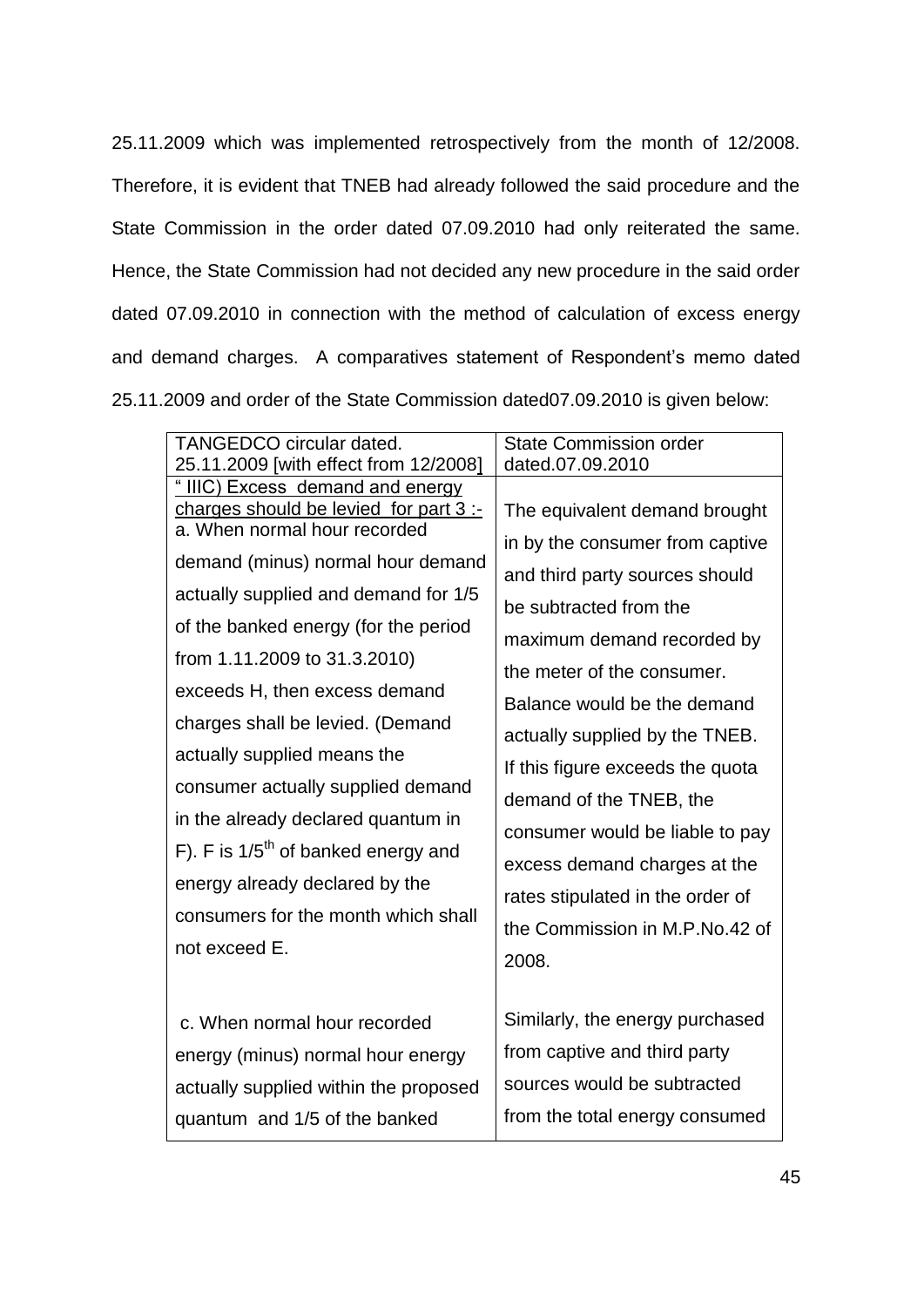| energy (for the period from 1.11.09) | by the consumer. The balance       |
|--------------------------------------|------------------------------------|
| to 31.3.2010) exceeds D, then        | would be deemed to be the          |
| excess energy charges shall be       | energy actually supplied by the    |
| levied. (Energy actually supplied    | TNEB. If this quantum              |
| means the consumer actually          | exceeds the energy quota of        |
| supplied energy for the month in the | the TNEB, the consumer would       |
| already declared quantum in B) B is  | be liable to pay excess energy     |
| $1/5th$ of banked energy and energy  | charges at the rates stipulated in |
| already declared by the consumers    | the order of the Commission in     |
| for the month which shall not        | M.P.No.42 of 2008.                 |
| exceed A)                            |                                    |

6.8. From the above, it is evident that the procedure in connection with the calculation of excess demand and energy charges i.e. the energy brought by the consumer would be subtracted from the total recorded energy of the consumer and balance would be the energy actually supplied by the TANGEDCO, this figure exceeds the energy quota fixed for TNEB"s power, the consumer is liable to pay the excess energy charges is clearly mentioned in the III C, thus this procedure was made clear by the TNEB"s memo dated 25.11.2009 which was implemented retrospectively form the month of 12/2008. Therefore, it is evident that the Respondent was following the procedure, approved by SMP No. 1 of 2009, communicated by memo of 25.11.2009 and the same was reiterated by the State Commission in its order dated 07.09.2010. Hence, the State Commission had upheld in the said order dated07.09.2010 in connection with the method of calculation of excess energy and demand charges which was followed by TANGEDCO right from 12/2008. Therefore, the contention of the petitioner that its consumption pattern is unique and that necessary that suitable directions are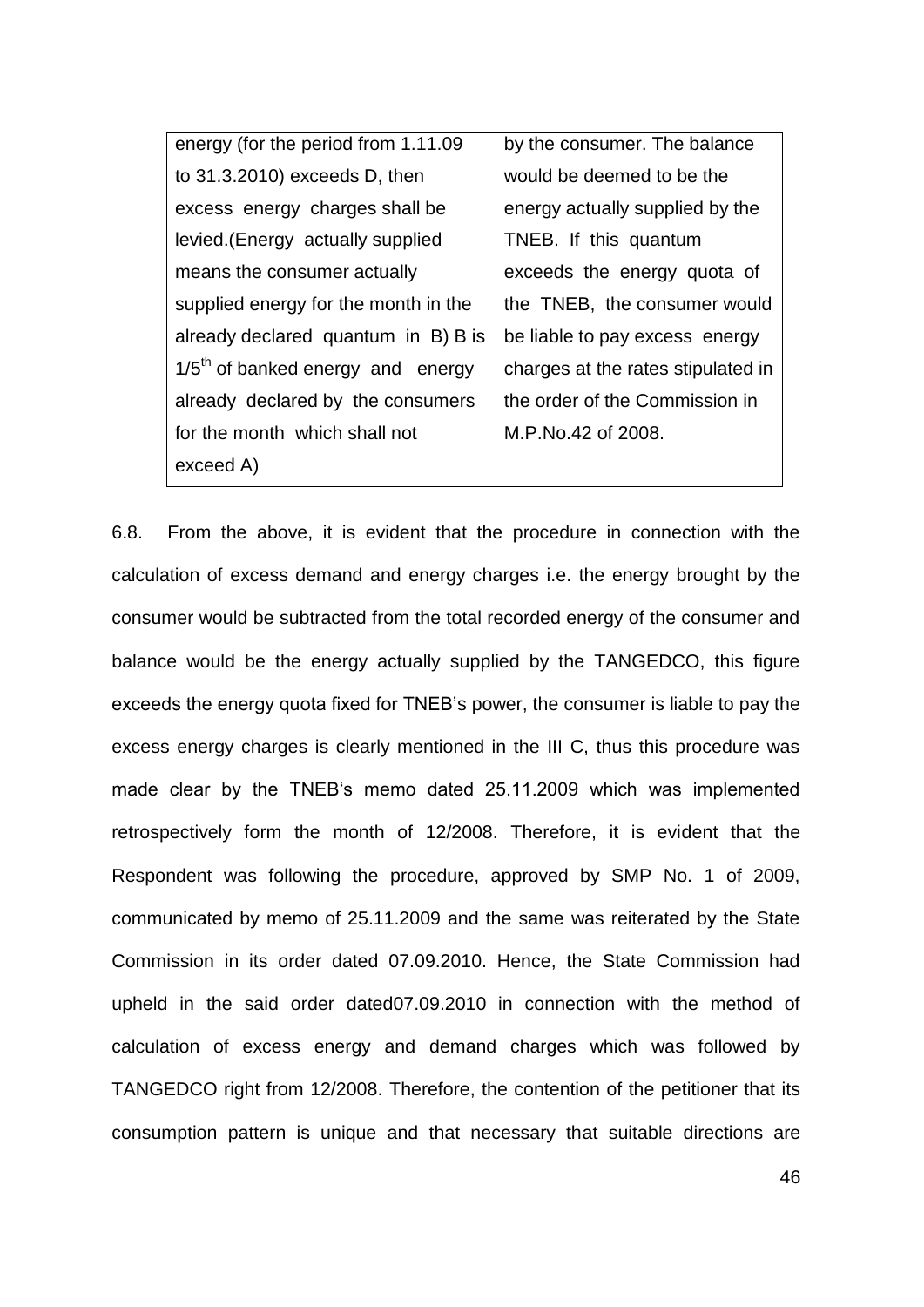issued to refix the demand and energy quota for the petitioner so as to enable it consume captive generated power without being penalized for energy selfsufficiency is not acceptable one. Hence, the petition is neither maintainable in law snor on facts.

**\**

### **7. Findings of the Commission**:-

7.1. The petitioner"s prayer in this petition is to direct the respondents to re-fix the Demand and Energy quota to the petitioner, during the R & C period, taking into account of the unique circumstances of the petitioner, so as to permit the petitioner to consume power from its captive power plant (CPP) and captive wind generation units without suffering excess demand and excess energy charges and to permit the petitioner to consume the self-generated power up to the sanctioned demand; and upon refixation sought to direct the respondent to refund the excessively collected Demand/Energy charges.

7.2. The petitioner is having a Biomass based power generation plant of 6 MW capacity in Sivaganga EDC and also operating a 63.5 MW capacity Coal fired power plant in Gummidipoondi, Tiruvallur District. The power generated from these plants are partially sold to TANGEDCO and 3<sup>rd</sup> parties. And also stated that the petitioner has obtained a HT supply under HT.SC.31 (M/s.Tamilnadu Chemical Products Limited) and the total energy requirements for this chemical manufacturing plant is met from the above captive power plants and the WEGs of the petitioner. Since the entire energy requirement is consumed from the captive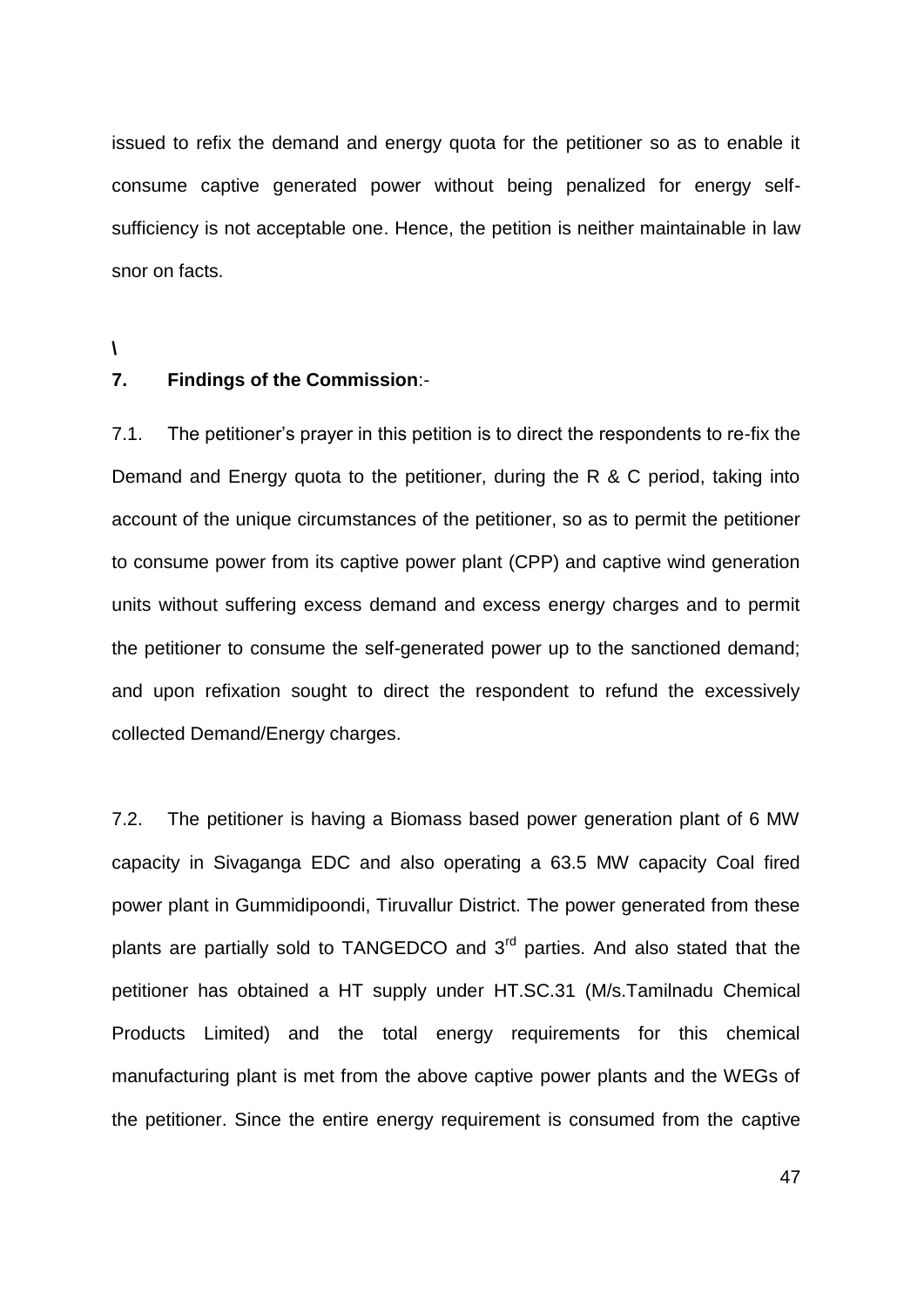generating plant of the petitioner, their consumption from TANGEDCO is almost zero units.

7.3. As the TANGEDCO had introduced the Restriction and Control measures vide Memo dated 01-11-2008, the petitioner was allotted with a Demand quota of 186.51 KVA and an Energy quota of zero units to its HT SC No.31 as below -

# "M/s. Tamil Nadu Chemical Products. HT SC No.31

TNEB Base Energy consumption Calculation:

| 1) Base Energy consumption as illustrated in working           |                 |                 |                 |
|----------------------------------------------------------------|-----------------|-----------------|-----------------|
| Instructions dt.1.11.2008                                      |                 |                 | 13,05,478 units |
| 2) Revised Base Energy                                         | (A)             |                 | 13,05,478 units |
| 3) Actual monthly average energy portion from                  |                 |                 |                 |
| Captive sources (Thermal, Wind, Biomass etc.,) /               |                 |                 |                 |
| $3^{\prime\prime}$ party sources during the three months taken |                 |                 |                 |
| For calculation of Base energy                                 |                 |                 | 13,55,050 units |
|                                                                |                 | Limited to Base |                 |
|                                                                | (B)             |                 | 13,05,478 units |
| 4)                                                             | $C = (A) - (B)$ |                 | Units<br>Ω      |
| The TNEB energy quota for the consumer<br>5)                   |                 |                 |                 |
| <i>D=(C * 60/100)</i>                                          |                 |                 |                 |

The petitioner has argued that the quota as fixed to them, does not reflect the actual power consumption patterns of the petitioner in as much as the petitioner's energy consumption from its CPP and WEGs is much higher than the demand quota determined by the TANGEDCO for the petitioner's service connection. As a result of this anomaly the petitioner is put into a situation where in the petitioner is being regularly penalized towards exceeding demand and energy quota. The petitioner being penalized though it is completely self-reliant for its energy requirements. As the energy consumption availed from TNEB sources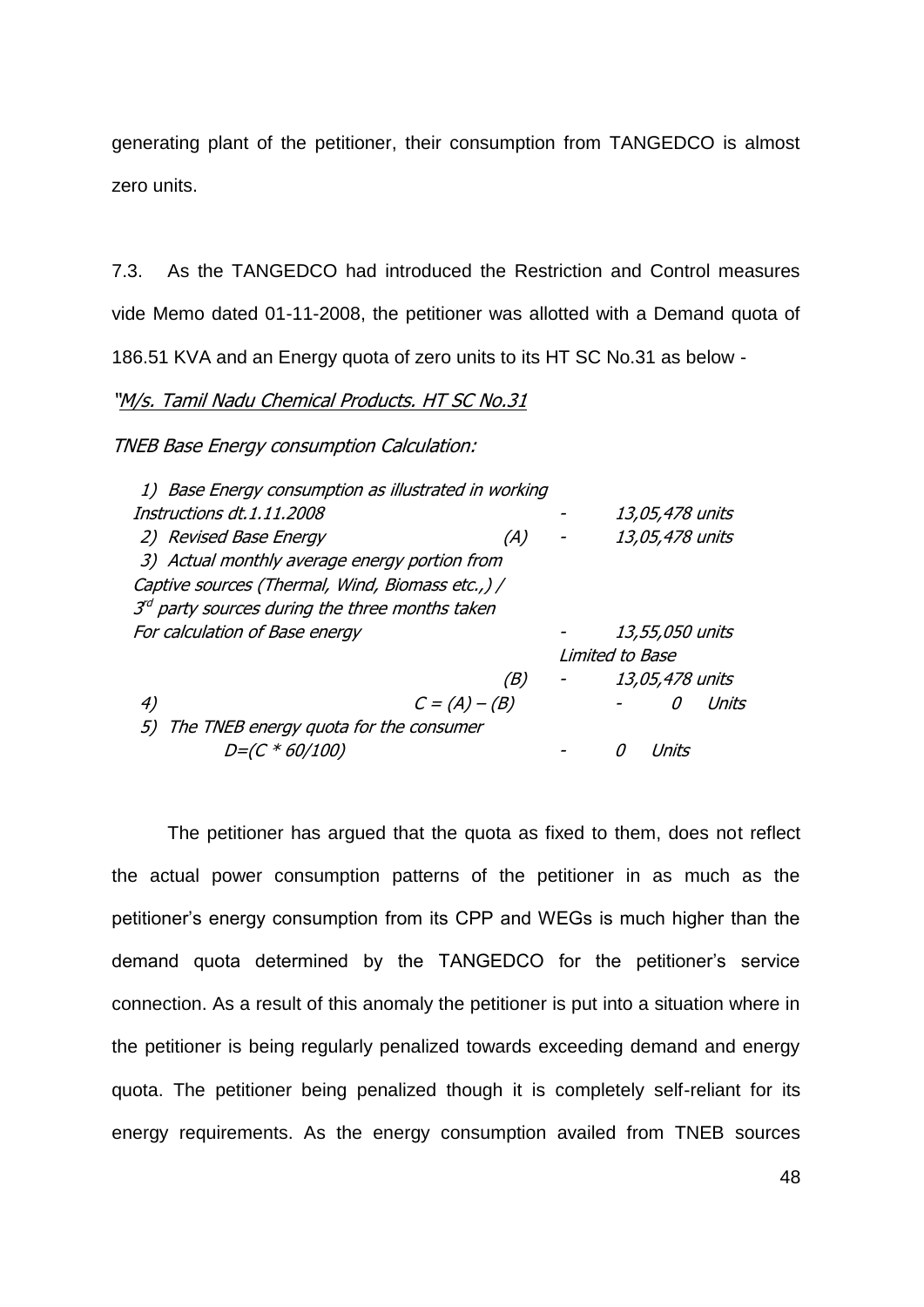during the Base period for the petitioner have been zero, the energy quota calculated from base energy was also zero. Since the petitioner relies on the TANGEDCO grid, it requires adequate demand quota for the consumption of energy required to its plant. The quota demand fixed to HT SC No.31 is 186.5 KVA which is inadequate to the petitioner to draw required quantum of energy. This has led to the situation where the petitioner is unable to draw the requisite energy without exceeding its demand quota. The petitioner also admits that calculation of quota received from the Respondent shows the adherence of the calculation as approved by the Commission. However, the petitioner has stated that its consumption pattern is unique and that the orders of the Commission do not take into purview the situation such as the one faced by the petitioner. Hence, its Demand and Energy quota to be re-fixed so as to enable it consume its captive generated power without being penalized for energy self-sufficiency.

7.4. The Respondent in this connection has stated that the Captive consumers were fixed with Demand and Energy quota based on TNEB"s memo dated 17.11.2008, as below :-

Illustration on Memo dated 17.11.2008:

### **Fixing of Energy quota:-**

| (i).   | Monthly base energy consumption as illustrated}<br>in working instructions dated 1.11.2008. }             |  |             |
|--------|-----------------------------------------------------------------------------------------------------------|--|-------------|
| (ii).  | In that the actual energy supplied (monthly<br>average) for the above three months average by}<br>the CPP |  |             |
| (iii). | The actual energy availed by consumer from                                                                |  | $A - B = C$ |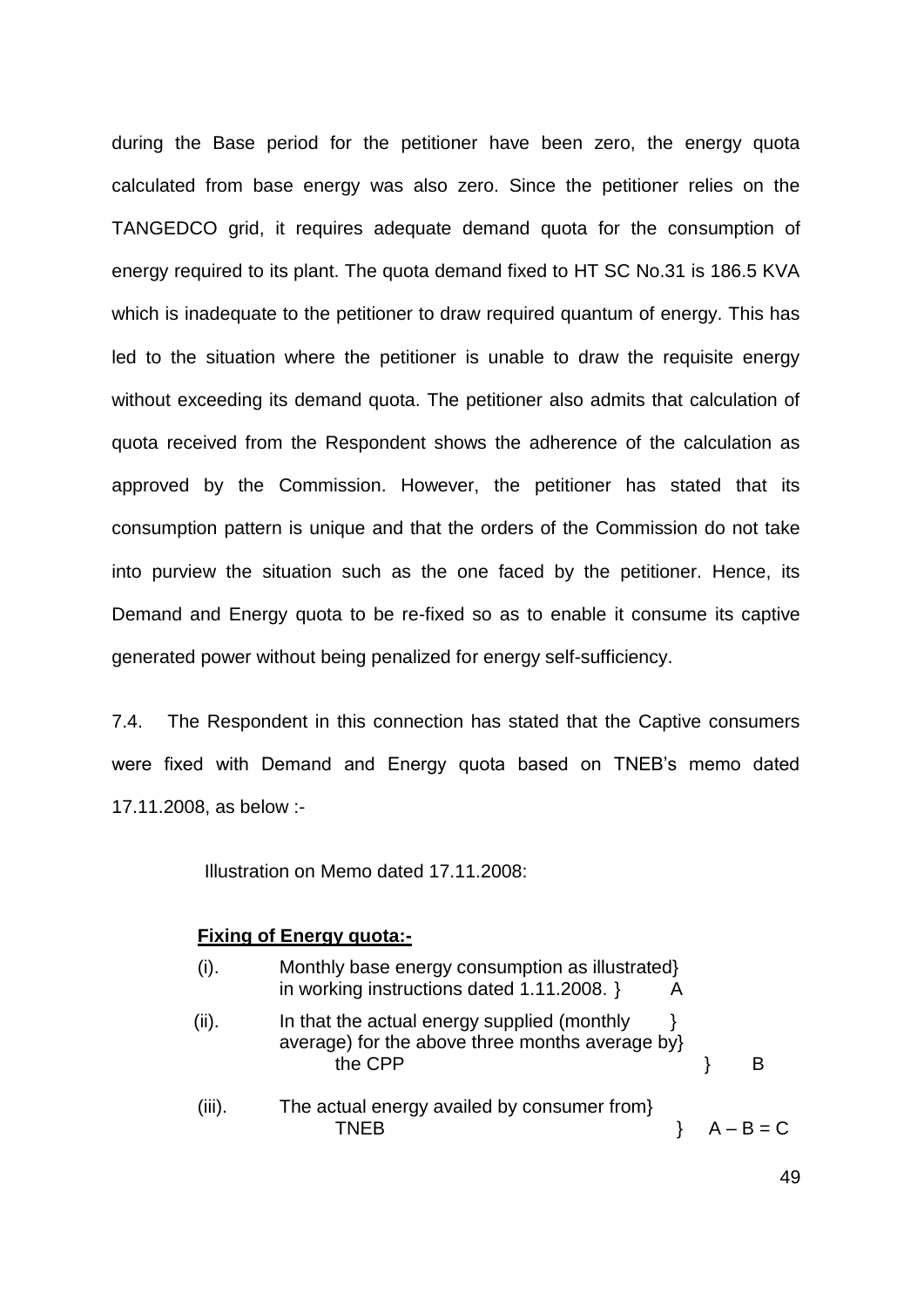| (iv)           | 60% energy on C (C x 60/100)                                                                                            |  |             |       |  |  |
|----------------|-------------------------------------------------------------------------------------------------------------------------|--|-------------|-------|--|--|
| (v)            | The quota fixed for energy                                                                                              |  | $B + D$     |       |  |  |
|                |                                                                                                                         |  |             |       |  |  |
|                | <b>Fixing of Demand quota:-</b>                                                                                         |  |             |       |  |  |
| (i).           | The base demand consumption as illustrated }<br>in working instructions dated 1.11.2008                                 |  | - E         |       |  |  |
| (ii).<br>$F =$ | In that the calculated demand supplied $\}$<br>for the Energy for the month by CPP<br>Energy supplied by CPP in a month |  | F           |       |  |  |
|                | No. of days in the month x 24 hours x P.F 0.95                                                                          |  |             |       |  |  |
| (iii).         | The actual demand availed by consumer }<br>From TNEB                                                                    |  | $E - F = G$ |       |  |  |
| (iv)           | 60% demand of G (G x 60/100)                                                                                            |  |             | Н     |  |  |
| (v)            | The demand quota fixed                                                                                                  |  |             | F + H |  |  |

The Commission approved the formula / method of computation of Demand and Energy Quota as it contained TNEB"s Memo. dated 17.11.2008. The same formula has been adopted in the Commission's subsequent Order in Suo-Motu Proceedings No.1 of 2009 dated 28.10.2009 considering the energy proposed by the Captive user as B and F in the same formula for computation of Energy & Demand Quota for the period from 01.11.2009.

50 7.5. The petitioner also stated that fixing the demand quota during normal and evening peak hours was common for consumers who are consuming power only from TANGEDCO. For consumers consuming power from sources other than TANGEDCO, the quota should be fixed based on their total consumption. Also stated that penalty for over consumption should evidently be calculated as Total consumption – Own generation & wheeling – TNEB Quota x penalty Rupees.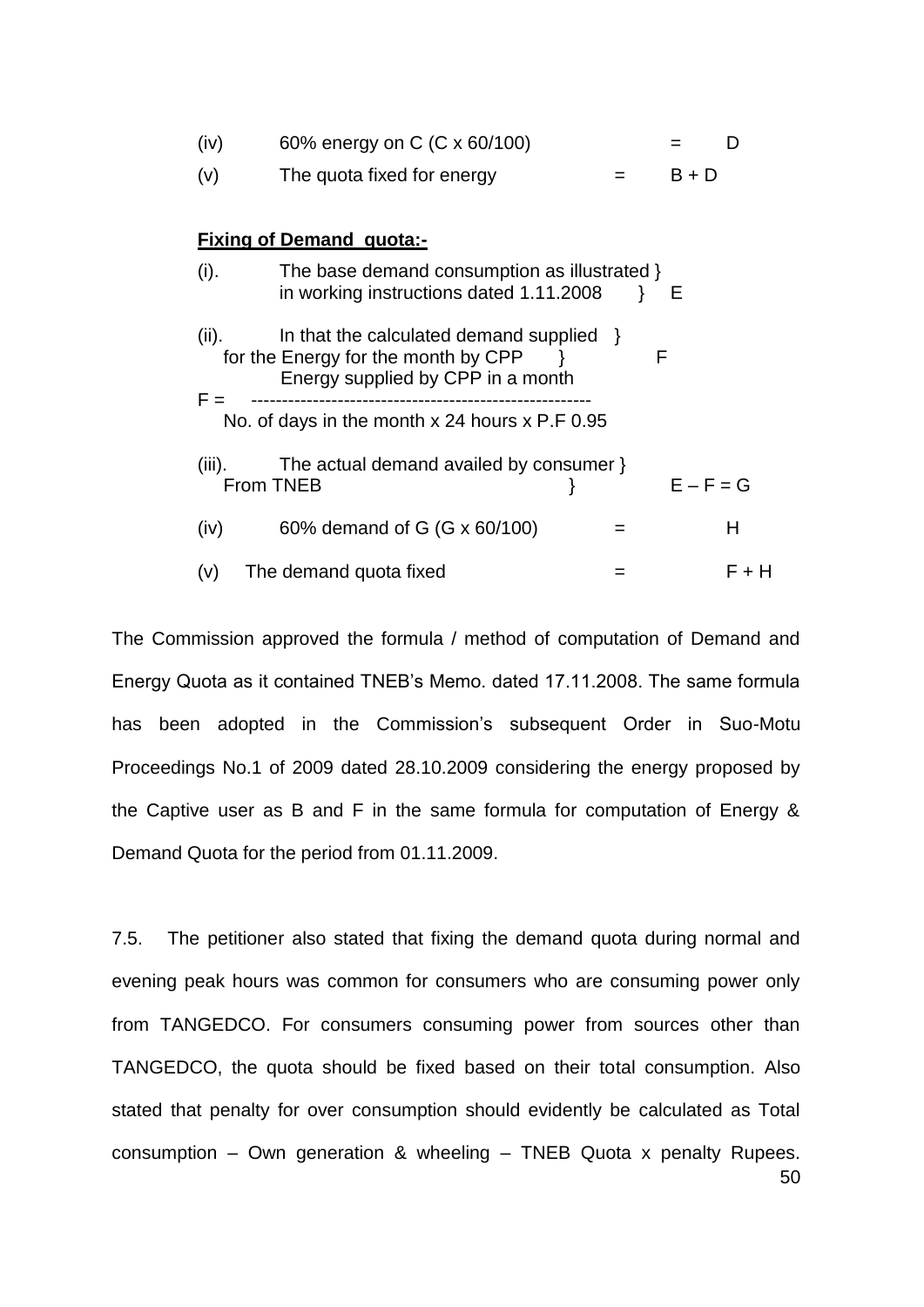However, the present working for penalty is  $=$  Total consumption  $-$  TANGEDCO quota x penalty Rupees. Further stated that the total consumption (TANGEDCO + own generation) will be higher than the Billable units and the billable units is only considered for fixation of Demand quota. Hence the allotted Demand quota is insufficient to run the plant and by consuming its own power, the petitioner is placed in a position where it inevitably exceeds the demand and energy quota fixed by TANGEDCO.

7.6. From the above submissions, we find that, for the petitioner"s HT service No.31 in Sivaganga EDC was fixed with the Demand/Energy quota based on the TANGEDCO"s Memo.No.CE/Comml./EE/DSM/F.Power cut/D.001/2008 dated 01.11.2008 and 17.11.2008. For fixation of quota during Restriction and Control period, the Base demand and Base energy were arrived based on the highest maximum demand recorded and the average of any consecutive three months period consumption advantageous to the consumer between the billing period from October 2007 and September 2008. Taking into account of captive power supplied during such period, the restriction imposed on the power supplied by the TNEB.

7.7. It is clear that, during the Base period, the total consumption during the 3 months" period was adjusted against its captive generation. Hence, while applying the formula as per Memo.17.11.2008, the petitioner was fixed with zero units as "Energy quota" and 186.5 kVA as Demand quota.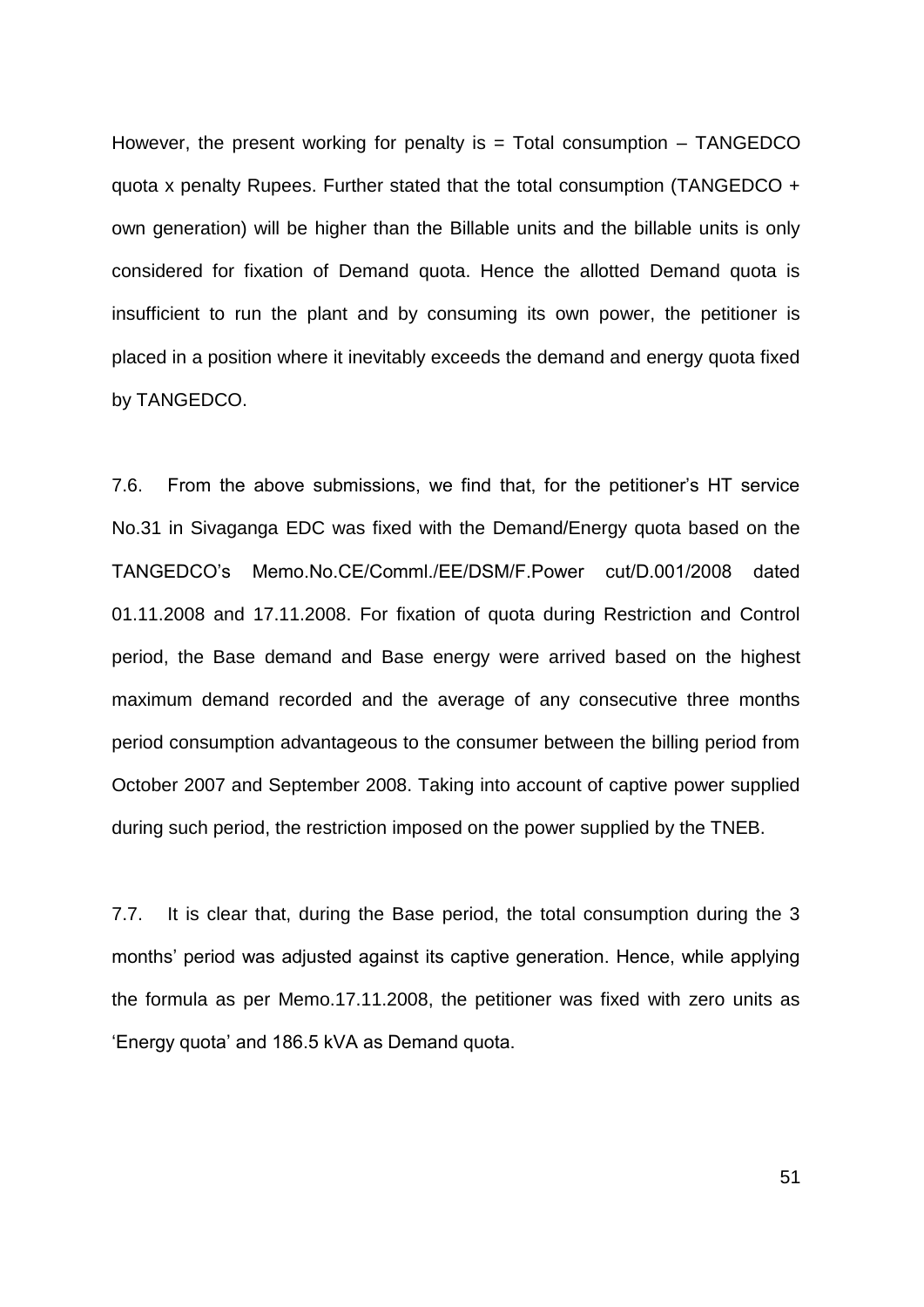7.8. The petitioner"s contention to calculate the excess Energy/Demand charges under an unique method i.e., "Total consumption (-) Own generation & wheeling (-) TNEB quota" is completely defeating the very concept of methodology approved by the Commission. The petitioner is hereby prayed to consider the entire generation into account for calculation of excess charges, that is, to consider the entire energy available for the calculation of equivalent demand. In this connection, Commission has already stated in many issues that the equivalent demand shall be calculated based on the actual energy adjusted during the month.

7.9. The same has been reiterated in the Order dated 22-02-2019 in M.P.17 of 2013 & others by the Commission -

"*11.10. From the above orders of the Hon'ble APTEL, it is clear that the Equivalent Demand has to be calculated based on the energy actually consumed by the captive user or energy adjusted in a month. The said order has not been appealed by any parties and as such it is allowed to become final and hence it is not now open to the parties to reagitate the same."*

7.10. If at all, the petitioner wants to avail any enhanced quota, the petitioner had the only option as stated by the Commission in para 16(16) in SMP.No.1 of 2009 dated 28.10.2009, to exercise to opt out of wheeling agreement and become an ordinary consumer, as below, but the same was not opted for at that time.

"(16) If a consumer opts out of wheeling agreement and becomes an ordinary consumer, A and E referred in the Memo dated 17.11.2008 shall be deemed to be the based energy and base demand."

7.11. In view of the above, we find that –

(i) The petitioner being the CPP as well as WEG captive user, the Demand & Energy quota fixed in their case based on TNEB"s memo dated 01.11.2008 &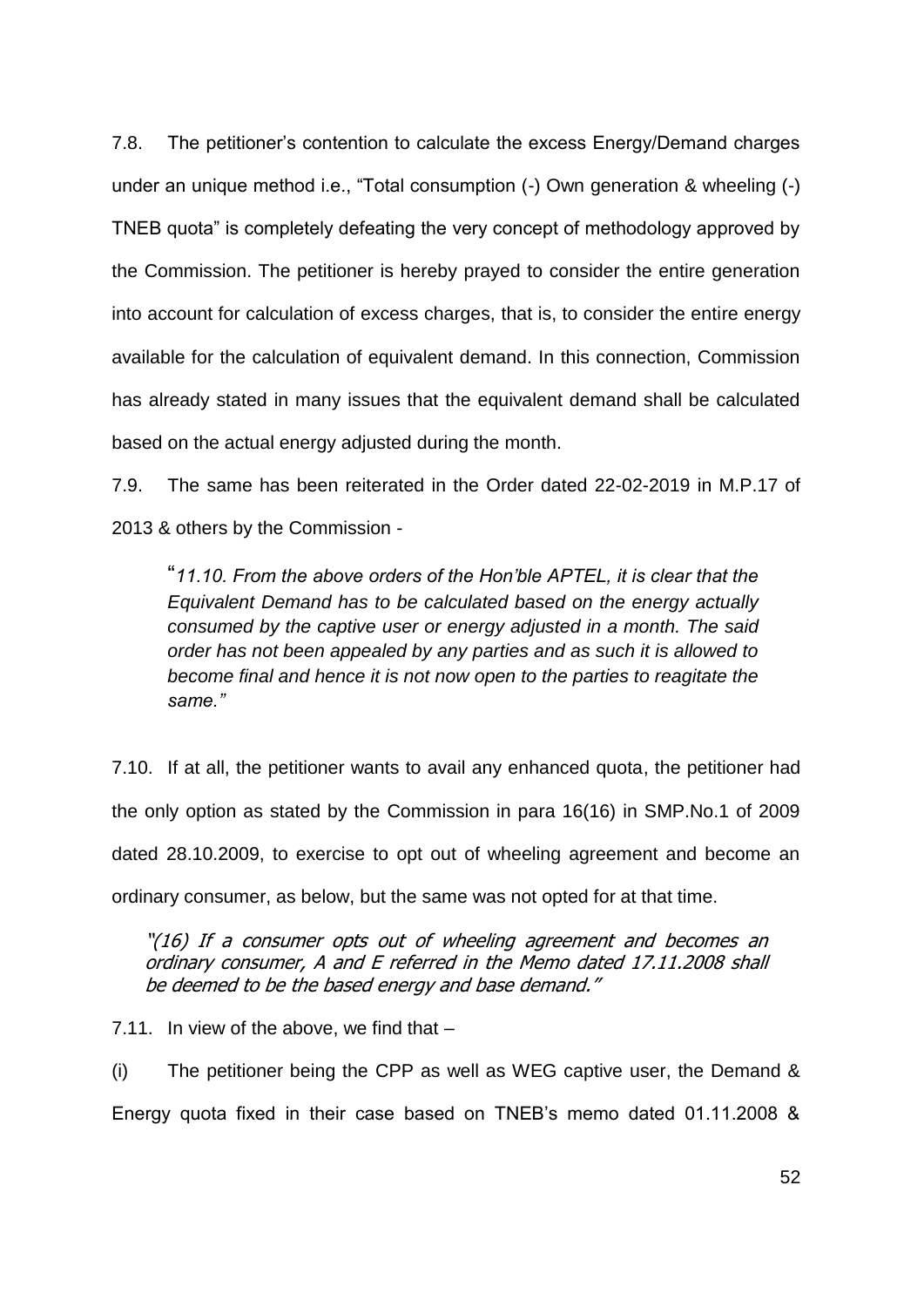17.11.2008. The petitioner is having its grievance that the demand quota fixed to its High Tension service connection No.31 of 186.51 KVA is not adequate in terms of the formula framed in memo. dated 17.11.2008; whereas the Energy quota fixed to the petitioner"s case is zero, but it has no objection on it.

(ii) In the above formula TNEB"s portion of quota is determined applying 60/70/80 % quota on such resultant energy/demand which arrived by subtracting the Energy / Equivalent demand supplied by CPP/CGP (in such base period) from the Monthly Base energy / Base demand respectively. This has been upheld & approved by the Commission and Appellate tribunal for Electricity in many occasions viz.,

(iii) As the formula has been framed in such a way that the power cut imposed on TNEB portion of power supply during the Base period, in the petitioner"s case, we find nothing wrong in it. The Appellate Tribunal for Electricity also upheld the Licensee"s Memo dated 17.11.2008 in its various Judgments viz., Appeal No.36 of 2012 & other dated 31.10.2012, Appeal No.51 & 56 of 2012 dated 12.12.2012.

(iv) Moreover, in this petition, the petitioner has not any specific method / recommended of quota fixation except a prayer to allow the petitioner to consume upto the sanctioned demand.

(v) Any unique nature of consumption by a consumer may not provide any privilege to any consumer for a special method of Quota fixation or excess charges calculation, other than a method prescribed under Memo.17.11.2008 by the TANGEDCO. Since the method has already been upheld by Commission as well as Hon"ble APTEL in many Orders, the methodology is said to be reached its finality.